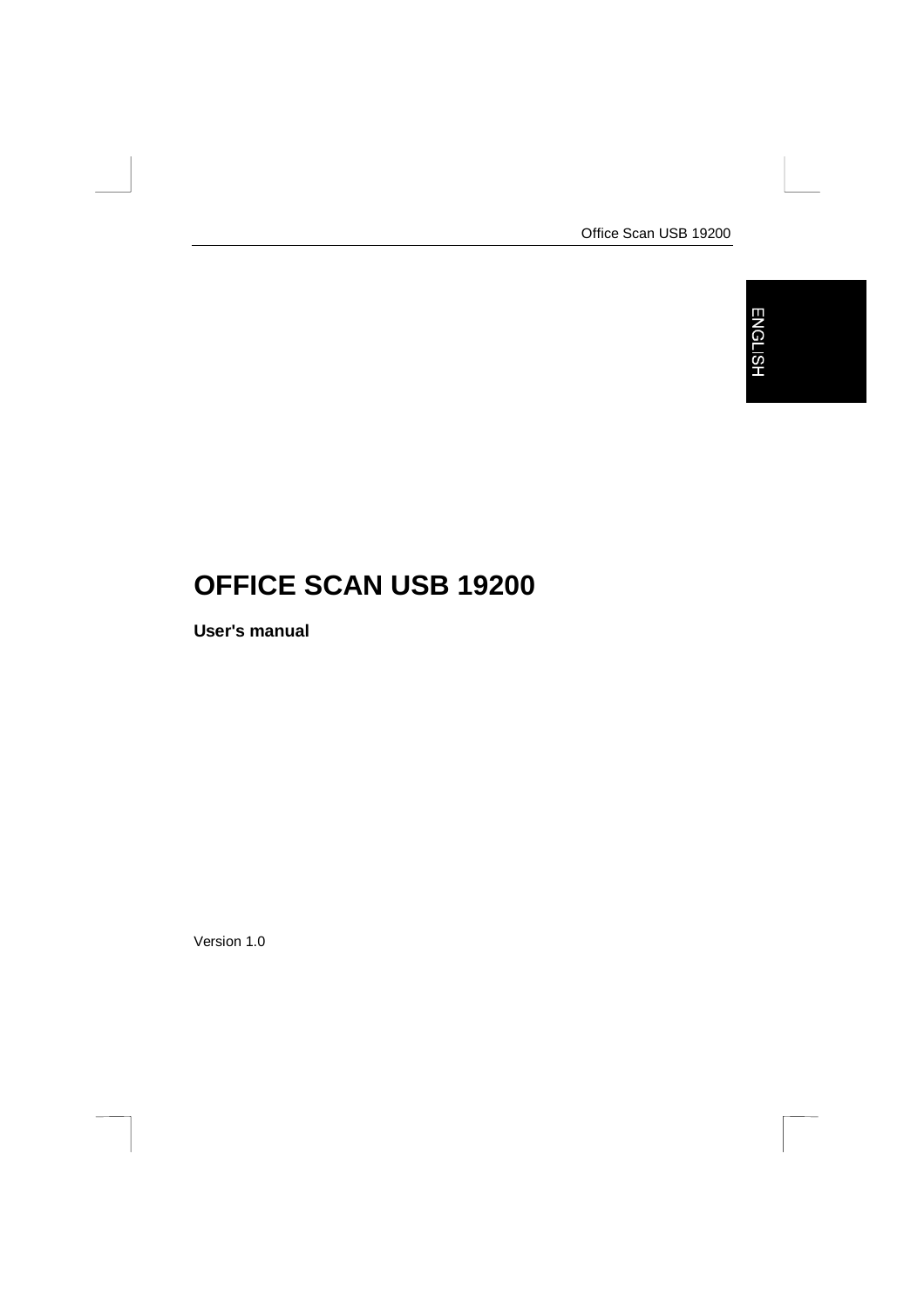# **Thank you**

Thank you very much for purchasing this product from the Trust range. We wish you hours of fun with it. Please read this manual carefully before using the product.

## **Registration**

Register your purchase now at the Trust Internet site (www.trust.com) and you could win one of the fabulous prizes. The web site is also the place to look for dealer addresses, comprehensive product information, drivers, and FAQ (Frequently Asked Questions) sheets.

# **Copyright Statement**

No part of this manual may be reproduced or transmitted, in any form or by any means, electronic or mechanical, including photocopying, recording, or information storage and retrieval systems, for any purpose other than the purchaser's personal use, without the prior written permission of the manufacturer.

# **Disclaimer Statement**

The manufacturer specifically disclaims all warranties, either express or implied, including but not limited to implied warranties of merchantability and fitness for a particular purpose, with respect to the software, the product manual(s) and written materials, and any other accompanying hardware. The manufacturer reserves the right to revise or make improvements to its product at any time and without obligation to notify any person of such revisions or improvements.

In no event shall the manufacturer be liable for any consequential or incidental damages, including any loss of business profits or any other commercial damages, arising out of the use of its product.

All company or product names are trademarks or registered trademarks or service marks of their respective owners.

01 UK 11316 OFFICE19200.DOC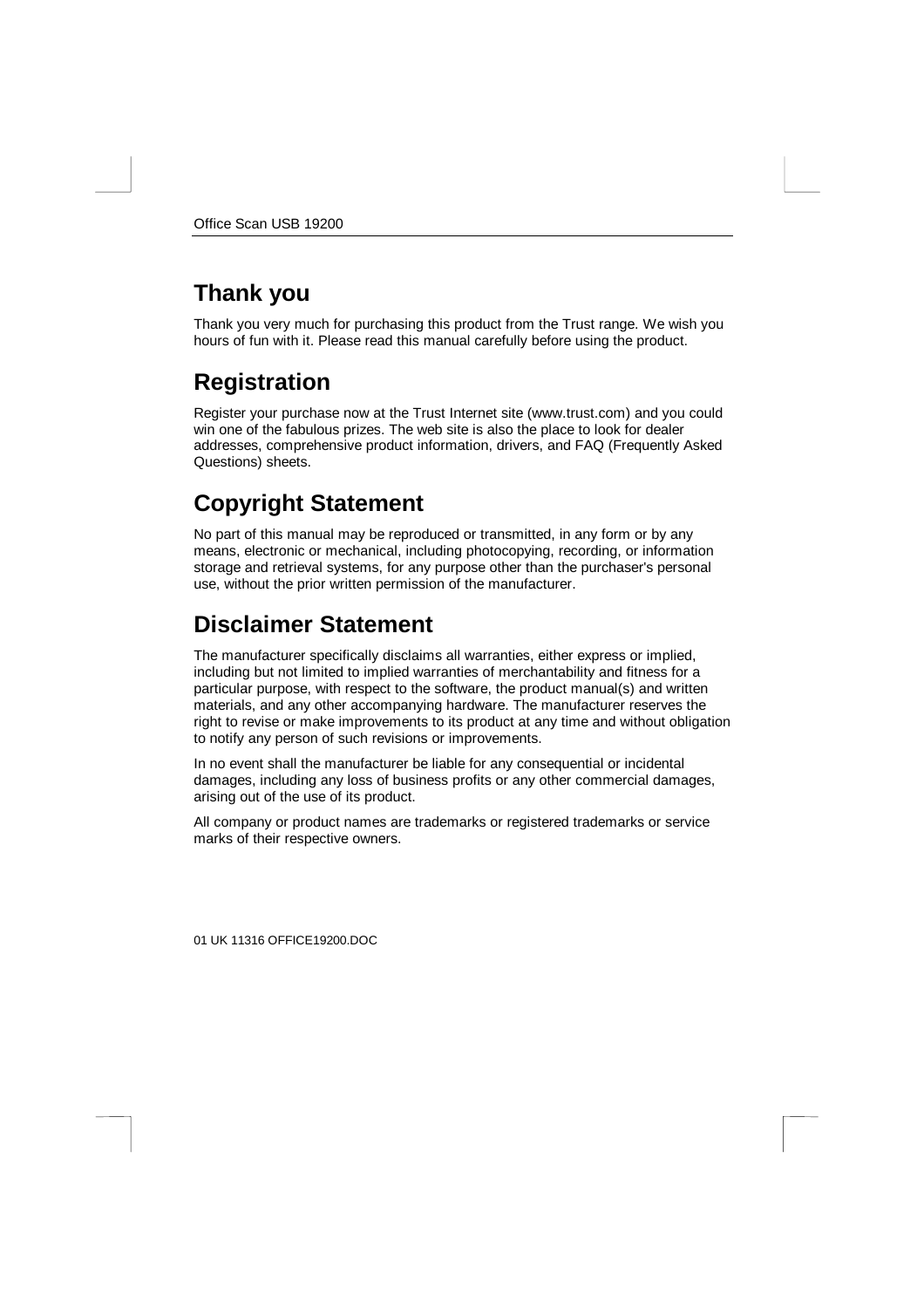**ENGLISH** 

# **Contents**

| 1.  |       |  |
|-----|-------|--|
| 1.1 |       |  |
| 1.2 |       |  |
| 1.3 |       |  |
| 1.4 |       |  |
| 1.5 |       |  |
| 2.  |       |  |
| 2.1 |       |  |
| 2.2 |       |  |
| 2.3 |       |  |
| 2.4 |       |  |
| 2.5 |       |  |
| 3.  |       |  |
| 3.1 |       |  |
| 3.2 |       |  |
| 3.3 |       |  |
| 4.  |       |  |
| 4.1 |       |  |
|     | 4.1.1 |  |
|     | 4.1.2 |  |
| 5.  |       |  |
| 5.1 |       |  |
|     | 5.1.1 |  |
|     | 5.1.2 |  |
| 5.2 |       |  |
|     | 5.2.1 |  |
|     | 5.2.2 |  |
|     | 5.2.3 |  |
|     | 5.2.4 |  |
|     | 5.3   |  |
|     | 5.3.1 |  |
|     | 5.3.2 |  |
| 6.  |       |  |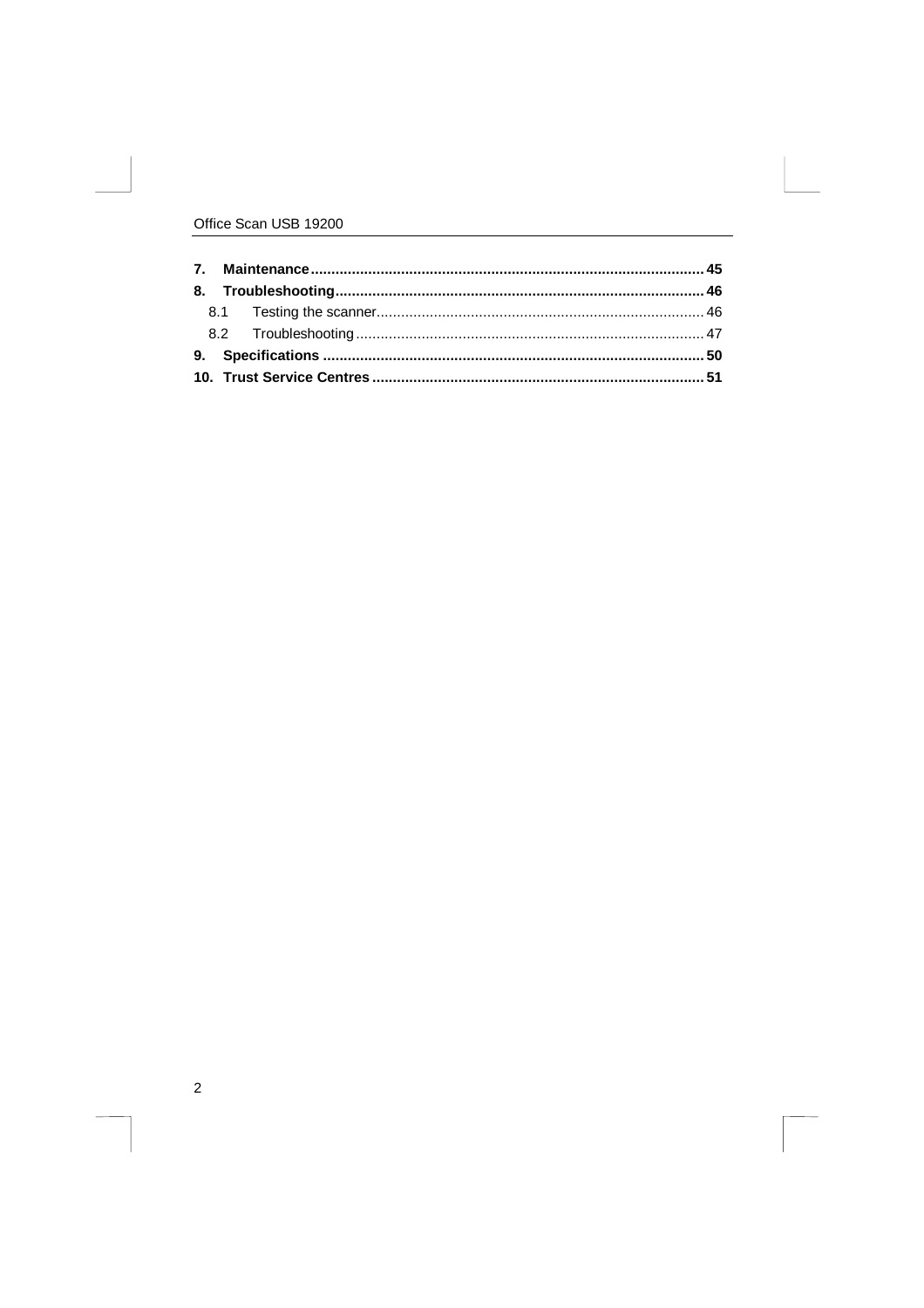# **1. Introduction**

This manual is intended for users of the Office Scan USB 19200. No prior knowledge is required for installation and use of this product.

**If you have any questions after reading this manual, please contact one of the Trust service centres. You will find information on the service centre nearest to you at the back of this manual. You can also visit the Trust website (www.trust.com) for support, comprehensive product information, drivers, and FAQ (Frequently Asked Questions) sheets.**

**ENGLISH** 

## **1.1 Conventions used in the manual**

This manual uses the following layout conventions for instructions:

| <key></key> | Requires the user to press a key. The key legend is shown between<br>the angle brackets.                               |
|-------------|------------------------------------------------------------------------------------------------------------------------|
| 'System'    | This is a software-specific term, e.g. a term used by Windows.                                                         |
| [DIR]       | Text in this font is to be typed by the user.                                                                          |
| (term)      | The text between the parentheses () is the English term, e.g.<br>(File), referred to in the accompanying illustration. |

Additional information is shown as follows:

**Note**: Do not connect the scanner to a USB-HUB.

The examples assume that your computer system has assigned the letter "D" to your CD-ROM drive. If your computer uses a different drive designation for your CD-ROM drive, e.g. "E", replace "D" in the text with "E".

## **1.2 Contents of the package**

Before reading the manual, please check the contents of the package. It should contain the following:

- **Scanner**
- USB interface cable
- Power supply adapter
- CD-ROM with driver, TWAIN, electronic manual and applications
- Quick installation manual

Please contact your dealer if anything is missing or damaged.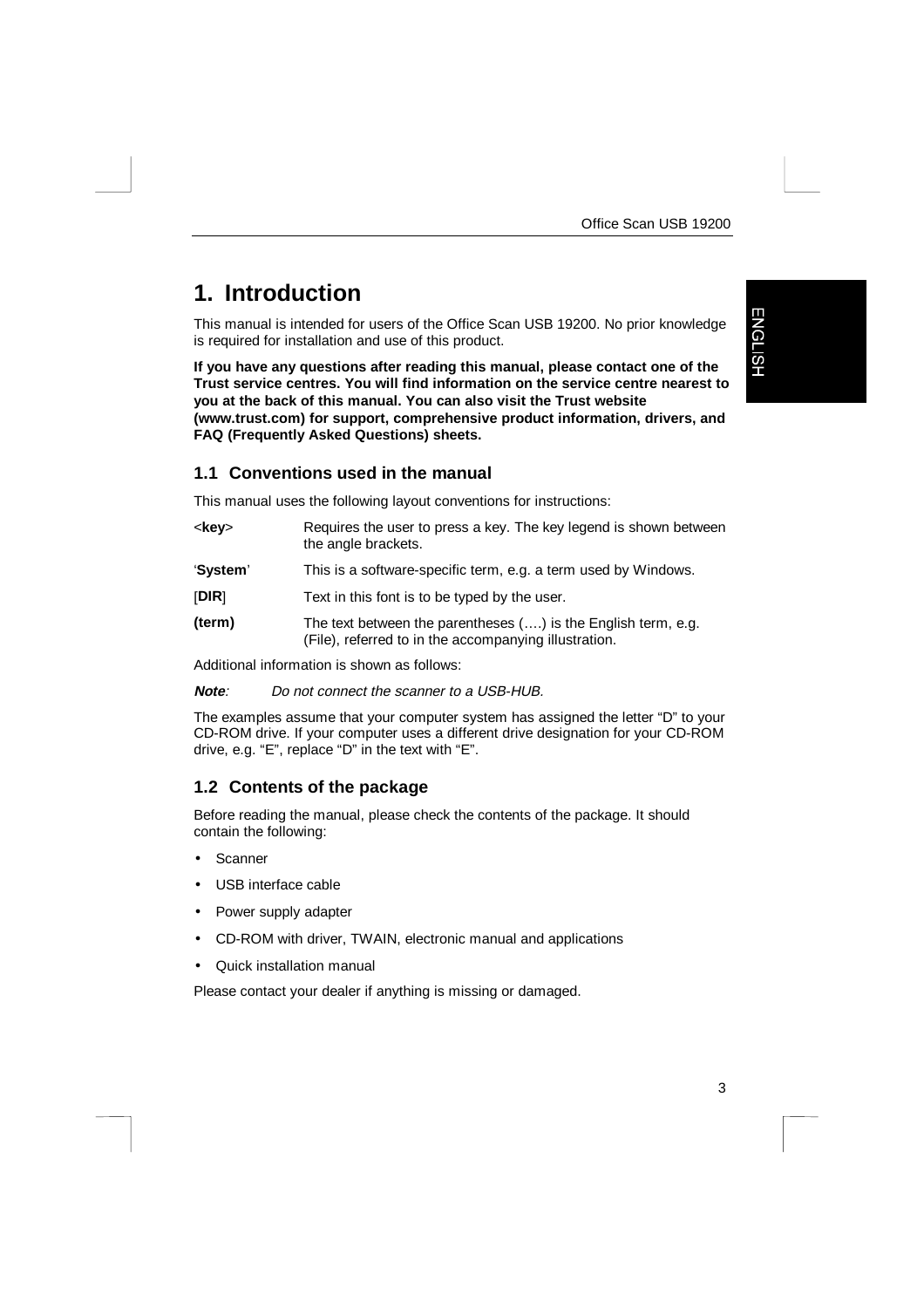## **1.3 Minimum system requirements**

To use this scanner you system must satisfy the following minimum requirements:

- Intel Pentium 166 MHz processor
- USB port
- 16 MB RAM
- 60 MB free space on your hard disk
- 4x CD-ROM drive
- Microsoft Windows 98

The following equipment is recommended for optimal use of this scanner:

- Printer
- Modem
- E-mail service / Subscription to an Internet Service Provider

## **1.4 Safety**

- 1. Do not use this equipment in humid environments like bathrooms, humid cellars, swimming pools, etc.
- 2. Never insert objects into the openings on the outside of the device as you can come into contact with live electrical components. This can cause fire or give strong electrical shocks.
- 3. Do not try to repair the equipment yourself. When opening or removing the casing you may accidentally come into contact with live parts. There are other risks as well.
- 4. If any of the following conditions apply, disconnect the power plug from the mains and have the equipment serviced by qualified service personnel:
	- a) the power lead or the plug have become damaged or worn;
	- b) liquid has entered the equipment;
	- c) the equipment has been dropped and/or the casing has become damaged.
- 5. Do not connect or remove any equipment if the computer is still switched on. This may result in damage to the equipment.
- 6. Place the equipment so that the cables cannot be damaged.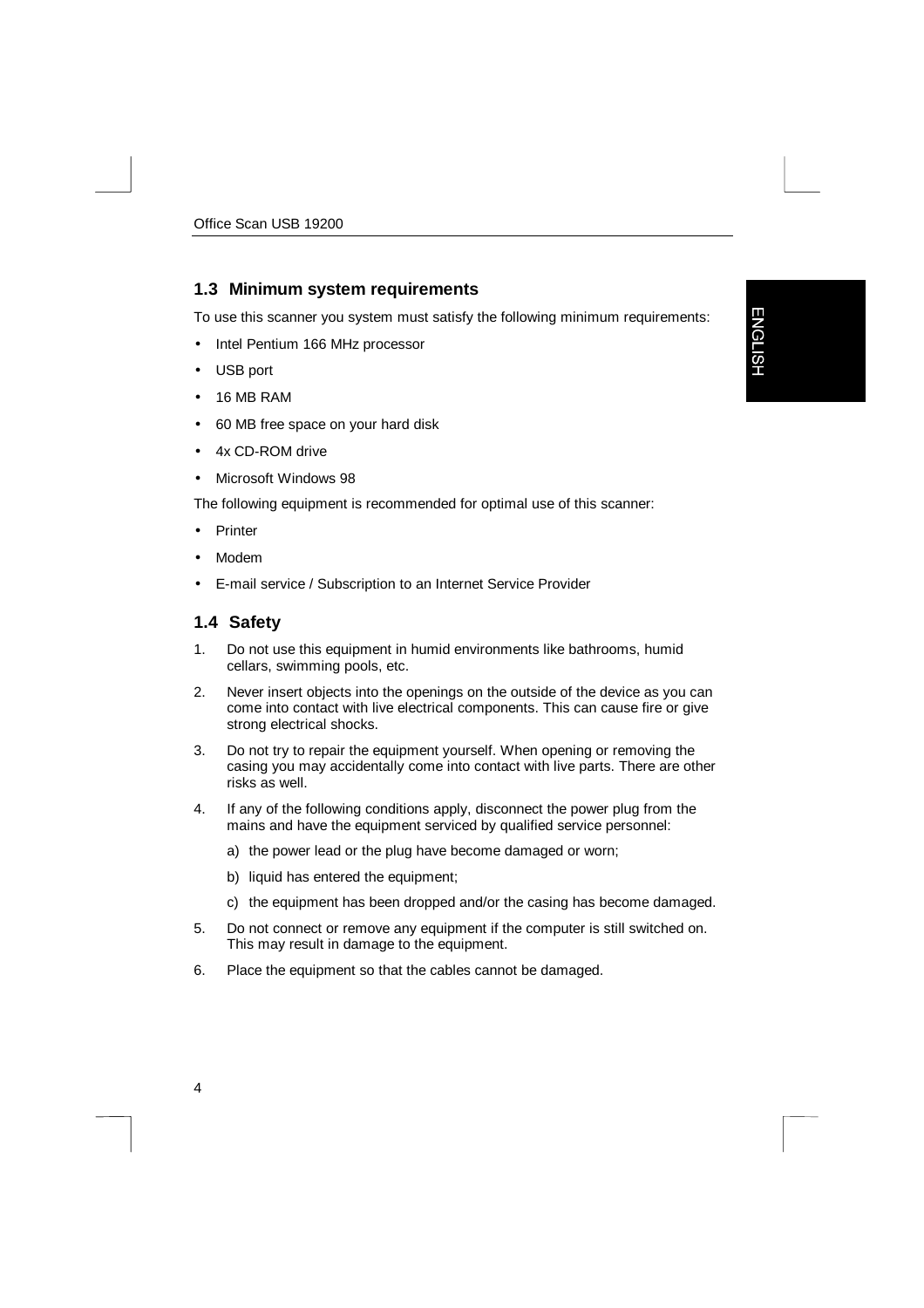## **1.5 Adapters**

- 1. Insert the adapter into a suitable wall outlet.
- 2. The adapter is intended for use within Europe.
- 3. Use the adapter only with the equipment it was supplied with. Never use a different adapter with this equipment. Other uses, such as providing energy to a Walkman, can cause fire.

**ENGLISH**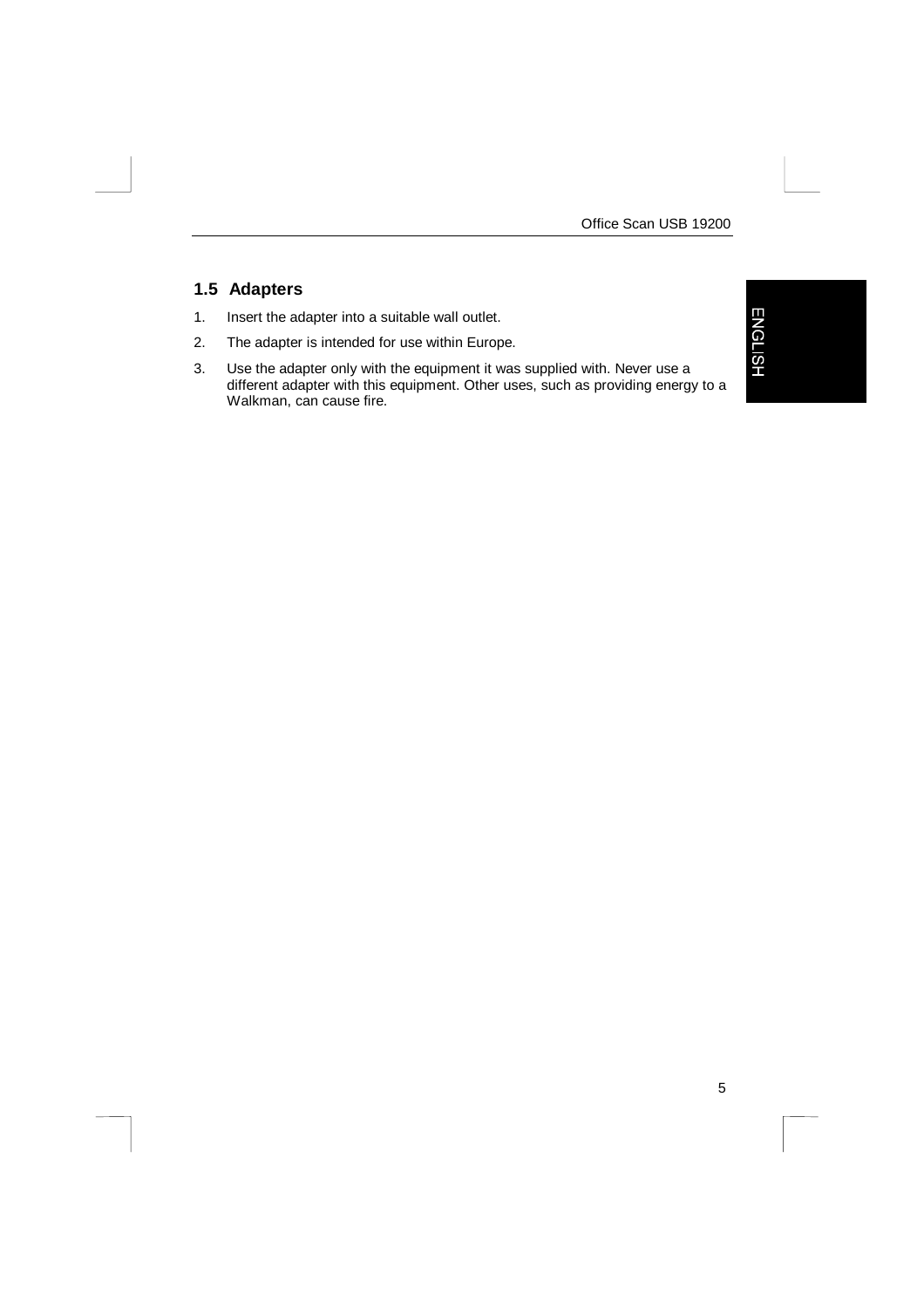## **2. Installing the scanner**

## **2.1 Unlocking the transport lock**

The scanner is shipped with the transport lock locked. The transport lock is on the underside of the scanner.

Slide the transport lock to the 'unlock' position to use the scanner. Slide the transport lock to the 'lock' position to transport the scanner.



**Figure 1: Transport lock**

## **2.2 Connecting the scanner to your computer**

The scanner must be connected to your computer before use.

- **Tip:** USB equipment is hot swappable. This means that the equipment can be connected and disconnected from your computer whilst it is switched on.
- 1. Remove the scanner from the packaging.
- 2. Place the scanner on a horizontal surface.
- 3. Connect the square USB plug to the rear of your scanner.
- 4. Connect the flat USB plug to a free USB port on your computer.
- 5. Connect the small power supply adapter plug to the rear of your scanner.
- 6. Insert the power supply adapter plug into a suitable wall outlet.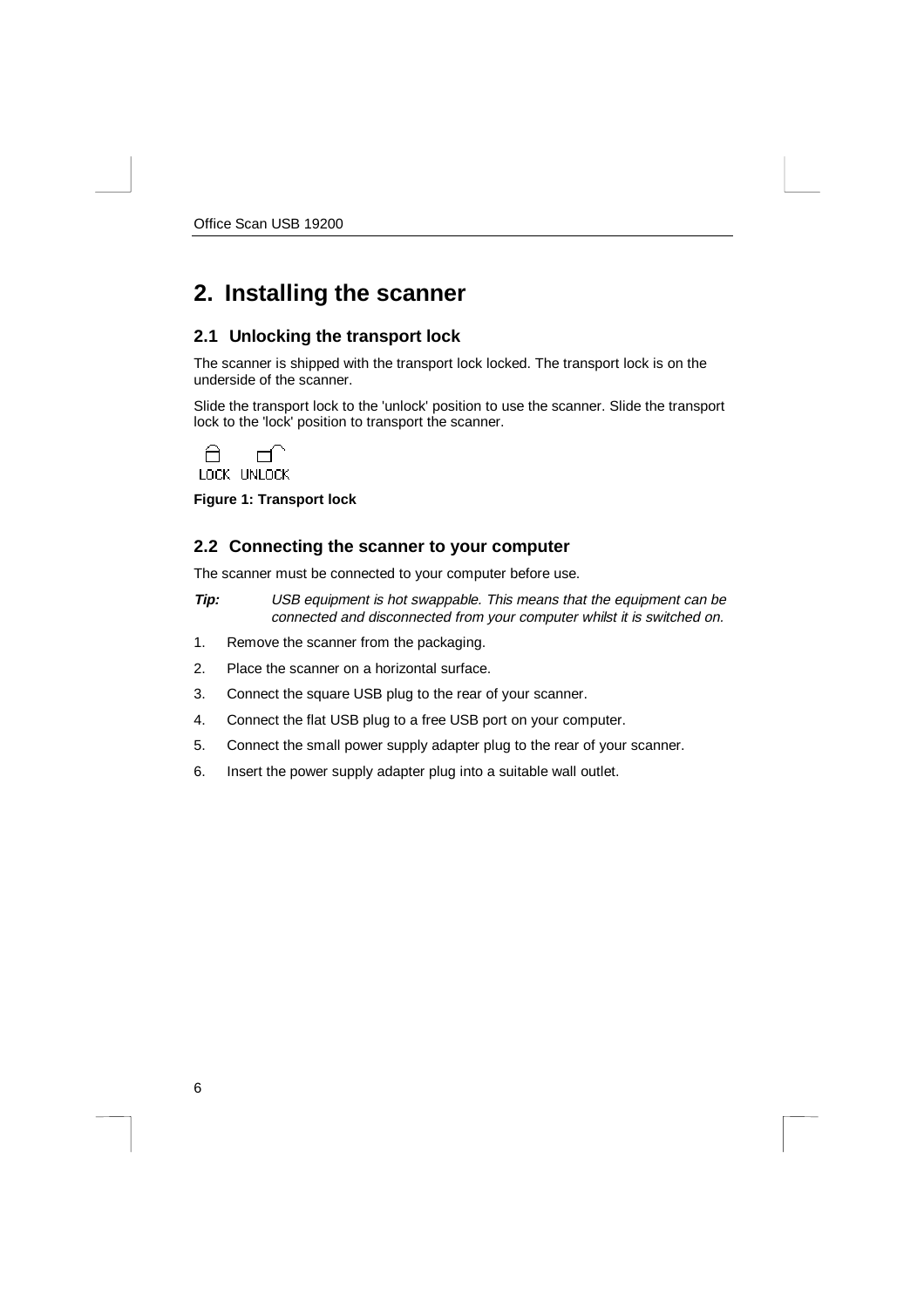## **2.3 Installing the driver**

- 1. Start Windows 98.
- 2. Insert the CD-ROM with the drivers into your CD-ROM drive.
- 3. New hardware is found when Windows 98 is started. Windows 98 finds an 'Unknown Device', Windows 98 Second Edition finds a 'USB Device'. Figure 2 will appear.

| Add New Hardware Wizard |                                                                                                                                               |
|-------------------------|-----------------------------------------------------------------------------------------------------------------------------------------------|
|                         | This wizard searches for new drivers for:<br><b>USB Device</b><br>A device driver is a software program that makes a<br>hardware device work. |
|                         | $N_{\text{ext}}$<br>Cancel<br>< Back                                                                                                          |

**Figure 2: Add new hardware**

4. Click on 'Next' to continue. Figure 3 will appear.



**Figure 3: New hardware**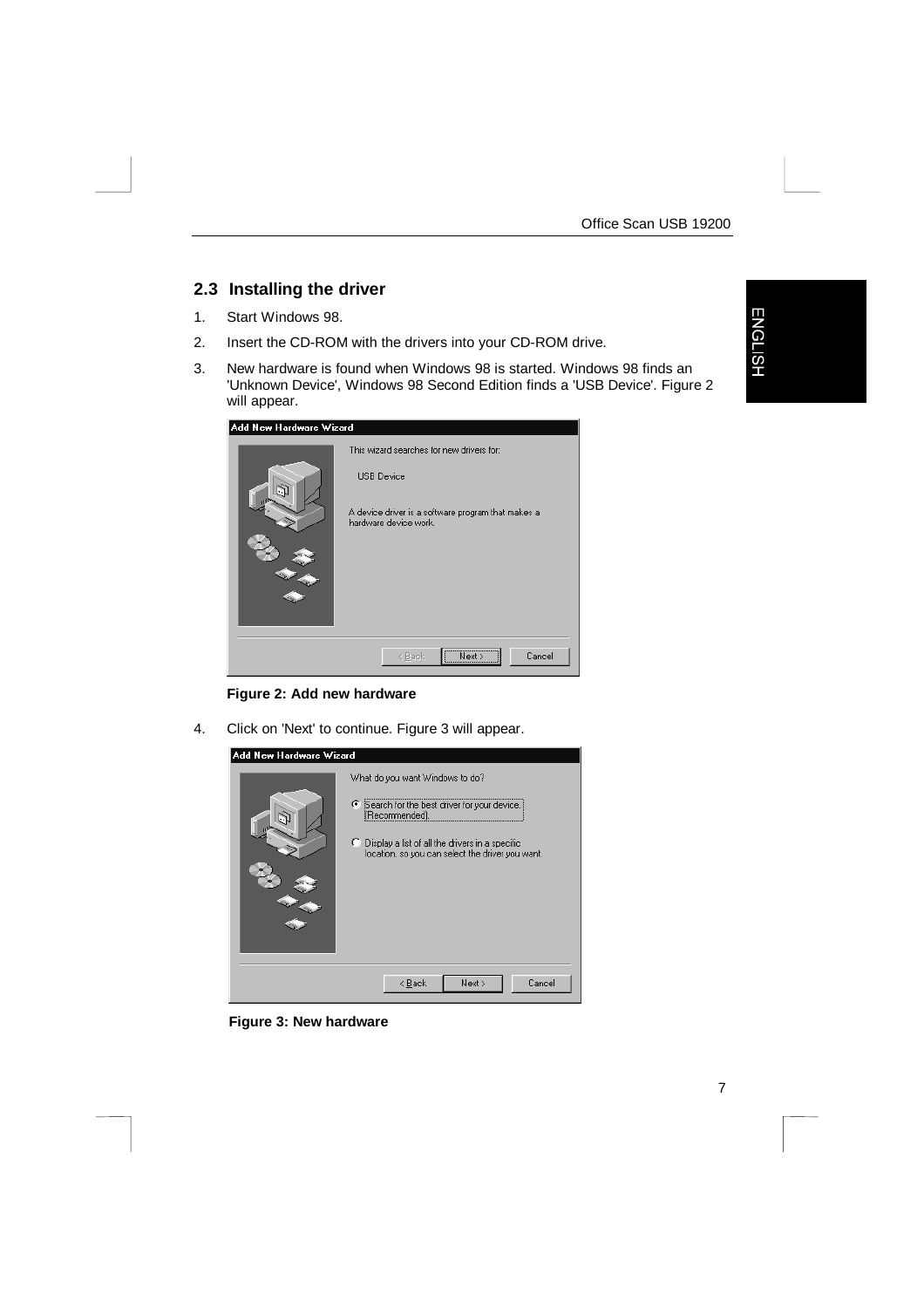- 5. Select the option 'Search for the best driver for your device (recommended)'.
- 6. Click on 'Next' to continue. Figure 4 will appear.



**Figure 4: New hardware**

- 7. Select the option 'Specify a location' (Figure 4).
- 8. Type: [D:\WIN98] (Figure 4).
- 9. Click on 'Next' to continue. Figure 5 will appear.



**Figure 5: New hardware**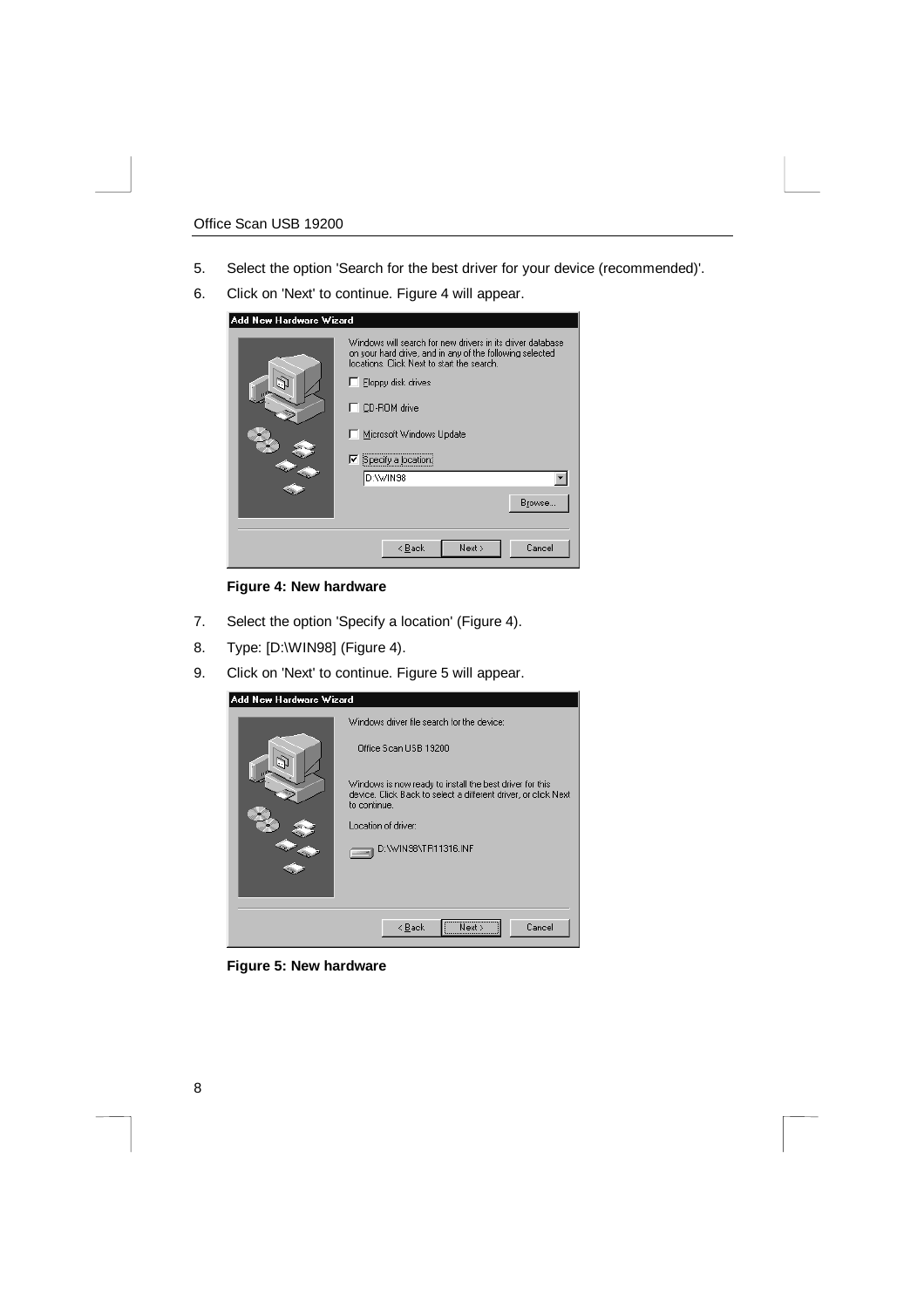10. Click on 'Next' to continue with the installation. The files will now be copied. Figure 6 will appear after a couple of seconds.



**Figure 6: New hardware**

11. Click on 'Finish' to complete the installation.

The scanner is now installed in your systems manager. In order to use your scanner, the TWAIN and application software must be installed. Continue to Chapter 2.4.

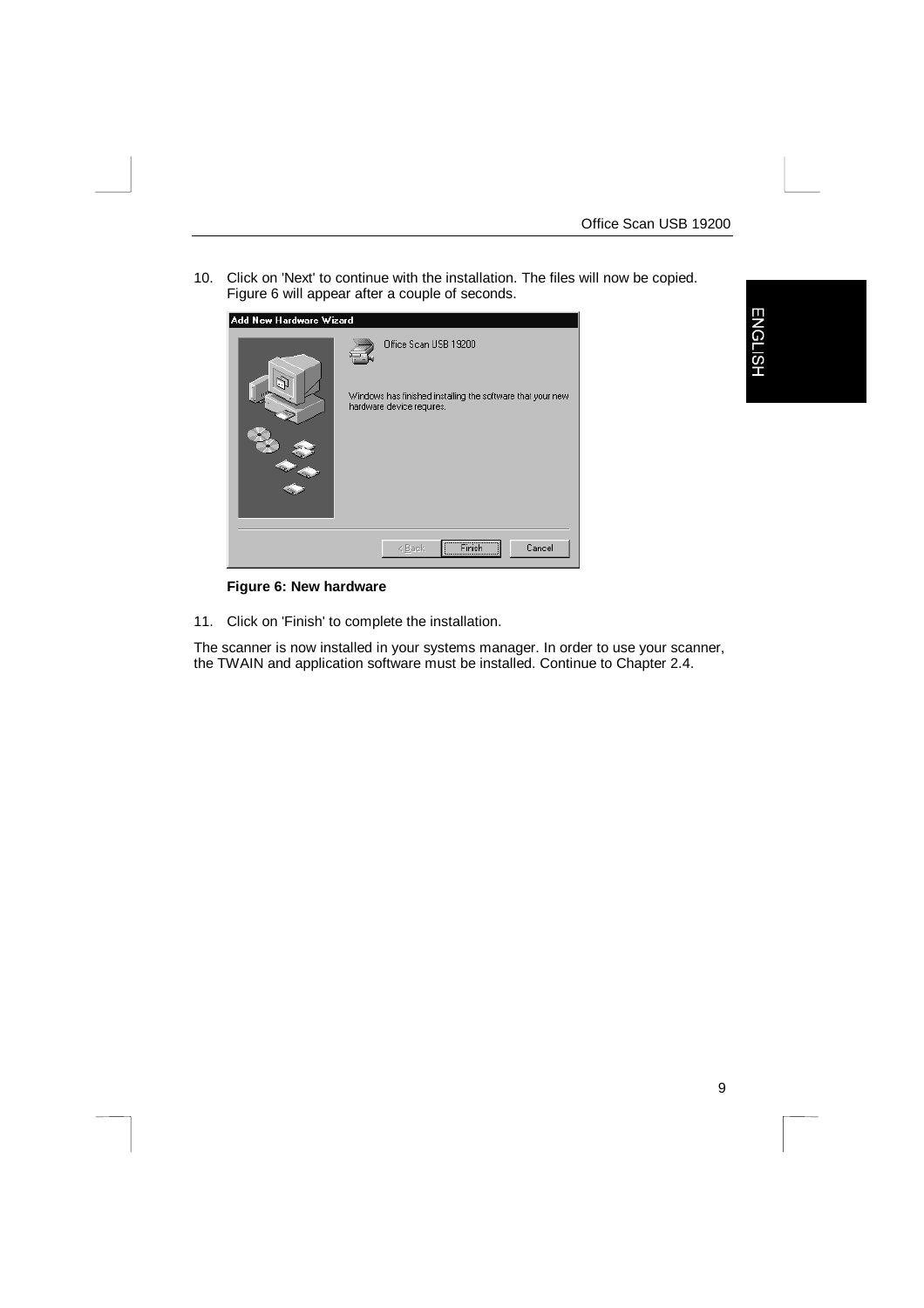## **2.4 Starting the Trust Software Installer**

You must start the Trust Software Installer in order to install TWAIN and the applications. Extra functions of the software installer are reading the User's manual and a hyperlink to the Trust internet Site.

Before the Trust Software Installer can be started, Windows 98 must be started and the CD-ROM with the drivers must be inserted into your CD-ROM drive.

- 1. Select 'Run' from the Start menu.
- 2. Type: [D:\SETUP.EXE] (See Figure 7).

|   | <b>PAN</b> |           |   | Run   |                                                                                                          |
|---|------------|-----------|---|-------|----------------------------------------------------------------------------------------------------------|
|   |            | Find      | Þ |       |                                                                                                          |
|   |            | Help      |   |       | Type the name of a program, folder, document, or Internet<br>resource, and Windows will open it for you. |
| α |            | Run       |   | Open: | D:\SETUP.EXE                                                                                             |
|   | Ł          | Log Off   |   |       | OK<br>Cancel<br>Browse                                                                                   |
|   | m          | Shut Down |   |       |                                                                                                          |
|   |            | ۴a        |   |       |                                                                                                          |

**Figure 7: Starting setup**

3. Click on 'OK' to continue. Figure 8 will appear.

| Trust Software Installer v2.0  |                             |             |
|--------------------------------|-----------------------------|-------------|
|                                | Trust OFFICE SCAN USB 19200 |             |
|                                | Select language             |             |
|                                | English<br>Deutsch          | Ξ<br>Ъ      |
|                                | Français                    | ໑<br>п<br>ᅎ |
|                                | Italiano<br>Español         |             |
| Copyright @1999                | Nederlands                  |             |
| <b>Trust Computer Products</b> | www.trust.com               |             |

**Figure 8: Software installer**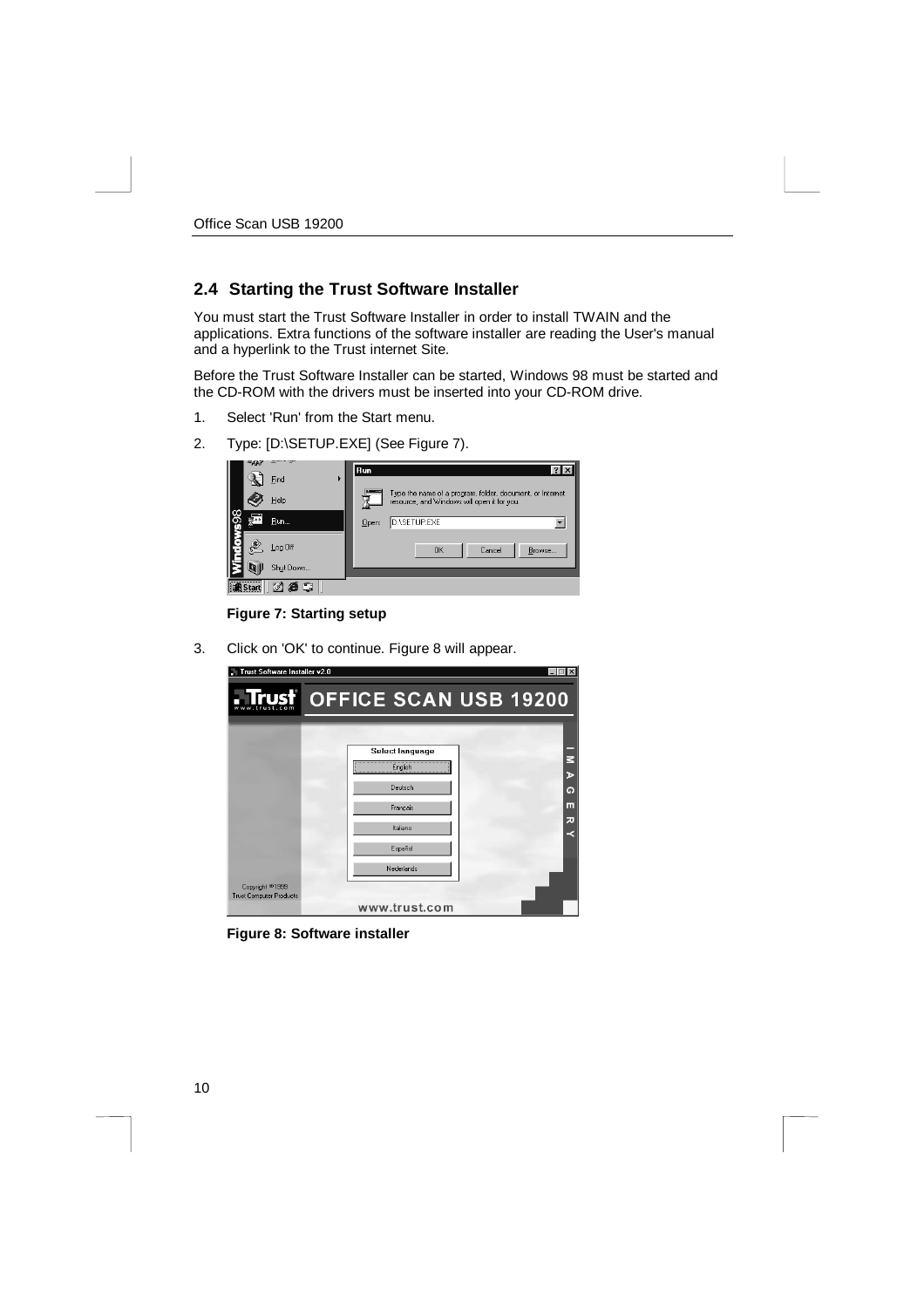- Trust Software Installer v2.0  $\blacksquare$  $\blacksquare$   $\times$ OFFICE SCAN USB 19200 **Trust** Install TWAIN and One Touch Access Software IMAGERY Install Xerox TextBridge Classic 2.0 Install Adobe Acrobat Reader 3 Read Read manual<br>Adobe Acrobat Reader must be installed) Surf Go to products at www.trust.com п  $Exit$   $Exit$ Copyright ©1999<br>Trust Computer Produc www.trust.com
- 4. Select the language you wish to use for the program. Figure 9 will appear.

**Figure 9: Selecting the program**

Click on 'Install' to install an application.

| TWAIN and "One Touch Access" software   Chapter 2.5 |             |
|-----------------------------------------------------|-------------|
| TextBridge Classic 2.0                              | Chapter 3.1 |
| Adobe Acrobat Reader                                | Chapter 3.2 |

**Table 1: Installation summary**

**ENGLISH**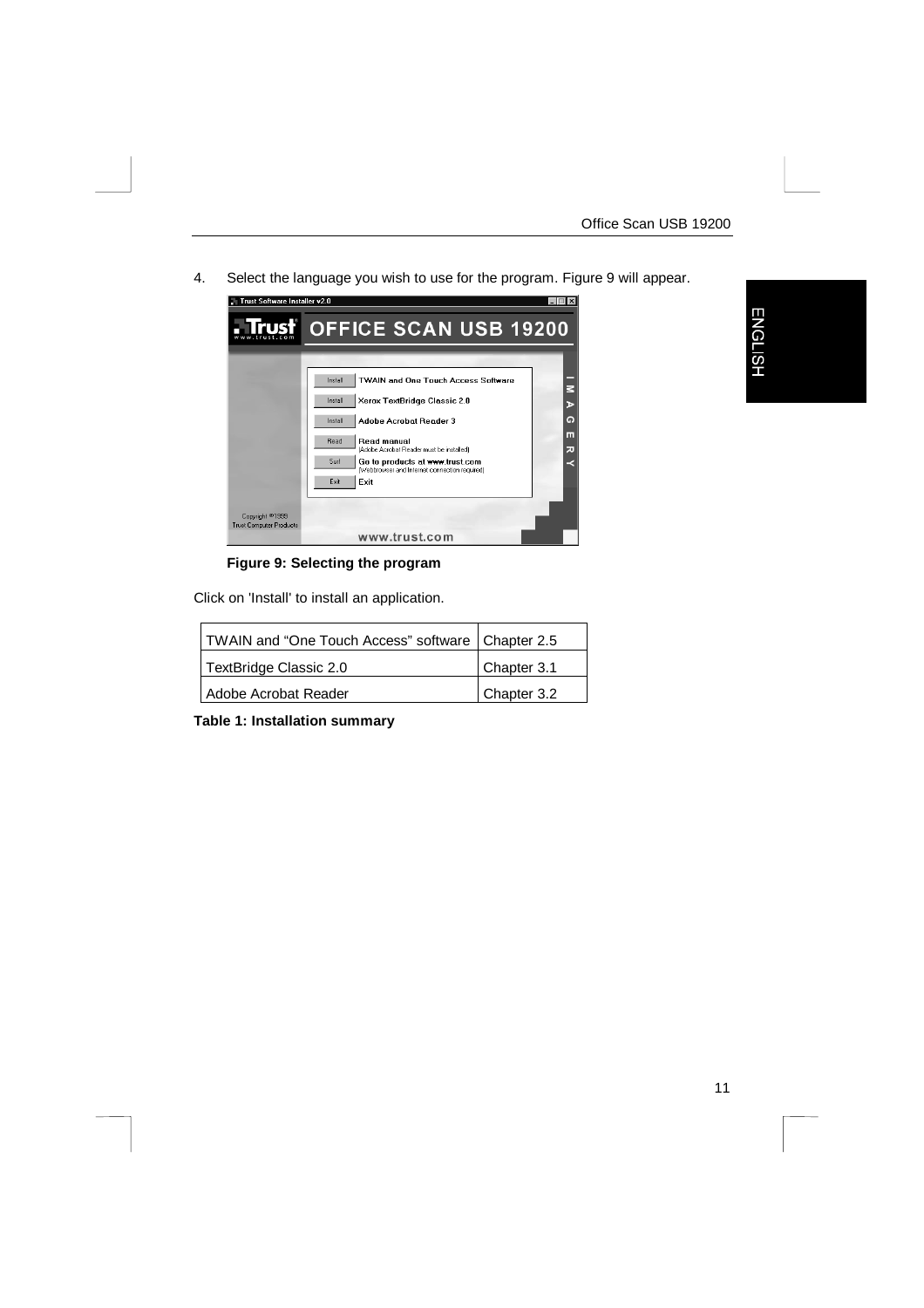## **2.5 Installing TWAIN**

TWAIN is an important part of the software. TWAIN manages the communication between the scanner and the computer. The scanner cannot be used if TWAIN is not installed.

Before installing TWAIN and One Touch Access, first start the Trust Software Installer. See Chapter 2.4.

1. Select 'Install TWAIN and One Touch Access'. Figure 10 will appear.

| Trust Software Installer v2.0  |                             |                                     |                 | $ \Box$ $\times$ |
|--------------------------------|-----------------------------|-------------------------------------|-----------------|------------------|
|                                |                             | Trust OFFICE SCAN USB 19200         |                 |                  |
|                                | Select Application Language |                                     | $\vert x \vert$ |                  |
|                                | -Select<br>C English        | C Italiano                          |                 | z<br>ъ           |
|                                | C Deutsch                   | C Español                           |                 | ດ<br>ш           |
|                                | C Français                  | C Nederlands<br><b>Ok</b><br>Cancel |                 | 고                |
|                                |                             |                                     |                 |                  |
| Copyright @1999                |                             |                                     |                 |                  |
| <b>Trust Computer Products</b> |                             | www.trust.com                       |                 |                  |

**Figure 10: Selecting the application language**

2. Select the language you wish to use for the installation of TWAIN and One Touch Access.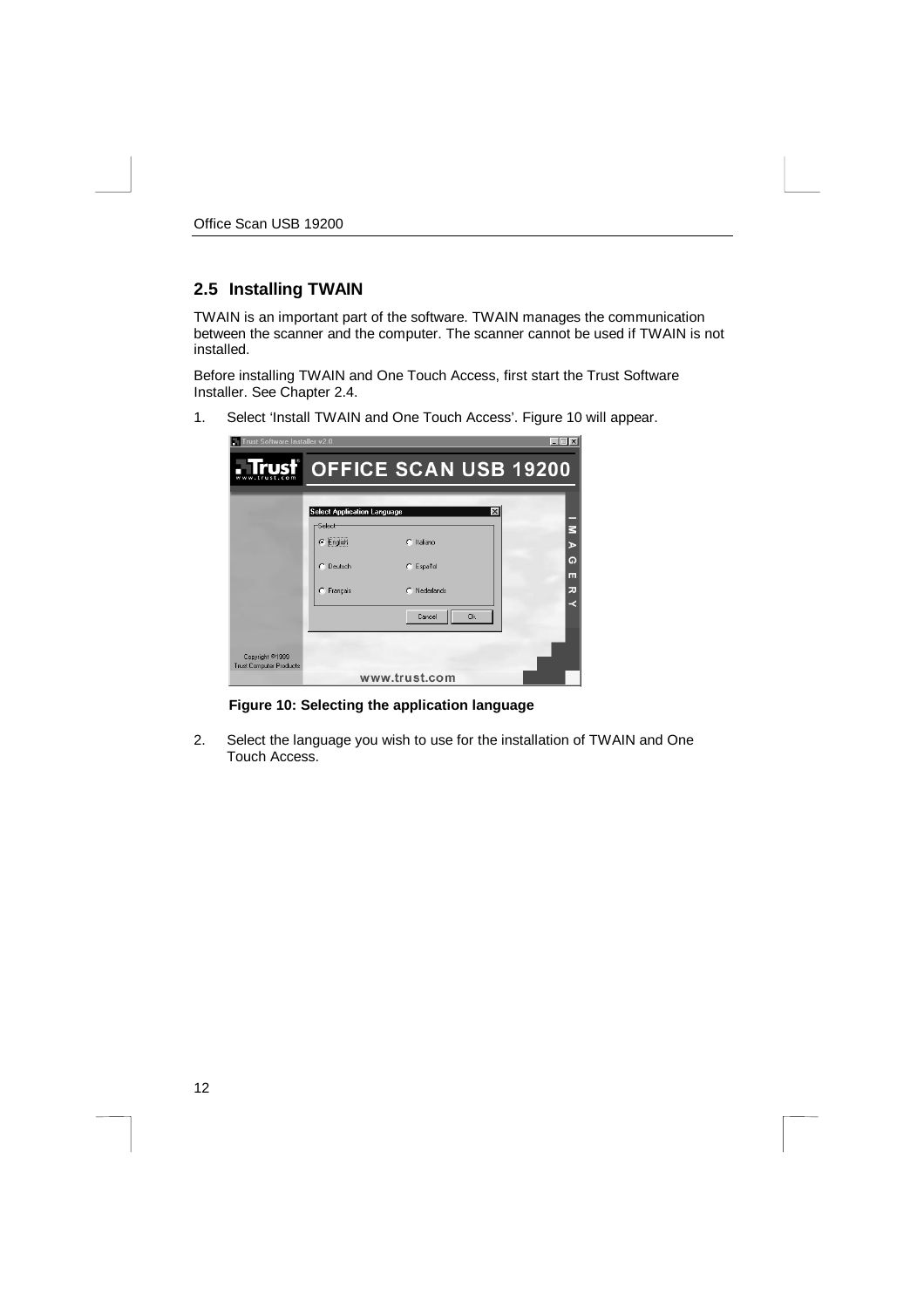3. Click on 'OK' to start the installation. Installation of One Touch Access will begin. After a short period of time, a window displaying welcome information will appear on your monitor (Figure 11).



**Figure 11: TWAIN installation**

- 4. Click on 'Next' to continue. The window containing user information will appear (Figure 12).
- 5. Fill in your information or, if necessary, change the information given (Figure 12).



**Figure 12: TWAIN installation**

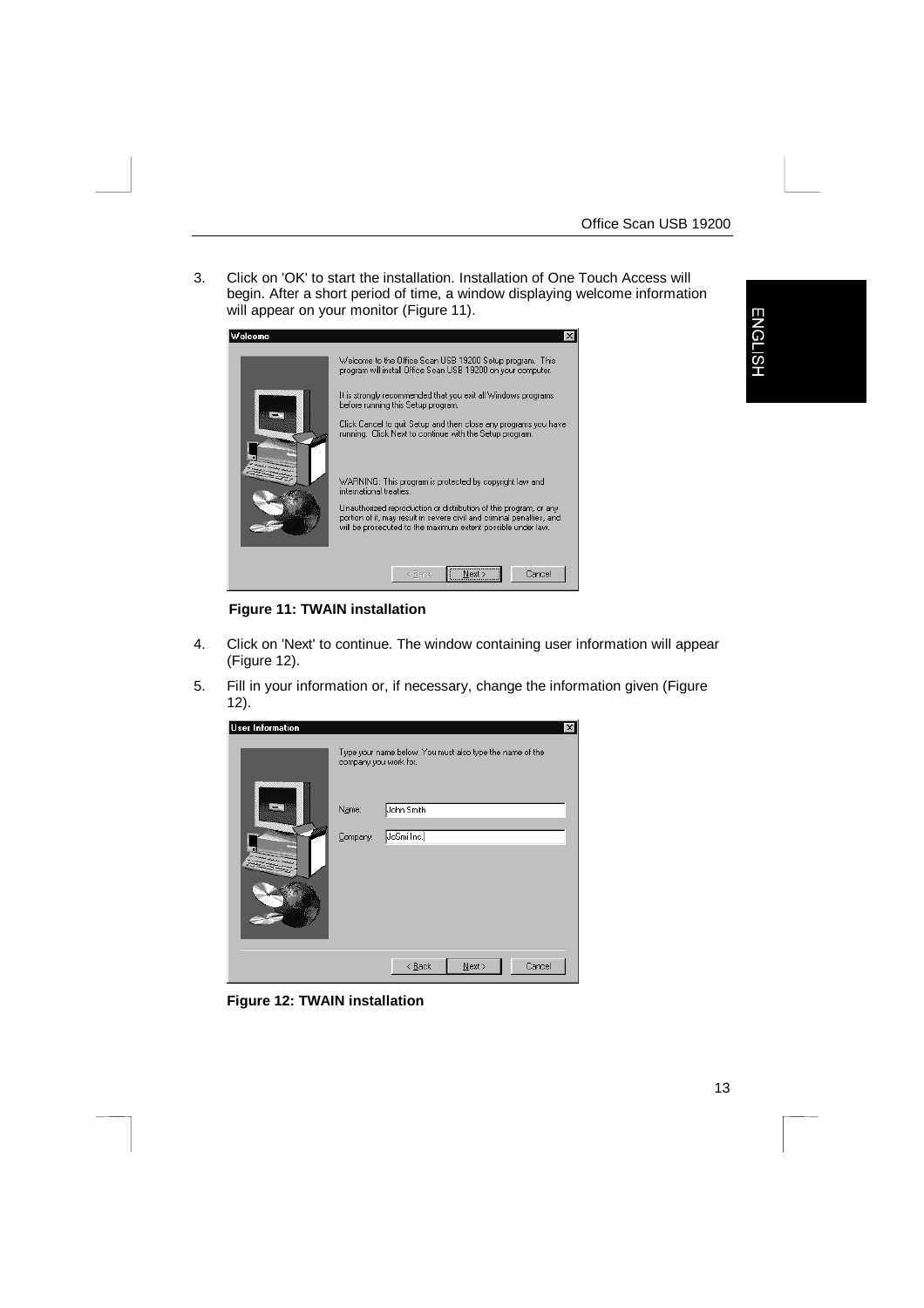- **Note:** You cannot continue if you do not fill in the company name. Therefore, fill in 'None'.
- 6. Click on 'Next' to continue.
- 7. Click on 'Next' to accept the installation directory and to continue with the installation. The files will now be copied. You must restart the computer after the installation of TWAIN and One Touch Access.
- 8. Click on 'Finish' to restart your computer.

TWAIN is now installed. Continue with the installation of the applications.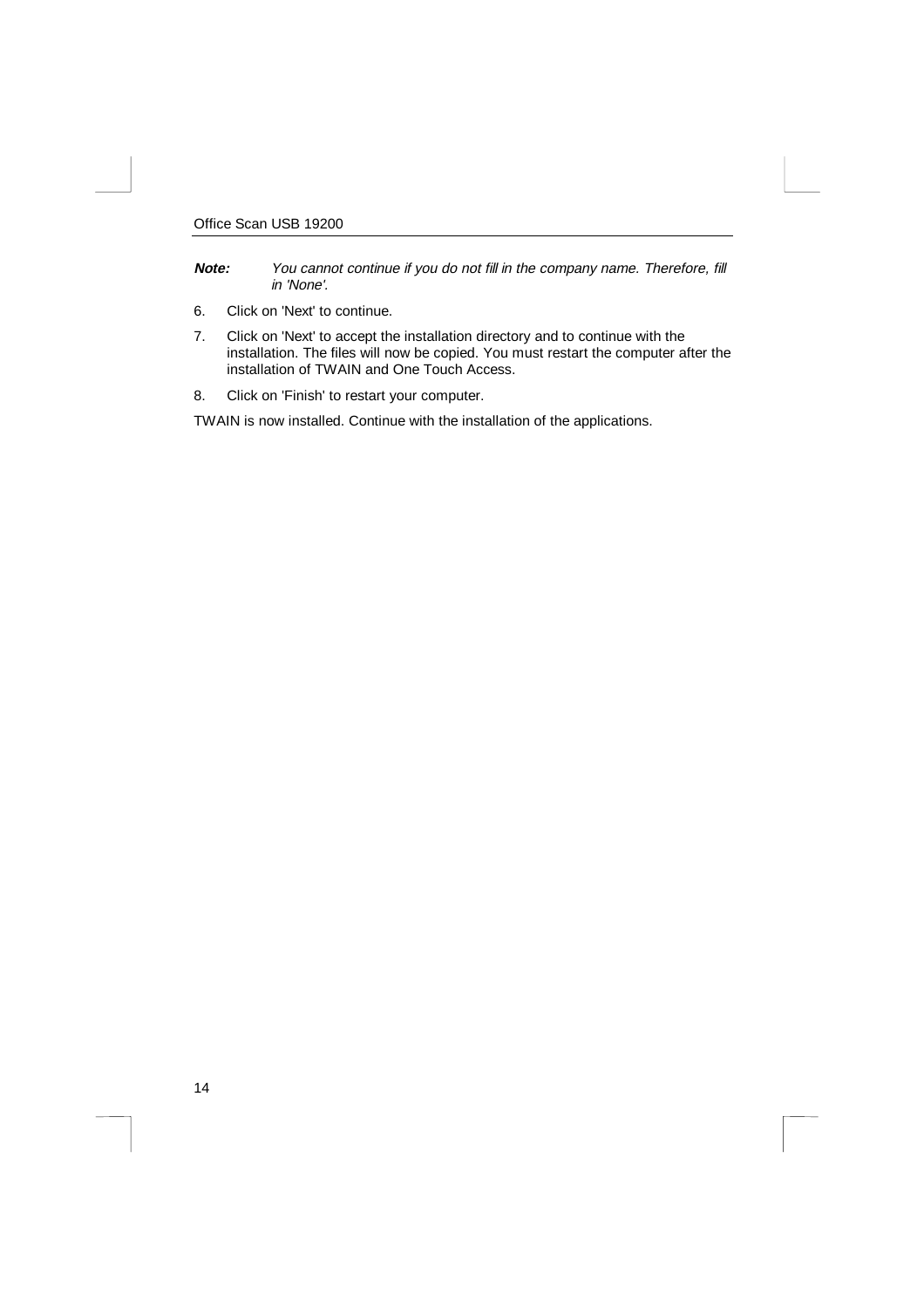# **3. Software installation**

## **3.1 TextBridge Classic 2.0**

TextBridge Classic is a program which converts documents to text that can be edited with a word processor, such as Microsoft Word or Wordpad.

Before installing TextBridge Classic, first start the Trust Software Installer. See Chapter 2.4.

- 1. Select 'TextBridge Classic 2.0' in the Trust Software Installer menu (Figure 8).
- 2. Select the language you wish to use with the software (Figure 10).
- 3. Click on 'OK' to start the installation. Figure 13 will appear after a couple of seconds.



**Figure 13: Installing TextBridge Classic**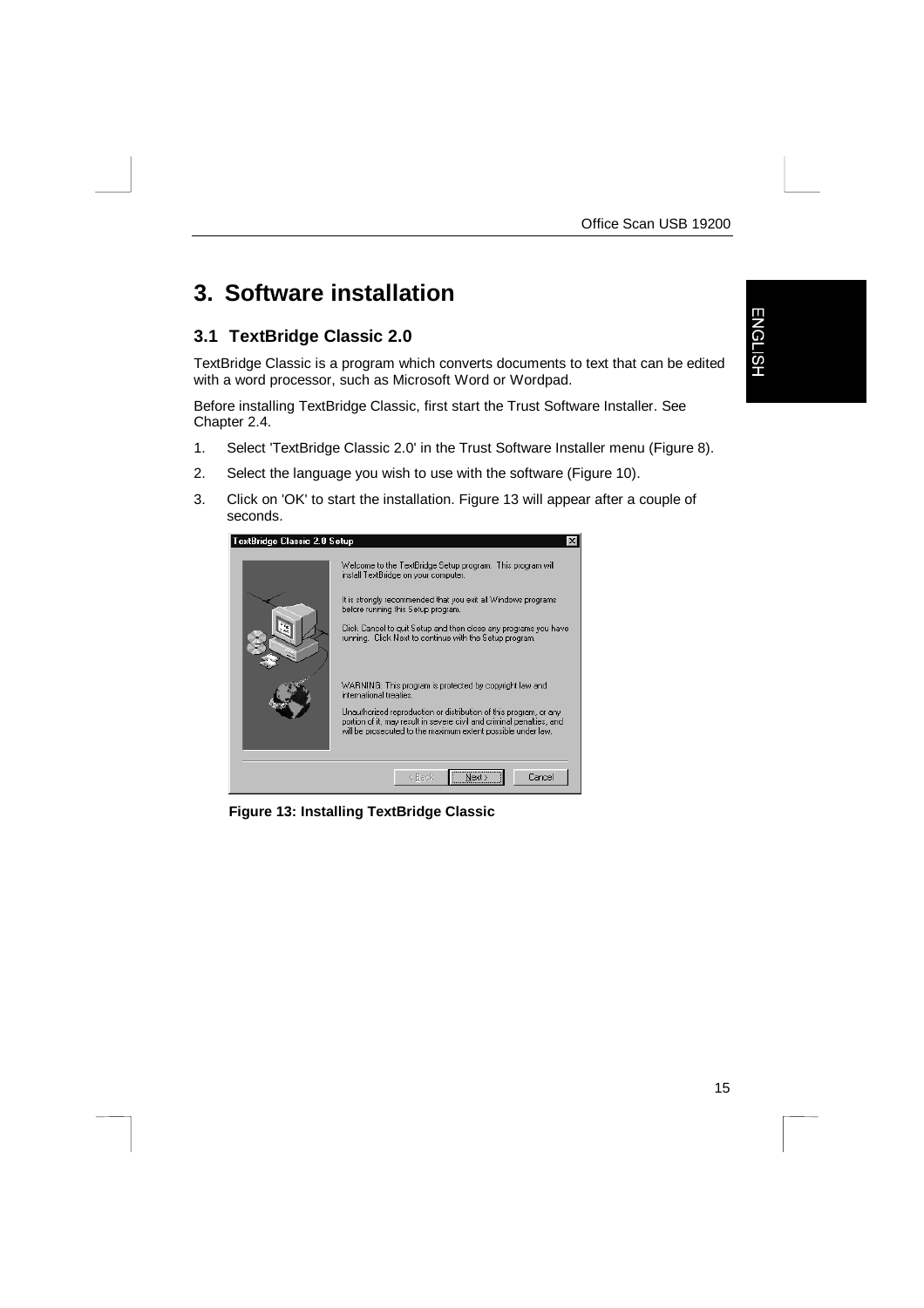4. Click on 'Next'. Figure 14 will appear.



**Figure 14: License agreement**

5. Click on 'Yes' to accept the license agreement and continue with the installation. Figure 15 will appear.

| <b>Setup Installation Type</b> |                       | $\times$                                                                               |
|--------------------------------|-----------------------|----------------------------------------------------------------------------------------|
|                                |                       | Select the type of installation you want.                                              |
|                                | Typical<br>n          | Program will be installed with the most common<br>options. Recommended for most users. |
|                                | Compact               | Program will be installed with minimum required<br>options.                            |
|                                | C Custom              | You may choose the options you want to install.<br>Recommended for advanced users.     |
|                                | Destination Directory |                                                                                        |
|                                |                       | Browse<br>C:\Program Files\TextBridge Classic 2.0                                      |
|                                |                       |                                                                                        |
|                                |                       | Cancel<br>< <u>B</u> ack<br>Next >                                                     |

**Figure 15: Selecting the type of installation**

- 6. Select 'Custom' (Figure 15) so that a bullet appears in the box.
- 7. Click on 'Next' to continue with the installation. Figure 16 will appear.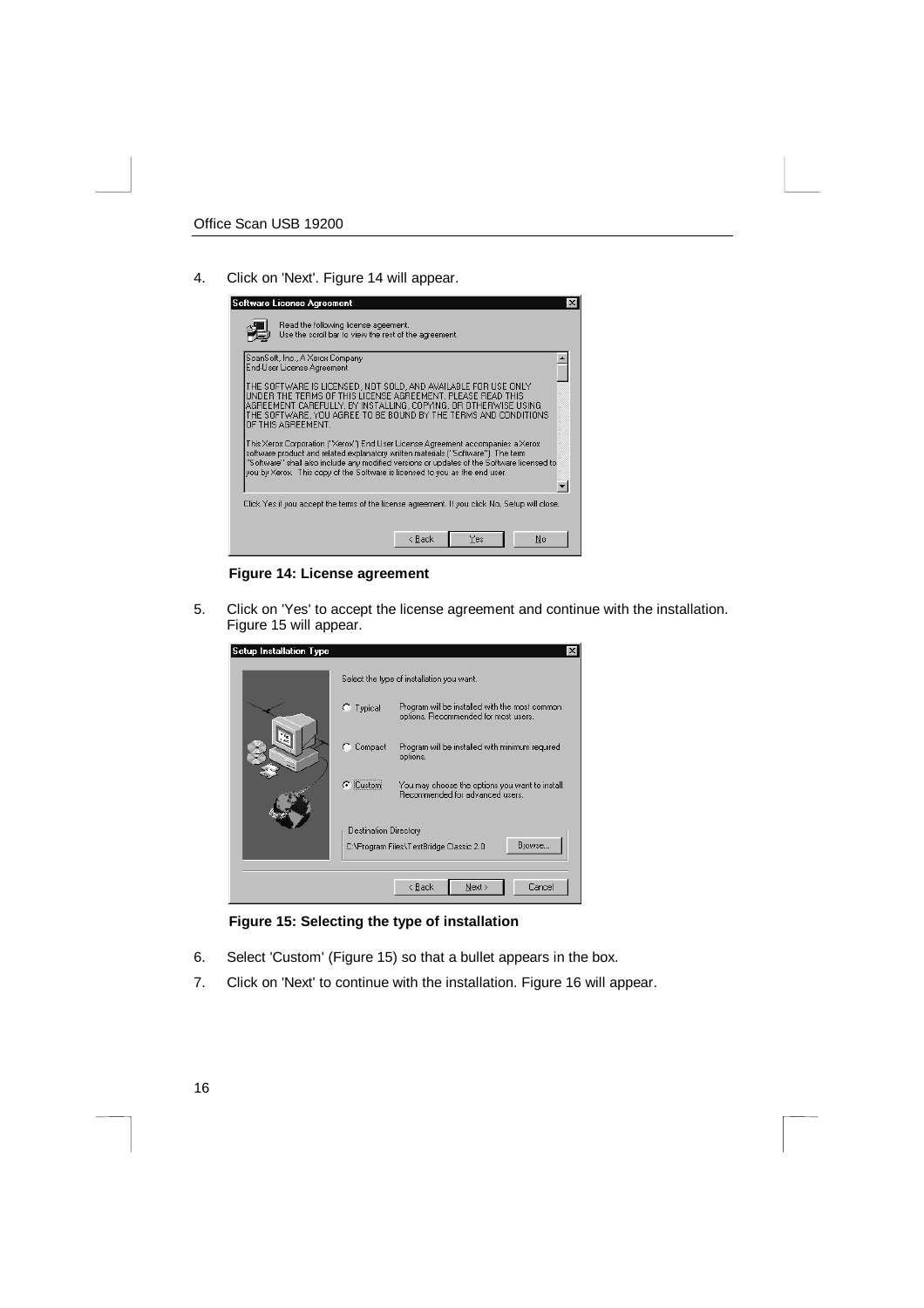**ENGLISH** 



8. Click on 'Language packs' to select the languages to use (Figure 16).

### **Figure 16: Selecting the languages**

- **Note**: You will only be able to recognise text in the languages you select. Once the installation has been completed, you will be able to add other languages for OCR (Optical Character Recognition).
- 9. Click on 'Next' to continue with the installation of TextBridge Classic. The files required for this application will be installed. A new window about registration of TextBridge will appear.
- 10. Click on 'Next'. A window about product registration will appear.
- 11. Click on 'Cancel'. You will be asked whether you wish to cancel the product registration.
- 12. Click on 'Yes'. You will see a window that explains that you will receive a reminder about product registration 2 weeks after the installation of TextBridge.
- 13. Click on 'OK' to complete the installation of TextBridge Classic.
- 14. Click on 'OK' to restart your computer.

You have now completed the installation of TextBridge Classic 2.0. Proceed with the installation of Adobe Acrobat Reader.

Refer to Chapter 5.1 for instructions on how to use TextBridge Classic.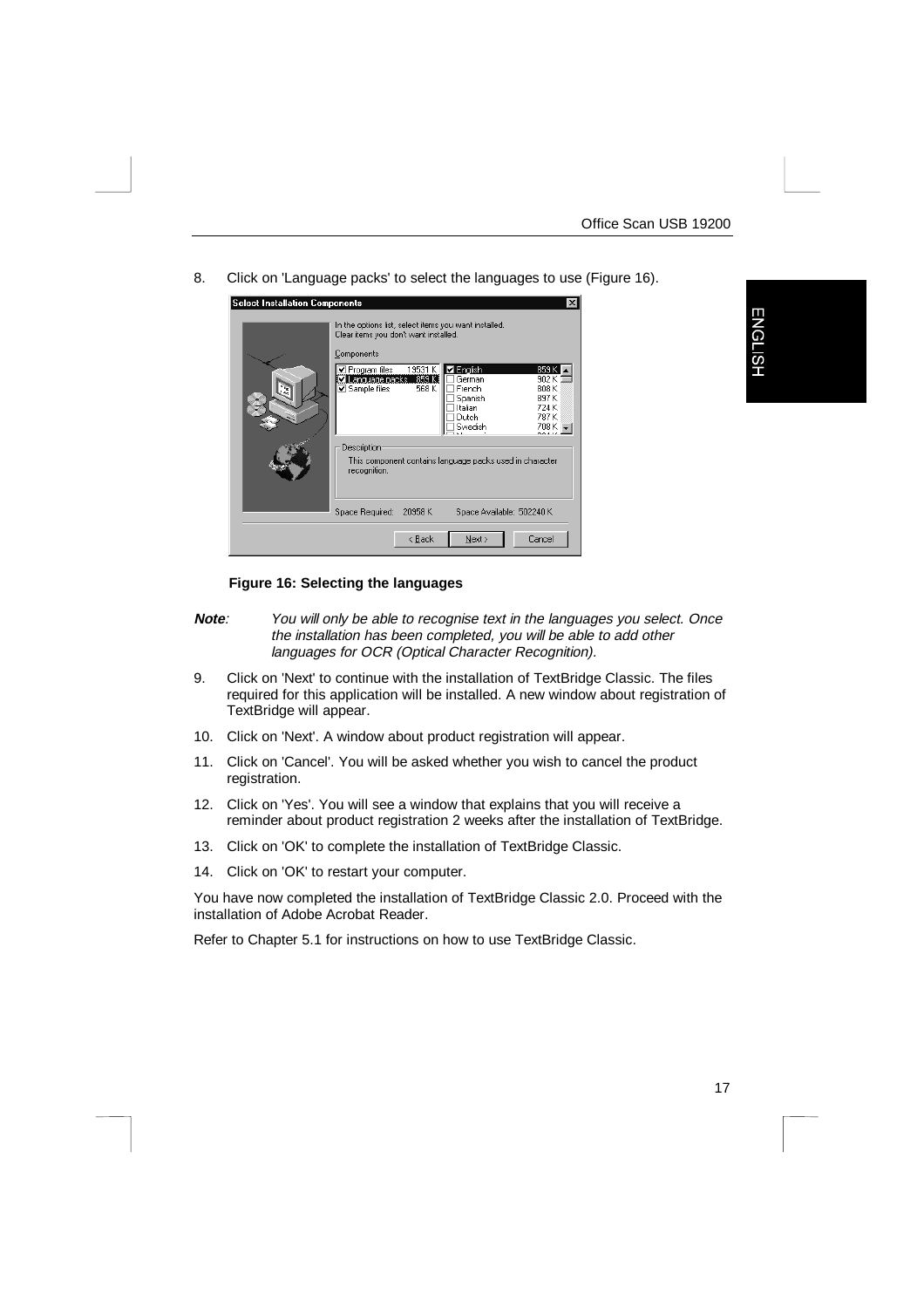## **3.2 Adobe Acrobat Reader**

Adobe Acrobat Reader is a program that enables you to open an read PDF files. The User's manual for this product is contained on the CD-ROM in the same format.

Before installing Adobe Acrobat Reader, first start the Trust Software Installer. See Chapter 2.4.

1. Select 'Adobe Acrobat Reader 3.01' in the Trust Software Installer menu (Figure 8).

| InstallShield Self-extracting EXE                                     |  |
|-----------------------------------------------------------------------|--|
| This will install Adobe Acrobat Reader 3.01. Do you wish to continue? |  |
|                                                                       |  |

**Figure 17: Installing Acrobat Reader**

2. Click on 'Yes' to continue. Figure 18 will appear.



**Figure 18: Installing Acrobat Reader**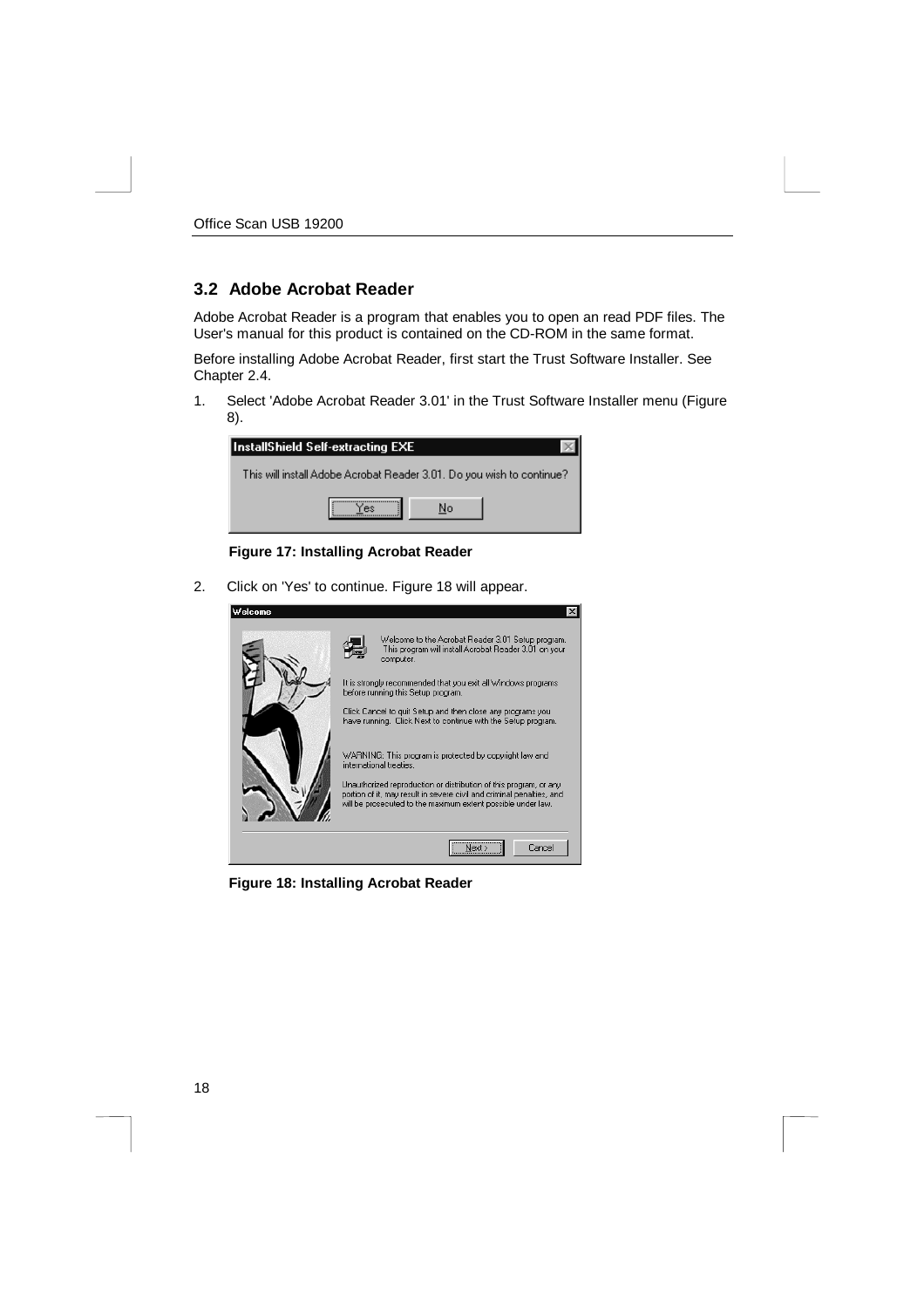3. Click on 'Next' to continue. Figure 19 will appear.



**Figure 19: License agreement**

4. Click on 'Yes' to accept the license agreement (Figure 19) and to continue with the installation.

| <b>Choose Destination Location</b><br>$\times$ |                                                                                                                                                                                                                                                                                                 |  |  |
|------------------------------------------------|-------------------------------------------------------------------------------------------------------------------------------------------------------------------------------------------------------------------------------------------------------------------------------------------------|--|--|
|                                                | Setup will install Acrobat Reader 3.01 in the following directory.<br>To install to this directory, click Next.<br>To install to a different directory, click Browse and select another<br>directory.<br>You can choose not to install Acrobat Reader 3.01 by clicking<br>Cancel to exit Setup. |  |  |
|                                                | Destination Directory<br>Browse.<br>C:\Acrobat3\Reader<br>Nest<br>< Back<br>Cancel                                                                                                                                                                                                              |  |  |
|                                                |                                                                                                                                                                                                                                                                                                 |  |  |

**Figure 20: Installing Acrobat Reader**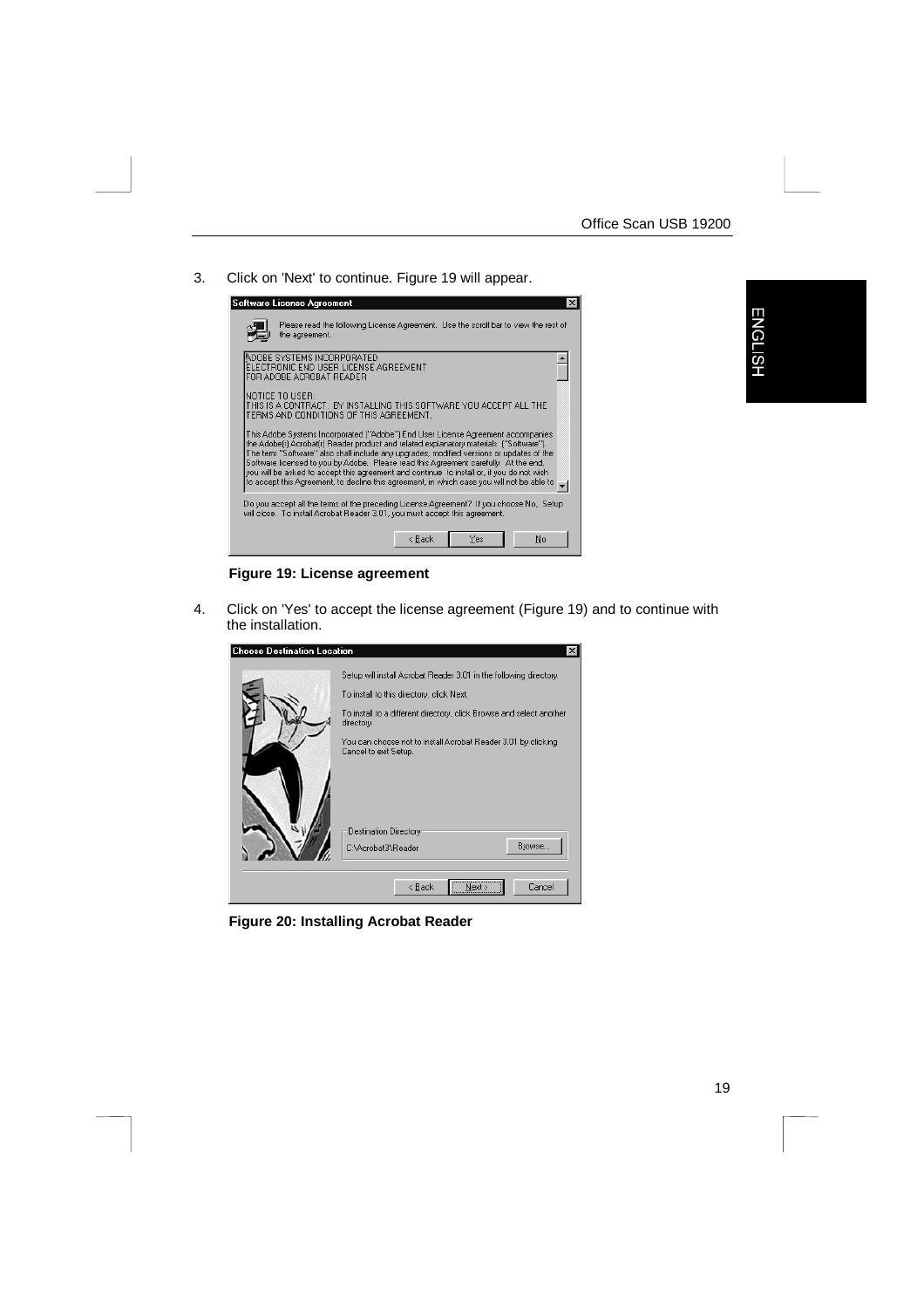5. Select the directory for the installation of the program (Figure 20). Click on 'Next' to continue. Figure 21 will appear on completion of the installation.



**Figure 21: Completing the installation of Acrobat Reader**

- 6. Click on 'Finish' to complete the installation of Acrobat Reader.
- 7. Click 'OK' to close the installation.

Adobe PhotoDeluxe must be installed after the installation of Adobe Acrobat Reader.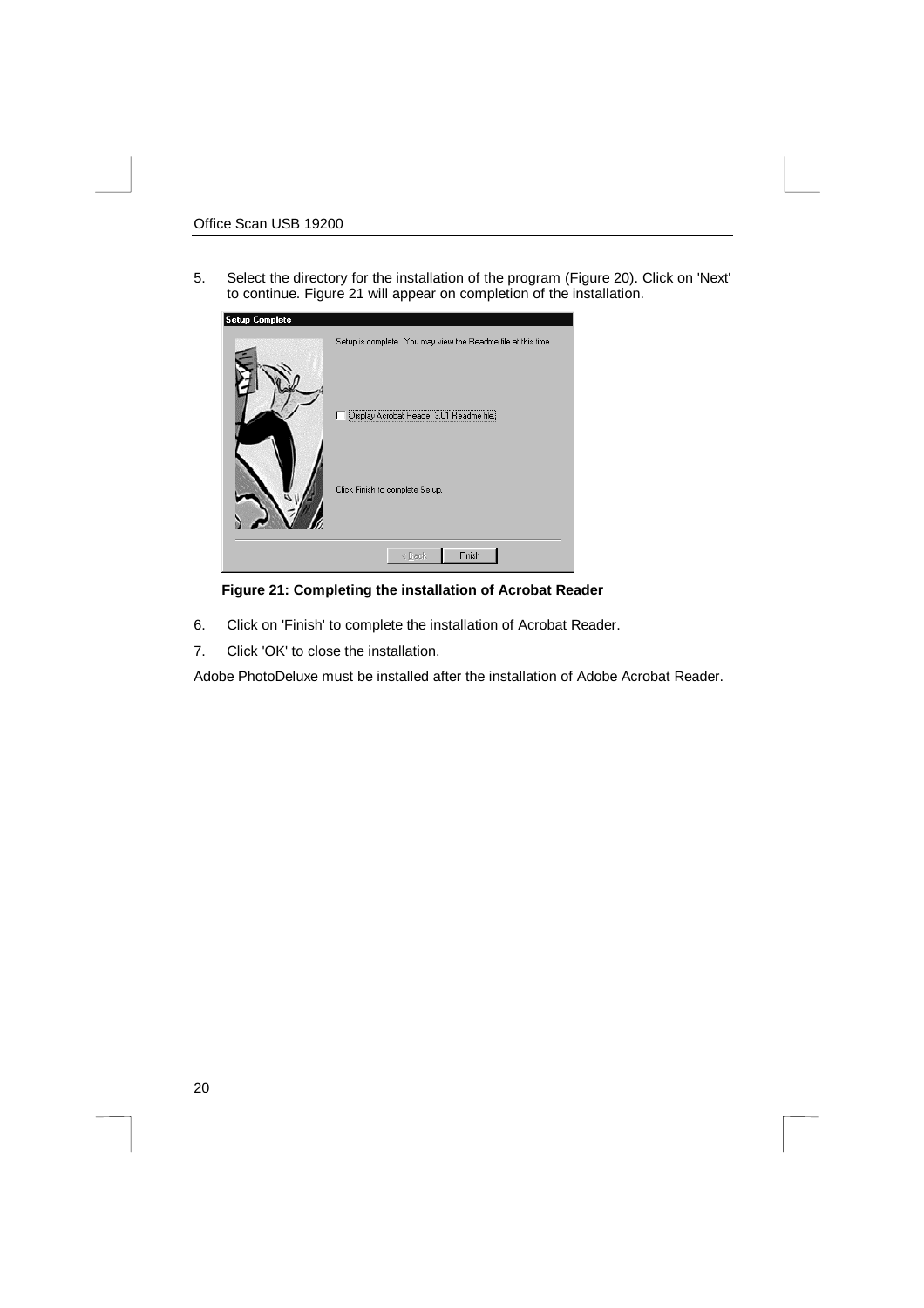## **3.3 Installing Adobe PhotoDeluxe 2.0**

Adobe PhotoDeluxe 2.0 is a program that enables you to scan and edit images. Follow the instructions below for the installation of PhotoDeluxe.

- 1. Inset the 'Adobe PhotoDeluxe' CD-ROM into the CD-ROM drive.
- 2. Using the mouse, click on 'Start' and select 'Run' if the installation does not start automatically.
- 3. On the command line, type [D:\AUTORUN.EXE] and click on 'OK'. Figure 22 appears.



**Figure 22: Installing PhotoDeluxe**

4. Select your region (country).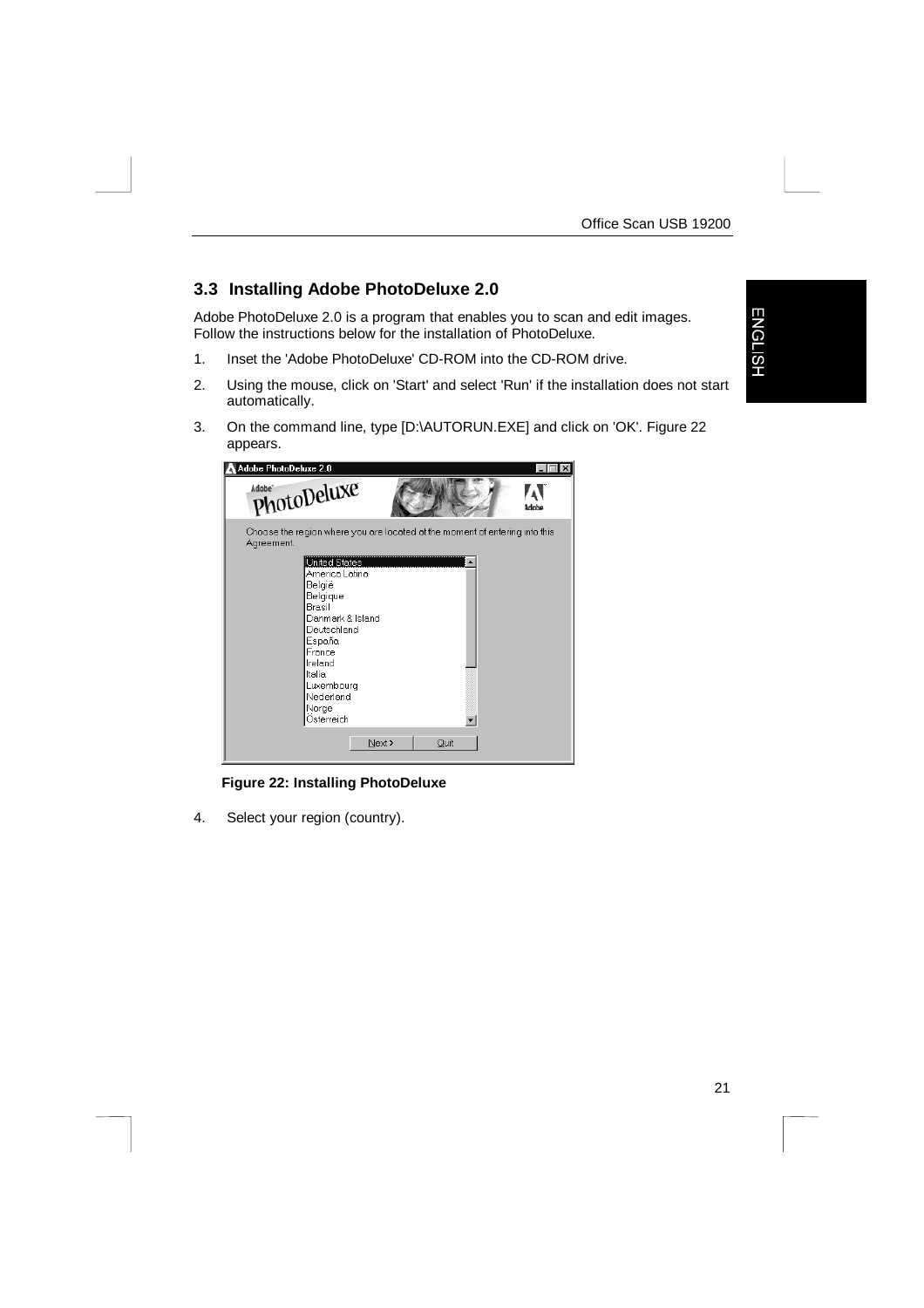5. Click on 'Next' to continue. Figure 23 appears.



**Figure 23: Licence agreement**

6. Click on 'Accept' (Figure 24) to accept the licence agreement and continue with the installation. Figure 24 appears.



**Figure 24: Installing PhotoDeluxe 2.0**

7. Click on 'Adobe PhotoDeluxe 2.0' to start the installation. The welcome window will be displayed.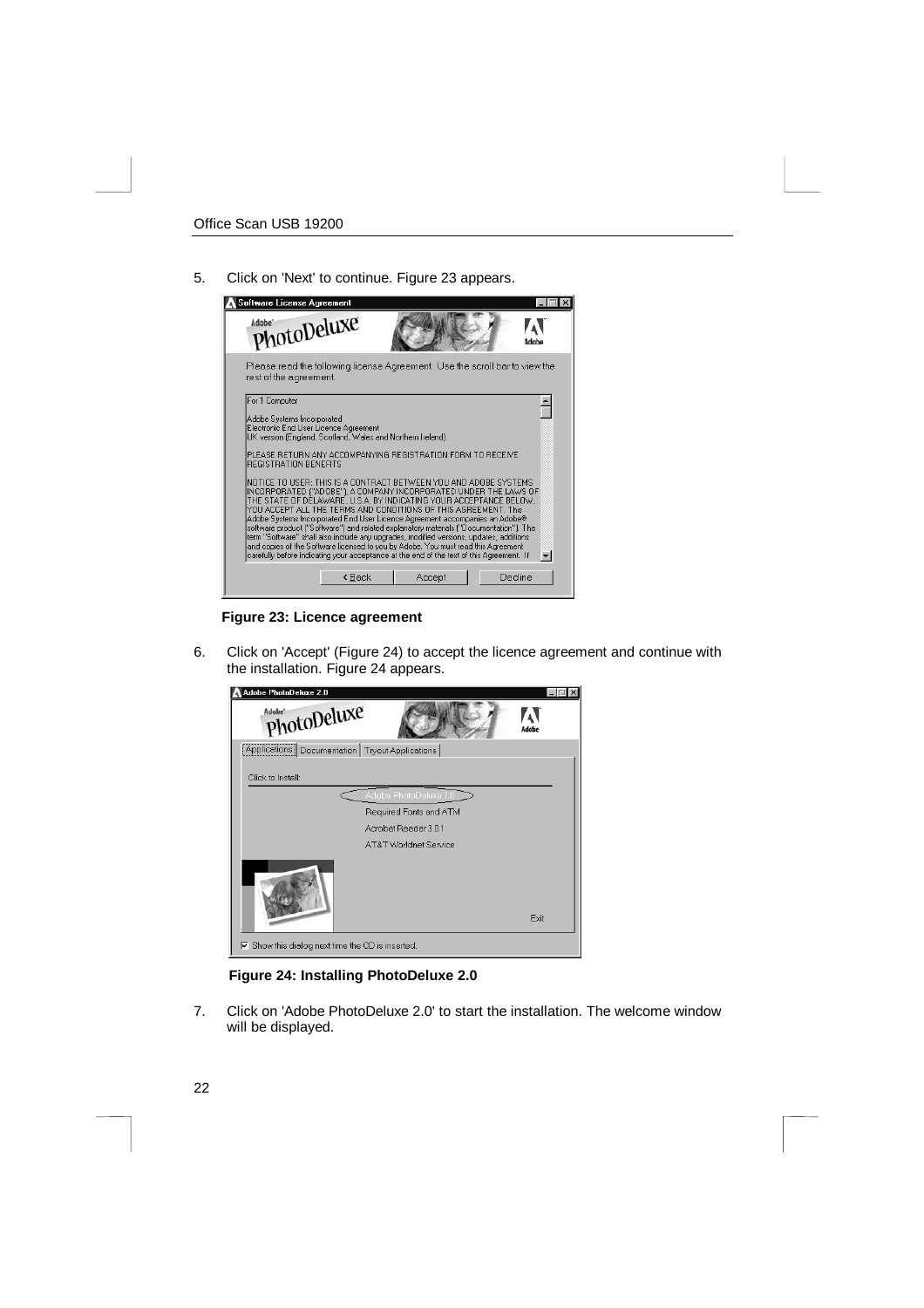8. Click on 'Next' to continue. Figure 25 appears.



**Figure 25: Installing PhotoDeluxe 2.0**

- 9. Select 'Typical'.
- 10. Click on 'Next' to continue. Figure 26 appears.

| User Information     | $\vert x \vert$                                                                                                                                                                                                                                                                               |
|----------------------|-----------------------------------------------------------------------------------------------------------------------------------------------------------------------------------------------------------------------------------------------------------------------------------------------|
| PhotoDeluxe<br>Adobe | The following information must be entered before installation of<br>your Adobe product can be completed.<br>Product is registered to<br>C A Business<br>$\cap$ An Individual<br>Title/Salutation<br><b>First Name</b><br>Last (Family) Name<br>Company<br>HGW200Y7100001-380<br>Serial Number |
|                      | Next<br>Cancel<br>< <u>B</u> ack                                                                                                                                                                                                                                                              |

**Figure 26: Installing PhotoDeluxe 2.0, User information**

- 11. Fill in your details. The serial number is filled in automatically.
- 12. Click on 'Next' when all the information has been filled in. A summary of the information filled in will be displayed.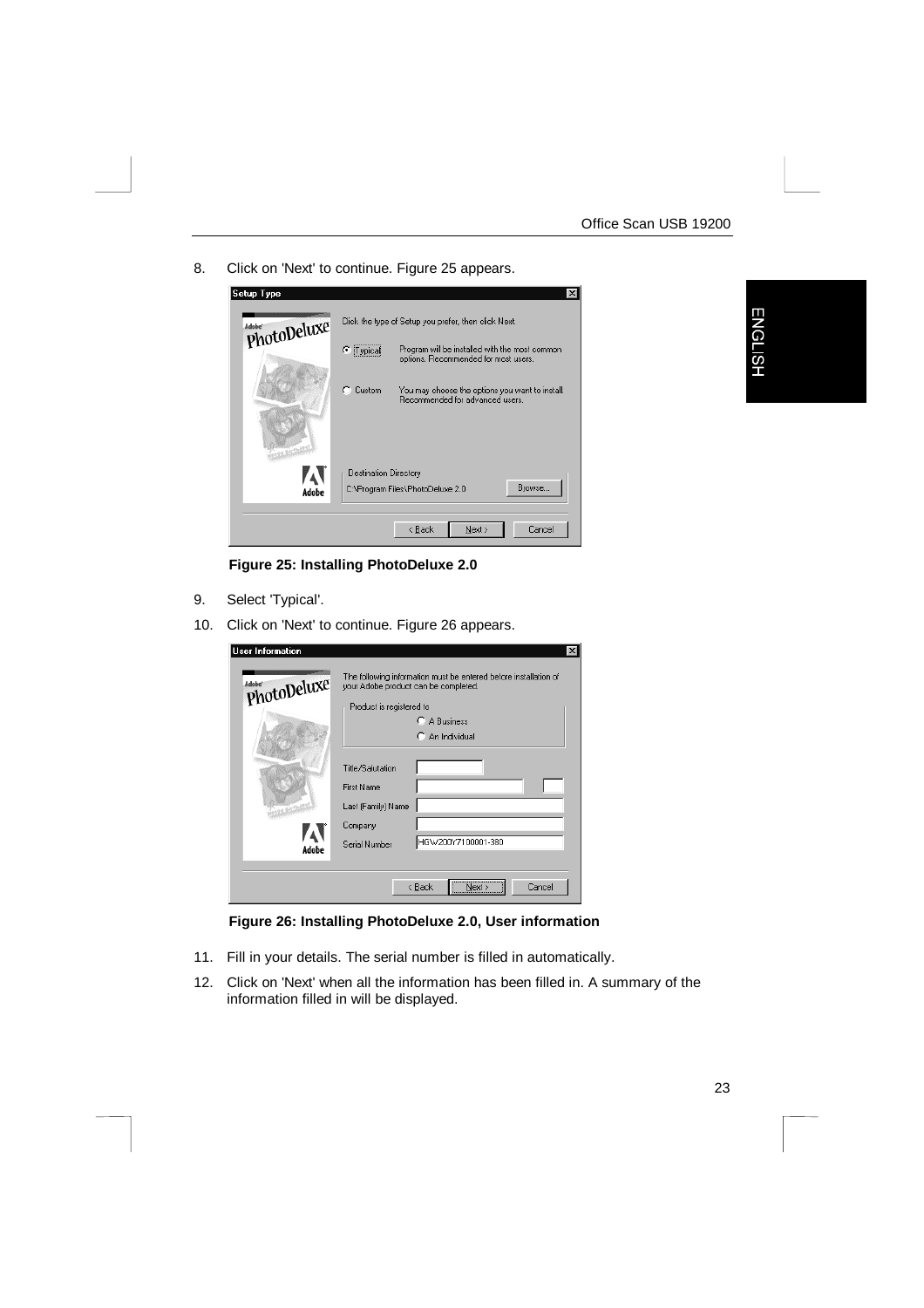13. Click on 'Yes' to continue with the installation. Figure 27 appears.



**Figure 27: Installing PhotoDeluxe 2.0**

14. Click on 'Next' to start the installation. The files will now be copied. Figure 28 appears when the installation is complete.

| Adobe PhotoDeluxe 2.0 Setup |                                                                                                                     |  |  |  |  |
|-----------------------------|---------------------------------------------------------------------------------------------------------------------|--|--|--|--|
| <b>PhotoDeluxe</b>          | Setup is complete. You may register your copy of<br>PhotoDeluxe 2.0 electronically from your computer at this time. |  |  |  |  |
|                             | PhotoDeluxe 2.0 online registration.<br>⊽                                                                           |  |  |  |  |
| Adobe                       | Click Finish to complete Setup.                                                                                     |  |  |  |  |
|                             | Finish<br>< Back                                                                                                    |  |  |  |  |

**Figure 28: Completing the installation of PhotoDeluxe 2.0**

- 15. Disable the option for 'PhotoDeluxe 2.0 on-line registration' (Figure 28). Click 'Finish' to complete the installation .
- 16. Click on 'OK' to restart your computer.

You have now completed the installation of Adobe PhotoDeluxe 2.0. Refer to Chapter 5.3 for instruction on how to scan using Adode PhotoDeluxe.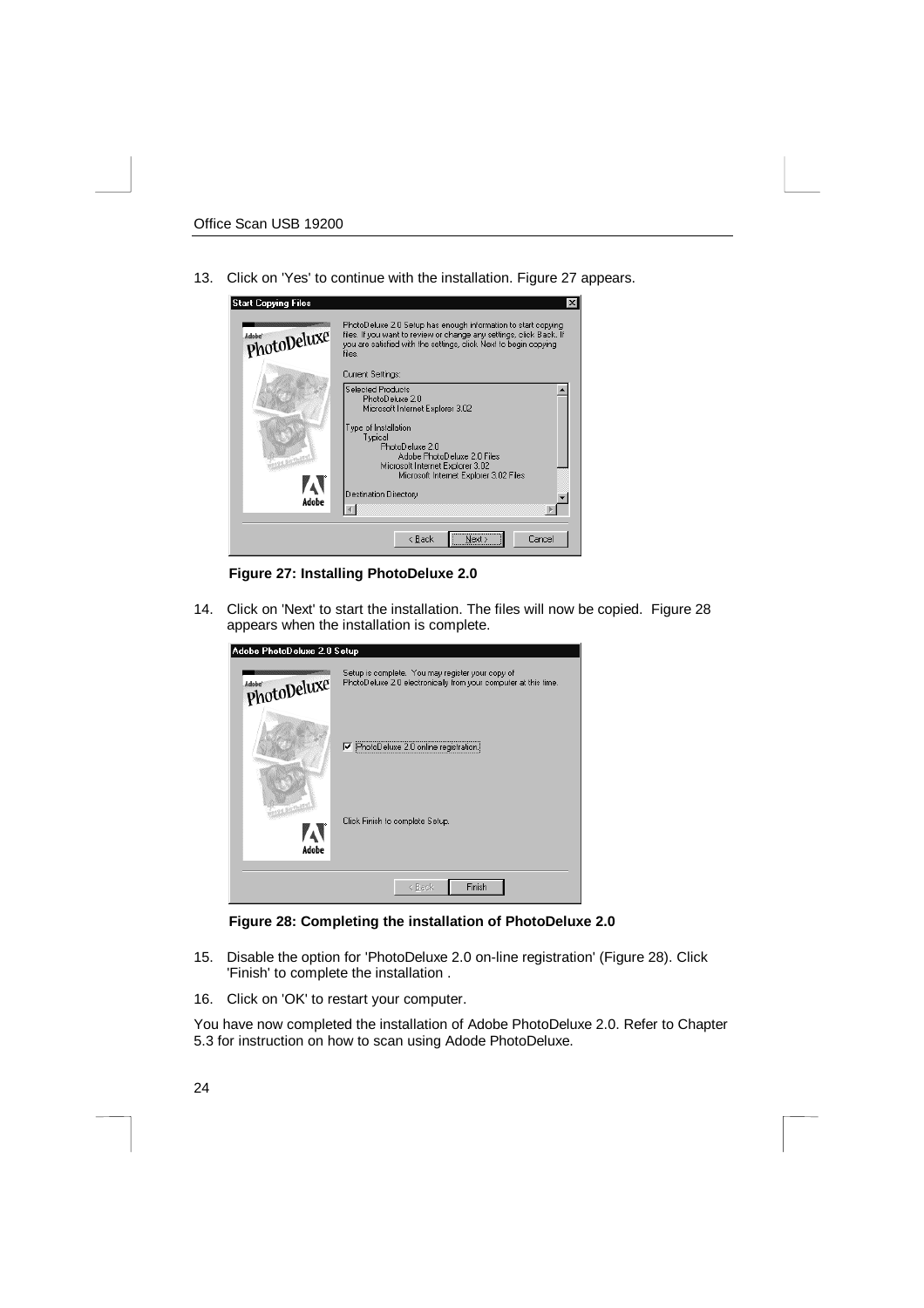# **4. Explanation of TWAIN**

The TWAIN functions will be described in this chapter to allow you to make optimal use of TWAIN.

The TWAIN window is opened when an image is scanned, for example when using TextBridge Classic and Adode PhotoDeluxe.



**Figure 29: TWAIN window**

# **ENGLISH**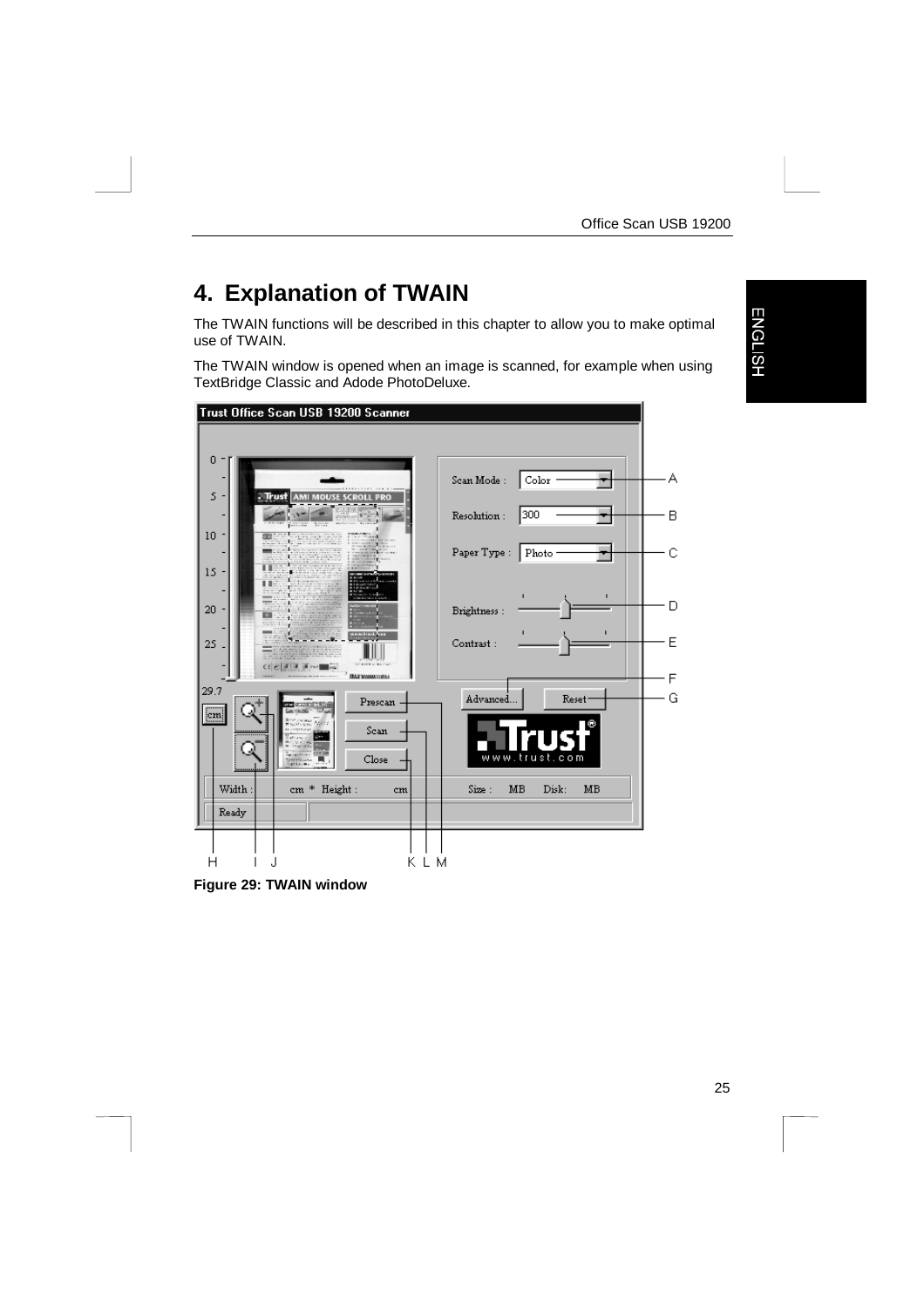The basic scanner settings can be changed in the TWAIN window. The basic functions are shown in the table below.

| <b>Item</b> | <b>Function</b>   | <b>Options</b>                                                                      | <b>Description</b>                                                 |  |  |  |  |  |
|-------------|-------------------|-------------------------------------------------------------------------------------|--------------------------------------------------------------------|--|--|--|--|--|
| A           | Scan Mode         | Color                                                                               | Scan in colour (photographs, printed<br>material etc).             |  |  |  |  |  |
|             |                   | Grey                                                                                | Scan in greyscale (black and white<br>photographs).                |  |  |  |  |  |
|             |                   | LineArt<br>(black and<br>white)                                                     | Scan in black and white tints (OCR, etc.).                         |  |  |  |  |  |
| в           | Resolution        | 50 - 19200 DPI                                                                      | For setting the resolution.                                        |  |  |  |  |  |
| C           | Paper type        | Photo<br>$\bullet$<br>Newspaper<br>Magazine<br>Art<br>Magazine<br>Text<br>$\bullet$ | Sets the type of paper for the<br>suppression of the moiré effect. |  |  |  |  |  |
| D           | <b>Brightness</b> | Sets the brightness.                                                                |                                                                    |  |  |  |  |  |
|             |                   |                                                                                     |                                                                    |  |  |  |  |  |
| E           | Contrast          | Sets the contrast.                                                                  |                                                                    |  |  |  |  |  |
| F           | Advanced          | Various settings                                                                    | See Chapter 4.1.                                                   |  |  |  |  |  |
| G           | Reset             | Resets all the standard settings.                                                   |                                                                    |  |  |  |  |  |
| н           | IN / CM           | IN<br>$\bullet$                                                                     | Measurements are displayed in inches.                              |  |  |  |  |  |
|             |                   | <b>CM</b>                                                                           | Measurements are displayed in<br>centimetres.                      |  |  |  |  |  |
| L           | Zoom out          |                                                                                     | Reduces the size of the image in the preview window.               |  |  |  |  |  |
| J           | Zoom in           | $1x - 4x$                                                                           | Increases the size of the image in the<br>preview window.          |  |  |  |  |  |
| K           | Close             | Closes the TWAIN window.                                                            |                                                                    |  |  |  |  |  |
| L           | Scan / Abort      | Scan<br>$\bullet$                                                                   | Scans the image.                                                   |  |  |  |  |  |
|             |                   | Abort                                                                               | Stops the scan process.                                            |  |  |  |  |  |
| M           | Prescan           |                                                                                     | Displays a preview image of the scan.                              |  |  |  |  |  |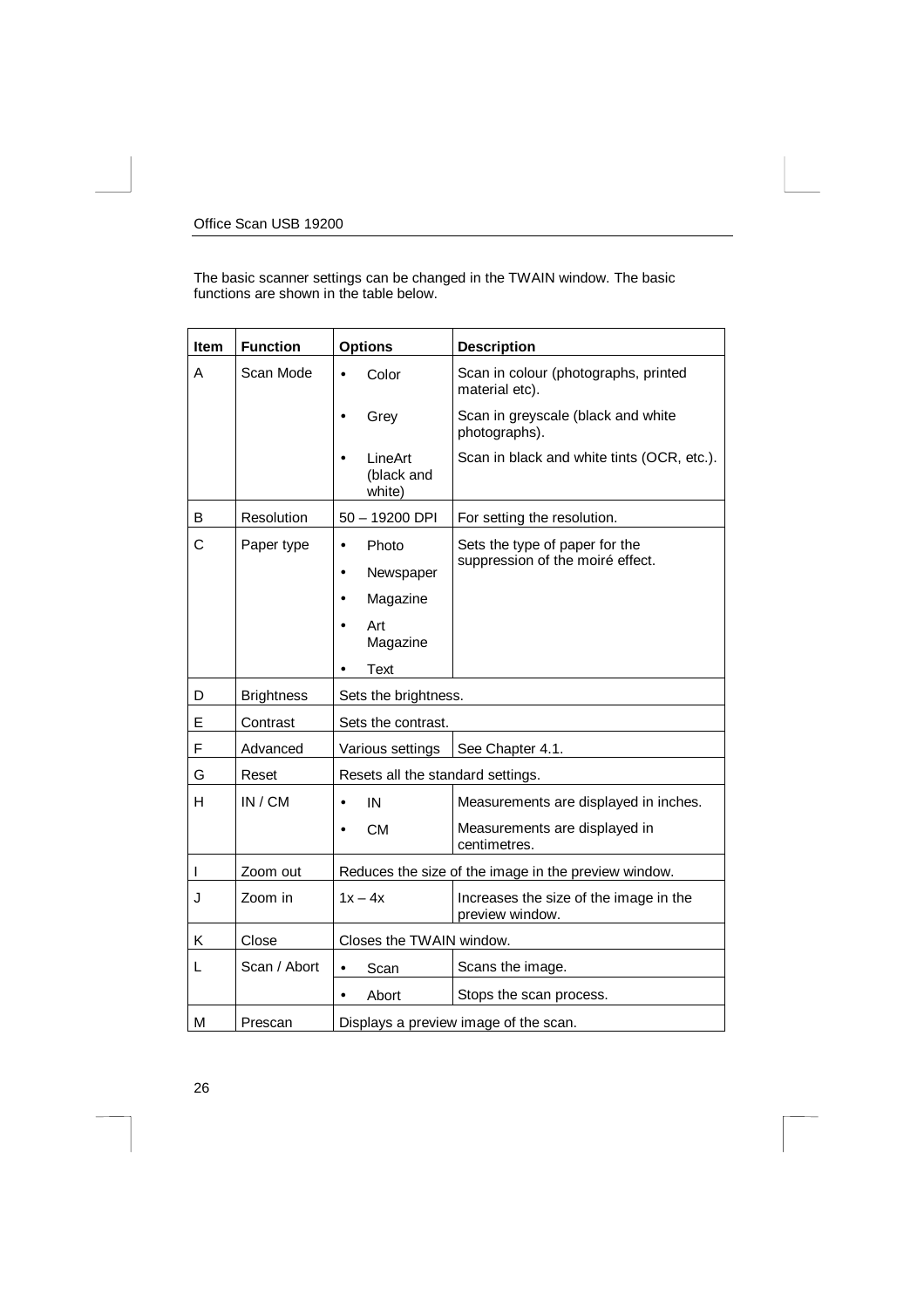**Table 2: TWAIN functions**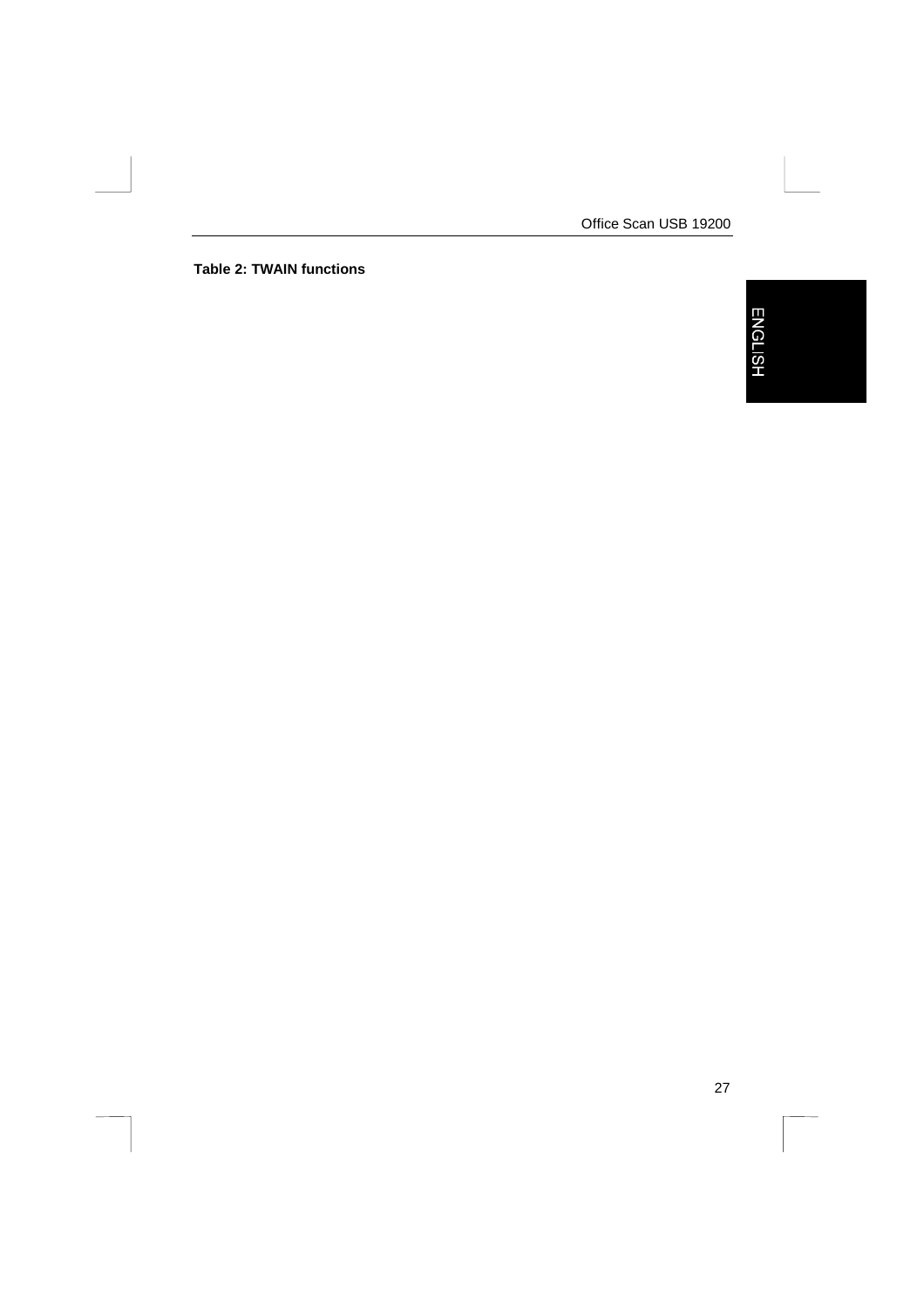## **4.1 Advanced settings**

Click on the 'Advanced' button to set a number of the scanner's extra functions.

## **4.1.1 Representation**



## **Figure 30: Advanced settings**

| <b>Item</b> | <b>Function</b>          | <b>Options</b>                 | <b>Description</b>                              |  |  |  |
|-------------|--------------------------|--------------------------------|-------------------------------------------------|--|--|--|
| A           | Selects the              | $R+Y+B$ channel                | Sets the spectrum for all                       |  |  |  |
|             | colours to be<br>changed | R channel only                 | the channels or for each<br>individual channel. |  |  |  |
|             |                          | Y channel only                 |                                                 |  |  |  |
|             |                          | B channel only                 |                                                 |  |  |  |
| в           | Gamma                    | Sets the gamma value.          |                                                 |  |  |  |
| C           | Gamma Curve              | The course of the gamma value. |                                                 |  |  |  |

## **Table 3: Functions for the advanced settings**

When the Gamma value is changed, the changes will be visible in the bottom righthand corner of the image. The top right-hand corner of the image is the original image.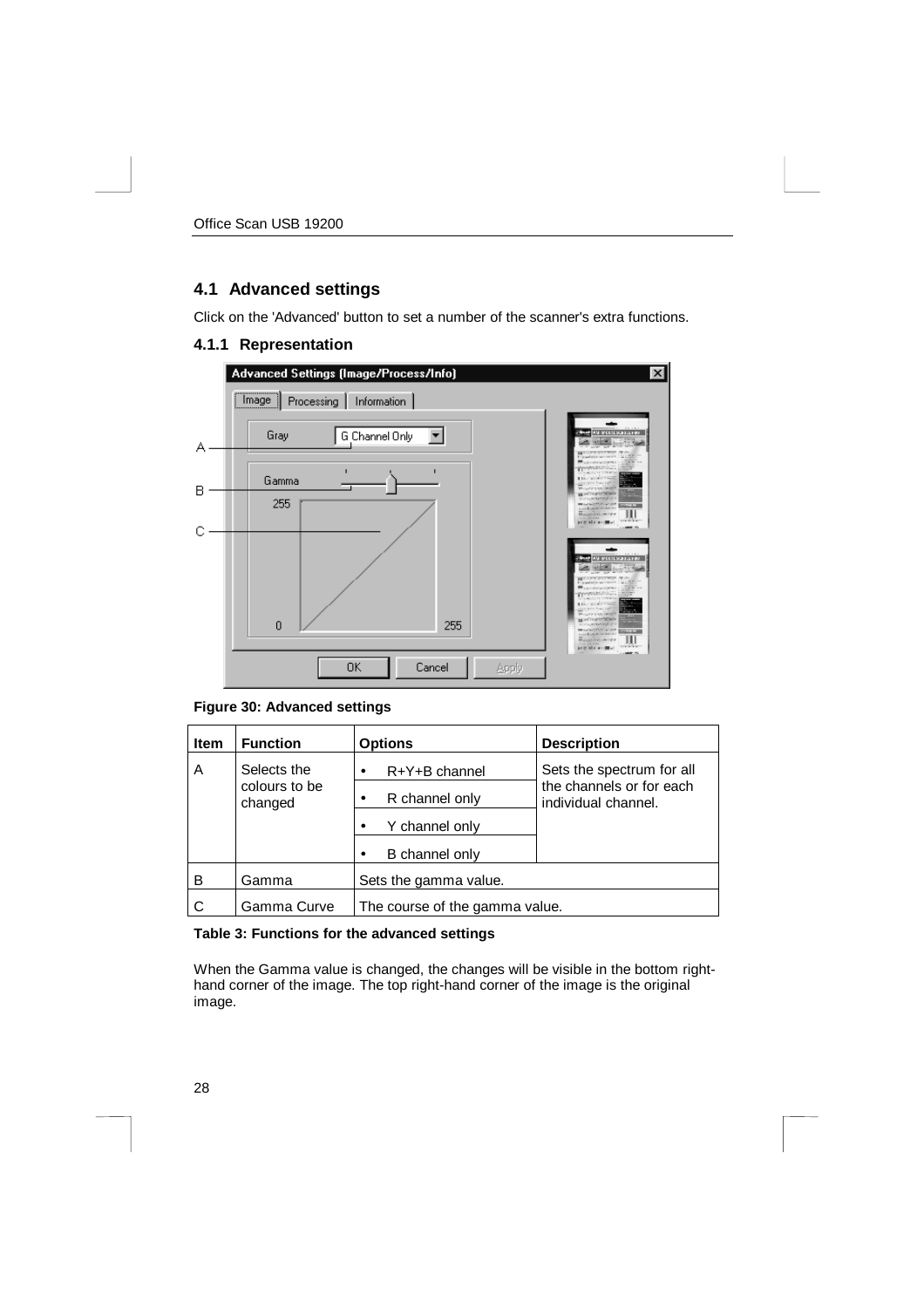## **4.1.2 Image processing**



## **Figure 31: Image processing**

| <b>Item</b> | <b>Function</b> | <b>Options</b>                         | <b>Description</b>                                           |  |  |  |
|-------------|-----------------|----------------------------------------|--------------------------------------------------------------|--|--|--|
| A           | Blur            | None                                   | Shows less details in a sharp image.                         |  |  |  |
|             |                 | Blur slightly                          | Use if the original image is fuzzy or<br>has a moiré effect. |  |  |  |
|             |                 | Blur more                              |                                                              |  |  |  |
|             |                 | Blur as much as<br>possible            |                                                              |  |  |  |
| B           | Sharpen         | None                                   | Show more details (contrast) in an                           |  |  |  |
|             |                 | Slightly sharpen                       | unclear image.                                               |  |  |  |
|             |                 | Sharpen more                           |                                                              |  |  |  |
|             |                 | Sharpen as much<br>as possible         |                                                              |  |  |  |
| C           | Invert          | Converts colours into their negatives. |                                                              |  |  |  |
| D           | Mirror          | Mirrors the image horizontally.        |                                                              |  |  |  |

## **Table 4: Functions for the advanced settings**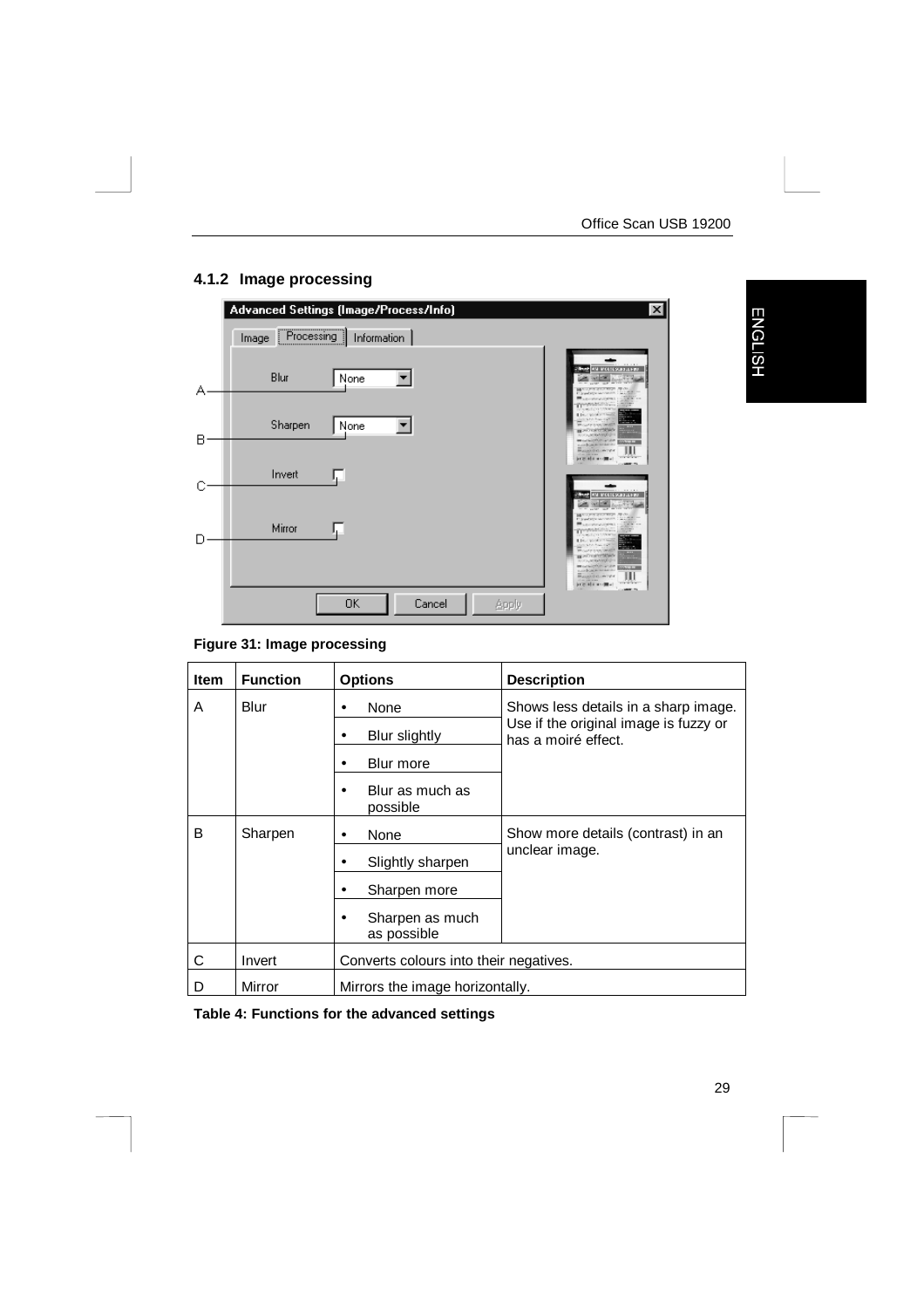When the settings are changed, the changes will be visible in the bottom right-hand corner of the image. The top right-hand corner of the image is the original image.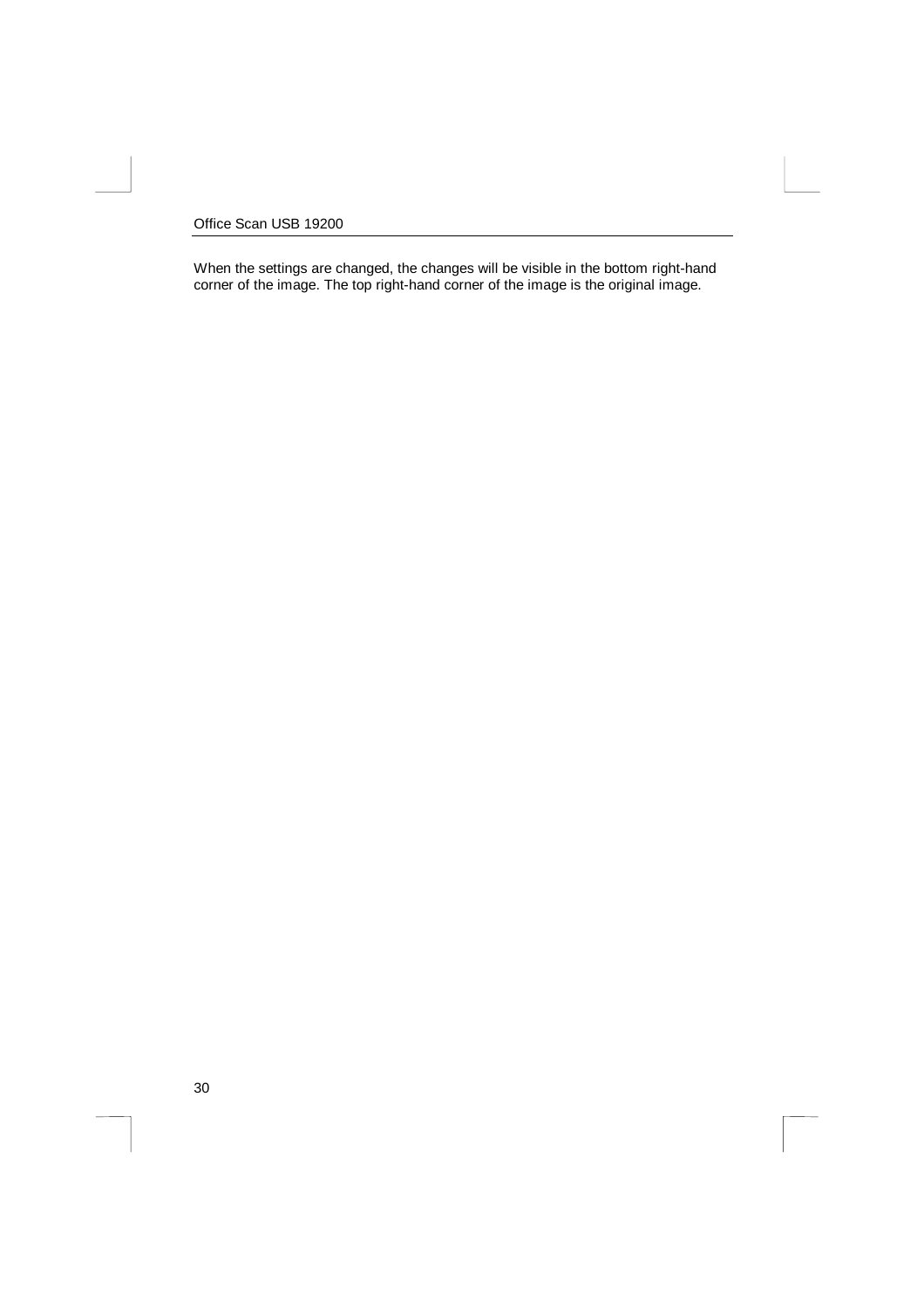# **5. Working with the applications**

The basic functions of the scanner and the additional software is described in the following chapters. Refer to the manual contained on the CD-ROM for more information concerning the programs.

## **5.1 One Touch Access**

One Touch Access enables you to program the scanner's function buttons.

The One Touch Access software starts automatically when you start up Windows 98. An icon (Figure 32) appears in the bottom right corner of your taskbar.



## **Figure 32: Icon**

1. Click on the icon using the right mouse button (Hotkey). Figure 33 appears.



#### **Figure 33: 'One Touch Access (Hotkey)' properties**

- 2. Click on 'About' to see information concerning the software version.
- 3. Click on 'Disable' to turn off the function buttons and turn on power saving. Click on 'Enable' to turn on the function buttons.
- 4. Click on 'Programmable Key' to see a summary of the function buttons.

Click on one of the scanner's function buttons to activate the One Touch Access program. Figure 34 appears.

The title bar shows which button has been pressed. Only the settings for this button can be changed.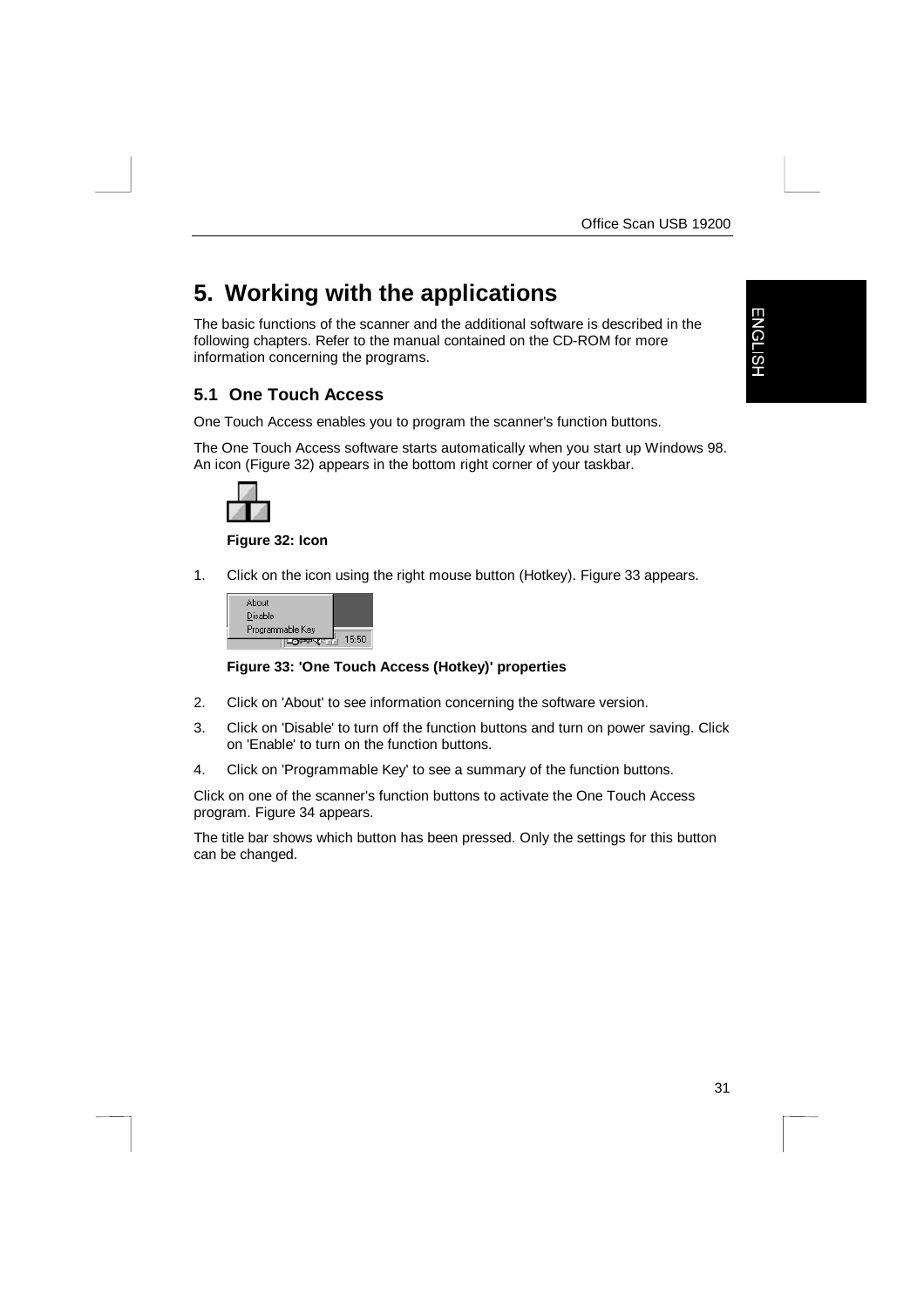|   | <b>One Touch Access - F1</b>                                                 |   |
|---|------------------------------------------------------------------------------|---|
|   | Main   Hotkey Setting   Preference                                           |   |
|   | <b>Scan Information</b><br>Scan to                                           |   |
| A | Color Mode<br>Color<br>Printer(HP LaserJet<br>4000 PCL 5e)                   |   |
| B | 300<br>DPI<br><b>Resolution</b>                                              | н |
|   | A4<br>Page Size<br>IA4                                                       |   |
| Đ | $\nabla$ Auto trim                                                           |   |
| F | Preview<br>www.trust.com                                                     |   |
|   | $\boxed{\blacktriangledown}$ Auto start to scan image after $\boxed{10}$ sec |   |
| G | <br>Cancel<br>Apply<br>Rescan                                                |   |
|   | File size 26.219,7 KB                                                        |   |
|   |                                                                              |   |

## **Figure 34: One Touch Access**

| <b>Item</b> | <b>Function</b> | <b>Options</b>                                                 |
|-------------|-----------------|----------------------------------------------------------------|
| A           | Color Mode      | Colour (Color)                                                 |
|             |                 | Grey<br>$\bullet$                                              |
|             |                 | Black and white (LineArt)<br>٠                                 |
| B           | Resolution      | Adjustable between 50 and 19200                                |
| C           | Paper size      | A4                                                             |
|             |                 | Letter                                                         |
|             |                 | Photo $(4 \times 6")$<br>$\bullet$                             |
|             |                 | Photo $(3 \times 5")$<br>$\bullet$                             |
|             |                 | <b>Business card</b>                                           |
| D           | Auto Trim       | Removes/trims empty space around the image.                    |
| E           | Preview         | Shows the scanned image area before the process<br>continues.  |
| F           | Auto start      | Automatically starts the scanning process after 10<br>seconds. |
| G           | Stop/Rescan     | Click this button to stop or restart the process.              |
| н           | Scan to         | Shows the function of where to send the scanned<br>image.      |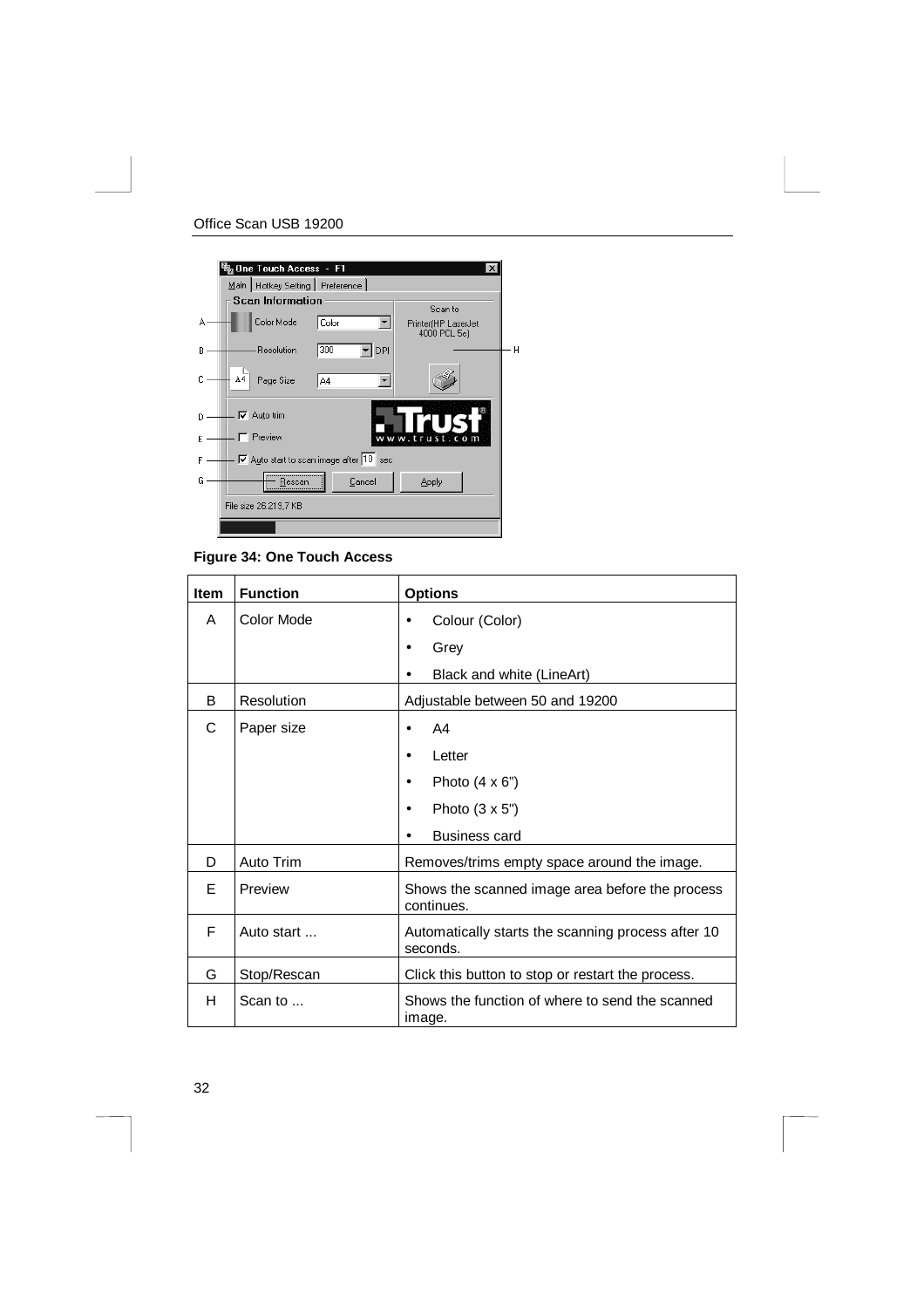## **Table 5: One Touch Access functions**

## **5.1.1 Hotkey settings**

In this window, you are able to change the function of the selected function key. Click on the 'Hotkey Settings' tab.



# **ENGLISH**

## **Figure 35: Hotkey settings**

Click on one of the icons to select the function. When you hover with the mouse pointer over an application, the name of the application is displayed.

When you wish to enter a function yourself, click on the 'Add-In' button.

| <b>Link Preference</b>                                                                                                                                                  |                                                | $\times$                                                                                                                                                                                                                                                      |
|-------------------------------------------------------------------------------------------------------------------------------------------------------------------------|------------------------------------------------|---------------------------------------------------------------------------------------------------------------------------------------------------------------------------------------------------------------------------------------------------------------|
| Source List<br>Fax<br>Internet Explorer (Gray-color JPEG or 1-bit TIF)<br>Paint Shop Pro 5 (JPEG File Interchange Form<br>TextBridge Classic 2 (Windows BMP format [*.] | Add-In<br>$\rightarrow$<br>New<br><<<br>Remove | Target List<br>  E-Mail<br>Imaging (Gray-color JPEG or 1-bit TIFF CCITT<br>Notepad (Text Only [*.txt])<br>WordPad (Rich Text Format [*.rtf]]<br>Paint (Kodak FlashPix Formats (*.fpx)).<br>(Double click the item in "Target List" to change<br>file format.) |
|                                                                                                                                                                         | OΚ<br>Cancel                                   |                                                                                                                                                                                                                                                               |



When you install a new function, this function is displayed in the source list.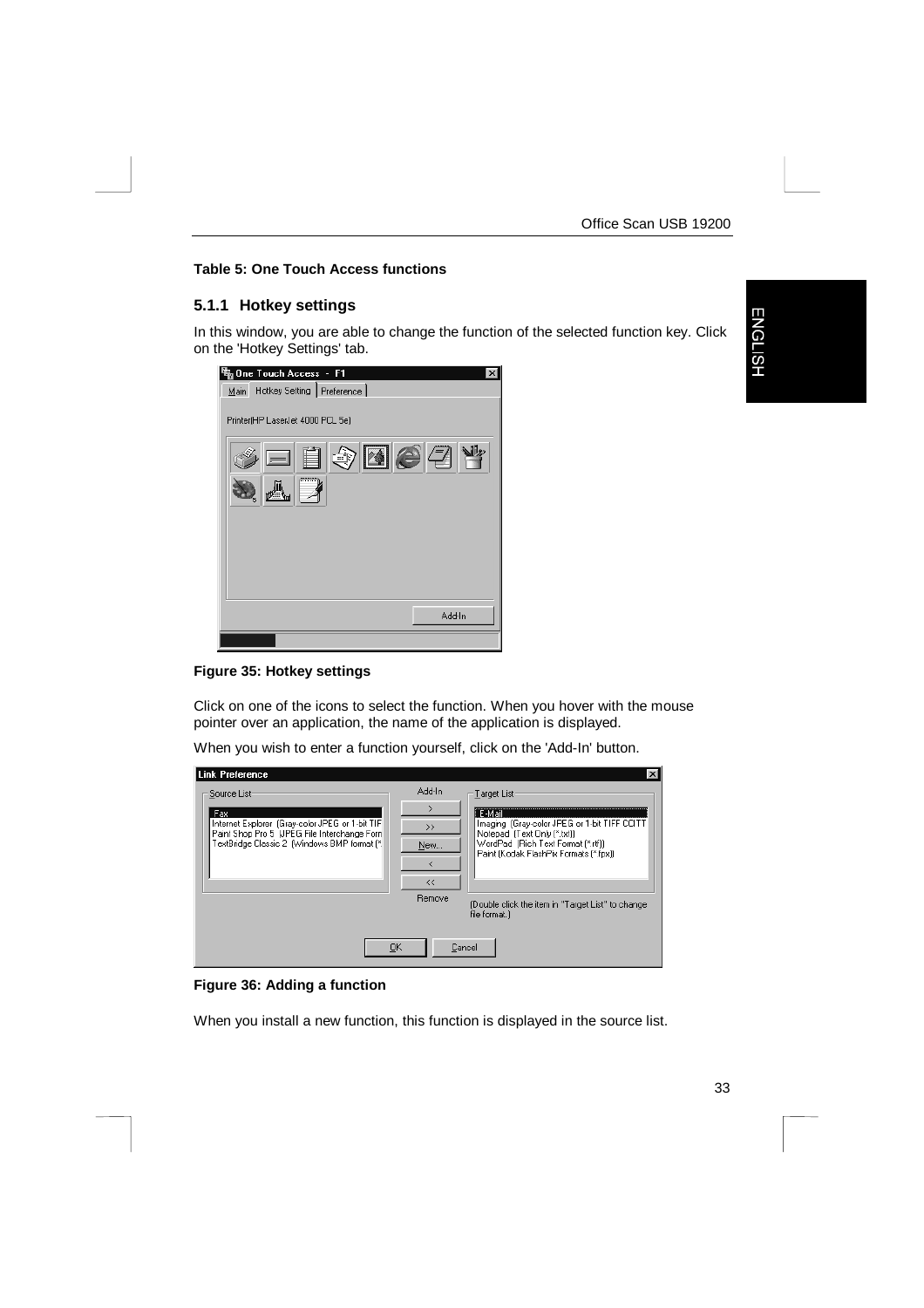34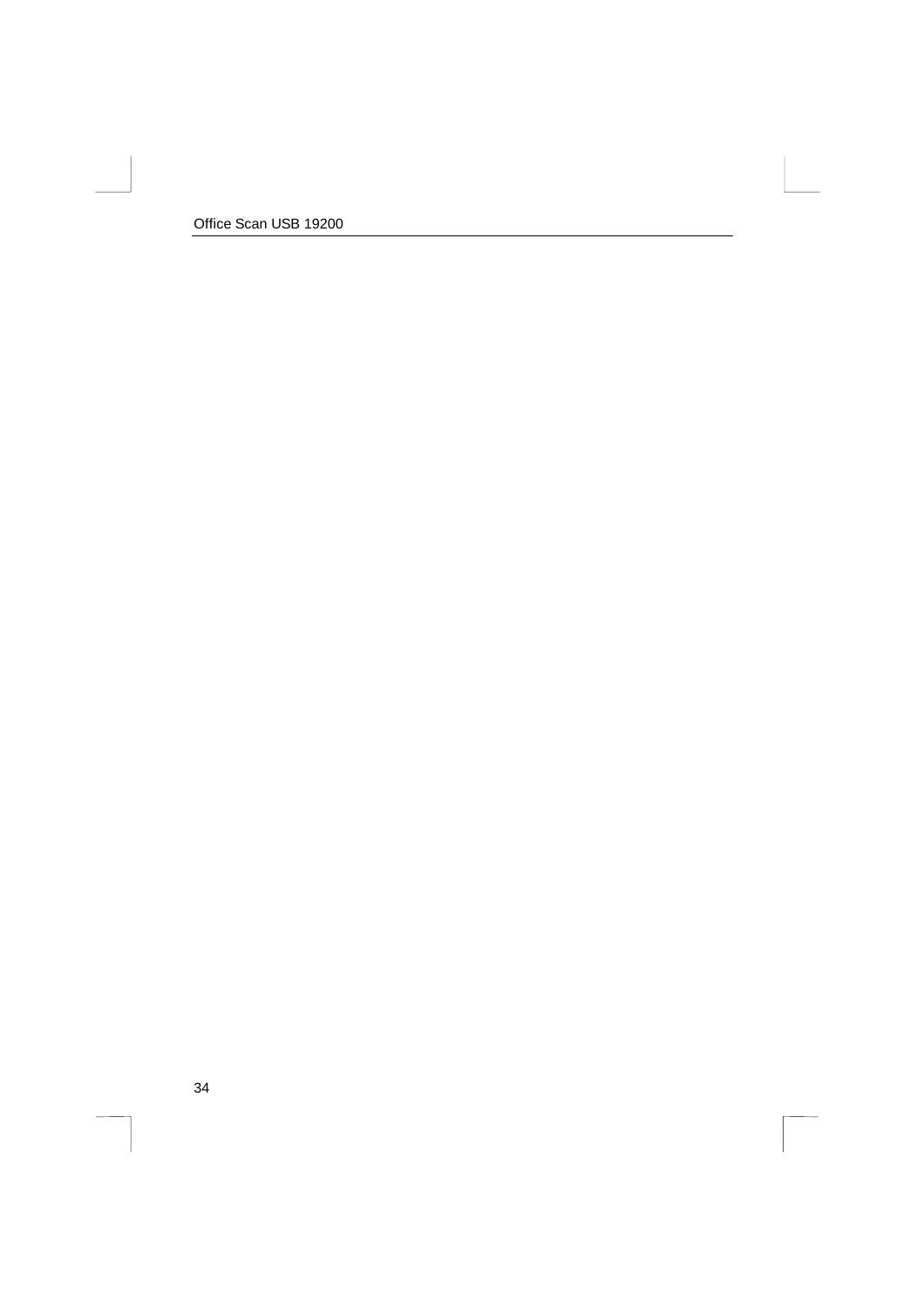| <b>Item</b> | <b>Function</b>                                                     |
|-------------|---------------------------------------------------------------------|
| $\geq$      | Move the selected function from the source list to the target list. |
| >           | Move all the functions in the source list to the target list.       |
| $\prec$     | Move the selected function from the target list to the source list. |
| <<          | Move all the functions in the target list to the source list.       |
| <b>New</b>  | Manually add a function.                                            |

**ENGLISH** 

## **Table 6: Adding functions**

## **5.1.2 Setting preferences**

Click on the 'Preference' tab to determine the settings for the Printer, Fax, OCR and E-mail. Figure 37 appears.

| <b>One Touch Access - F1</b>                                               |                                          |  |  |  |  |  |
|----------------------------------------------------------------------------|------------------------------------------|--|--|--|--|--|
| Main Hotkey Setting Preference                                             |                                          |  |  |  |  |  |
| Mail<br>When starting Hotkey Application<br>C Prompt a profile to be used  |                                          |  |  |  |  |  |
| Microsoft Outlook<br>Always use this Profile<br>Default E-Mail file format |                                          |  |  |  |  |  |
| JPEG File Interchange Format [*.jpg]                                       |                                          |  |  |  |  |  |
| Fax<br>Microsoft Fax                                                       | Printer<br>Automatic Page<br>Orientation |  |  |  |  |  |
| HP LaserJet 4000 PCL 6<br>Microsoft Fax                                    | Printer Setup                            |  |  |  |  |  |
| 0CR<br>English<br>Language :                                               |                                          |  |  |  |  |  |
|                                                                            |                                          |  |  |  |  |  |

**Figure 37: Preferences**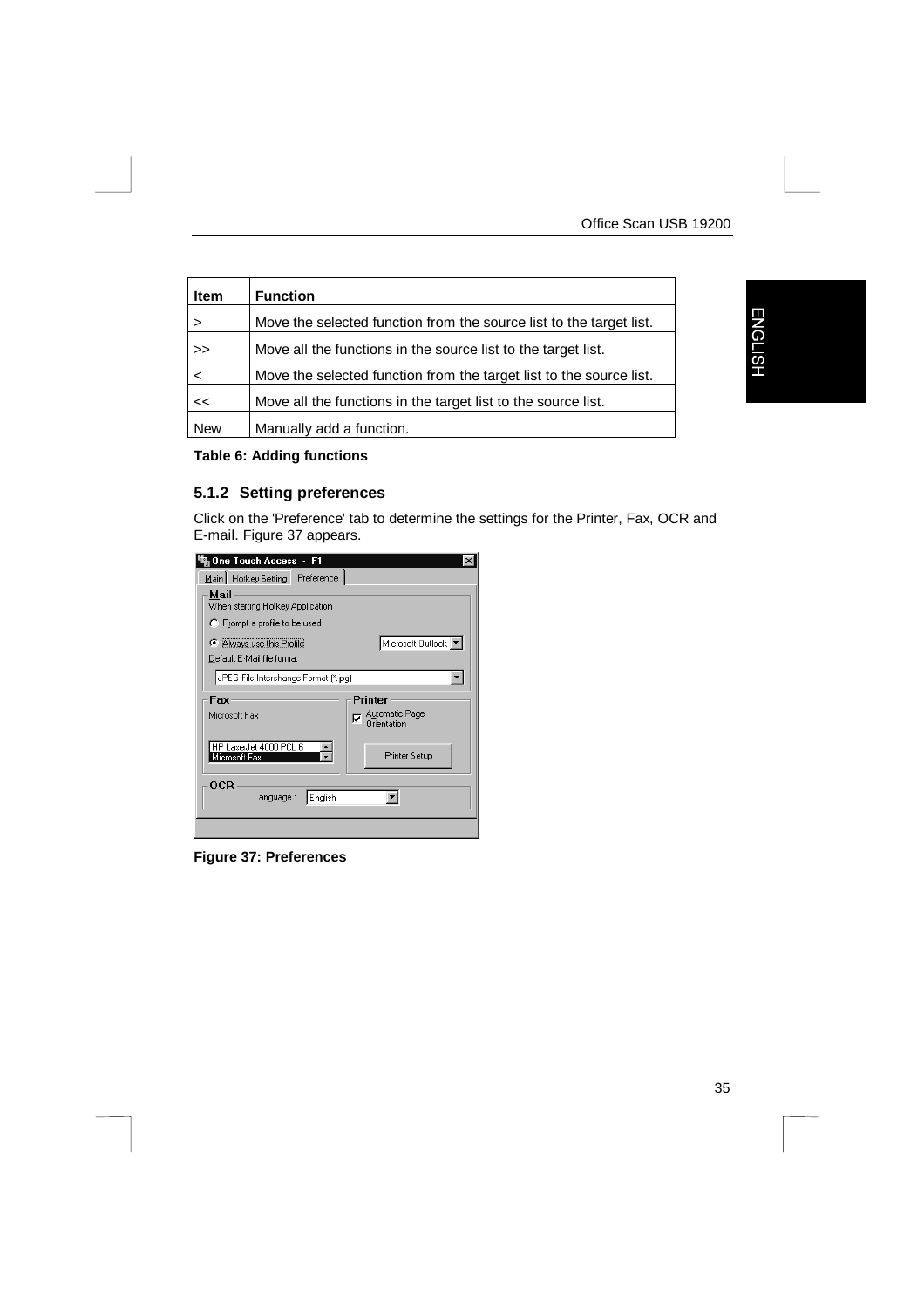#### **5.1.2.1 Mail**

One Touch Access enables you to send a scanned image directly to friends or work colleagues via e-mail.

In this window, you can indicate the file format attached to the e-mail message.

If you have installed more than one e-mail program, select the program that you wish to use.

**Note:** Your e-mail program should be MAPI compatible to send scanned documents, e.g. Microsoft Outlook Express 4 or Netscape Messenger.

#### **5.1.2.2 Fax**

Using this option, you can set which appliance you wish to use for your fax. This may be a printer, but Microsoft Fax can also be used to send faxes.

**Note:** This function will not work if you have not installed a FAX driver or if your system is not connected to a modem.

## **5.1.2.3 Printer**

Using this option, you can change the printer settings.

Check the 'Automatic Page Orientation' box to always print the image in the middle of the paper.

Click on 'Printer Setup' to change your printers settings.

### **5.1.2.4 OCR**

If you wish to copy a scanned image to a word processor, such as Microsoft Word, Notepad, etc., the image will be converted into text. This can only take place if you scan using LineArt.

For optimal conversion of the text, the language chosen for OCR should be the same as the original.

**Note:** This OCR function does not use the TextBridge Classic properties.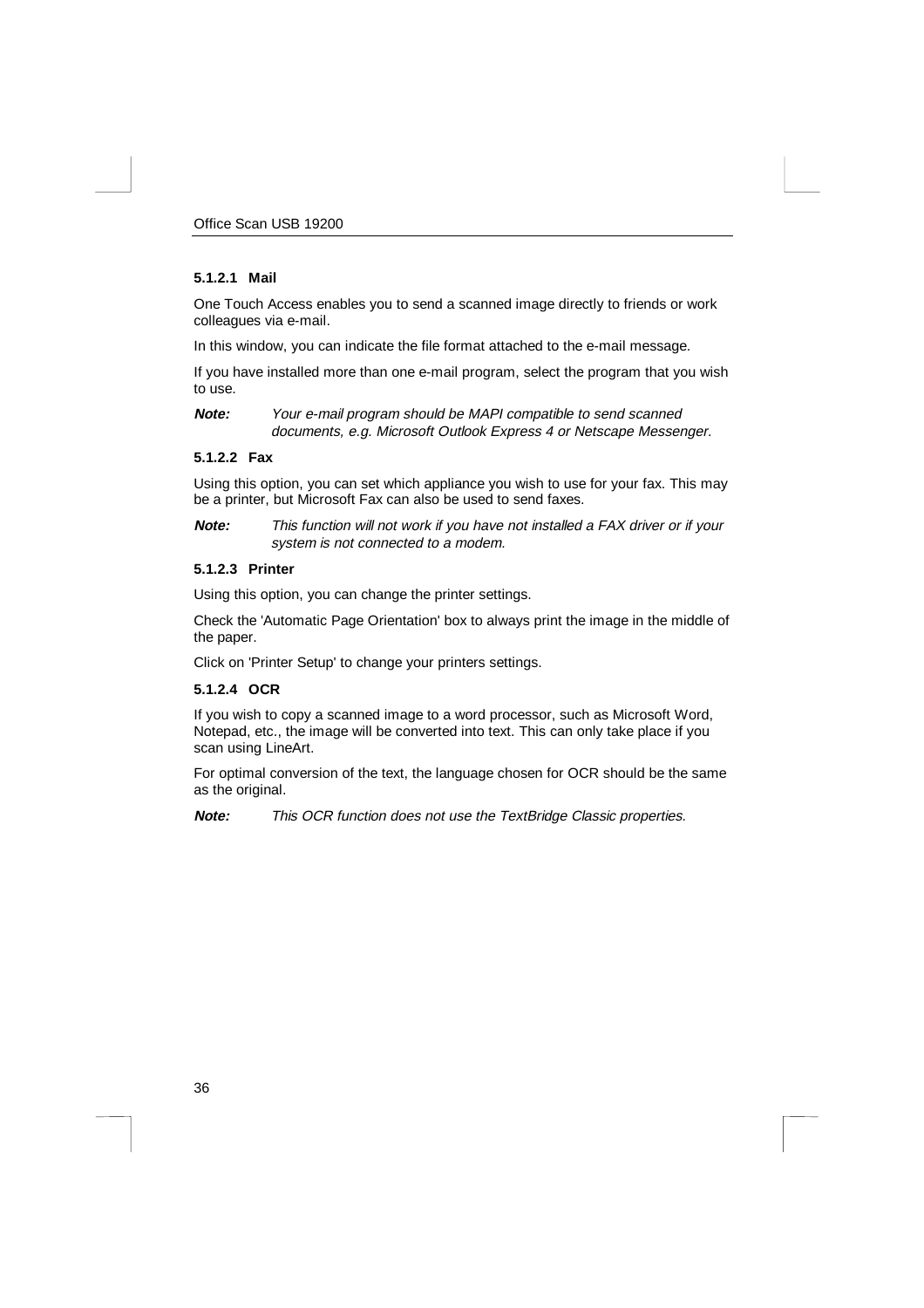## **5.2 TextBridge Classic**

TextBridge Classic is a program for scanning text and converting it to a document format for editing in a word processor.

This chapter explains how the scanner should be set to a language and how to scan a document.

A detailed manual for TextBridge Classic is contained on the CD-ROM.

## **5.2.1 Single installation of the scanner**

- 1. Start TextBridge Classic.
- 2. Click on 'File' (Figure 38).
- 3. Click on 'Select Scanner...' (Figure 38). A new window is displayed.
- 4. Select 'Office Scan USB 19200 scanner' (Figure 38).
- 5. Click on 'OK' to select the scanner (Figure 38).

|                 |                | 盘 TextBridge Classic 2.0            |              |                                                                                                                                                                                                                                         |      |          | $ \Box$ $\times$ |              |
|-----------------|----------------|-------------------------------------|--------------|-----------------------------------------------------------------------------------------------------------------------------------------------------------------------------------------------------------------------------------------|------|----------|------------------|--------------|
|                 |                | File Edit View Process Help Upgrade |              |                                                                                                                                                                                                                                         |      |          |                  |              |
| New             |                |                                     | Ctrl+N       |                                                                                                                                                                                                                                         |      |          |                  |              |
| Open            |                |                                     | $C$ tri+ $D$ |                                                                                                                                                                                                                                         |      |          |                  |              |
| Save<br>Save As |                |                                     | Ctrl+S       |                                                                                                                                                                                                                                         |      |          |                  |              |
|                 | Select Scanner |                                     |              | $=$ Select Scanner                                                                                                                                                                                                                      |      |          |                  | $?$ $\times$ |
|                 |                | Instant Access Control Panel        |              | Scanner (driver):                                                                                                                                                                                                                       | C AL | $C$ ISIS | <b>C</b> TWAIN   |              |
| Exit            |                |                                     |              | No scanner<br>Office Scan USB 19200 Scanner (TWAIN)                                                                                                                                                                                     |      |          |                  | <b>OK</b>    |
|                 |                |                                     |              |                                                                                                                                                                                                                                         |      |          |                  | Cancel       |
|                 |                |                                     |              |                                                                                                                                                                                                                                         |      |          |                  | Help         |
|                 |                |                                     |              |                                                                                                                                                                                                                                         |      |          |                  | Configure    |
|                 |                | Selects the scanner TextBridge uses |              | Select your scanner from the list above. If your scanner is not listed, choose the closest model<br>from the same manufacturer. If your scanner is listed more than once, choose the entry with the<br>driver you want (ISIS or TWAIN). |      |          |                  |              |

**Figure 38: Selecting TWAIN**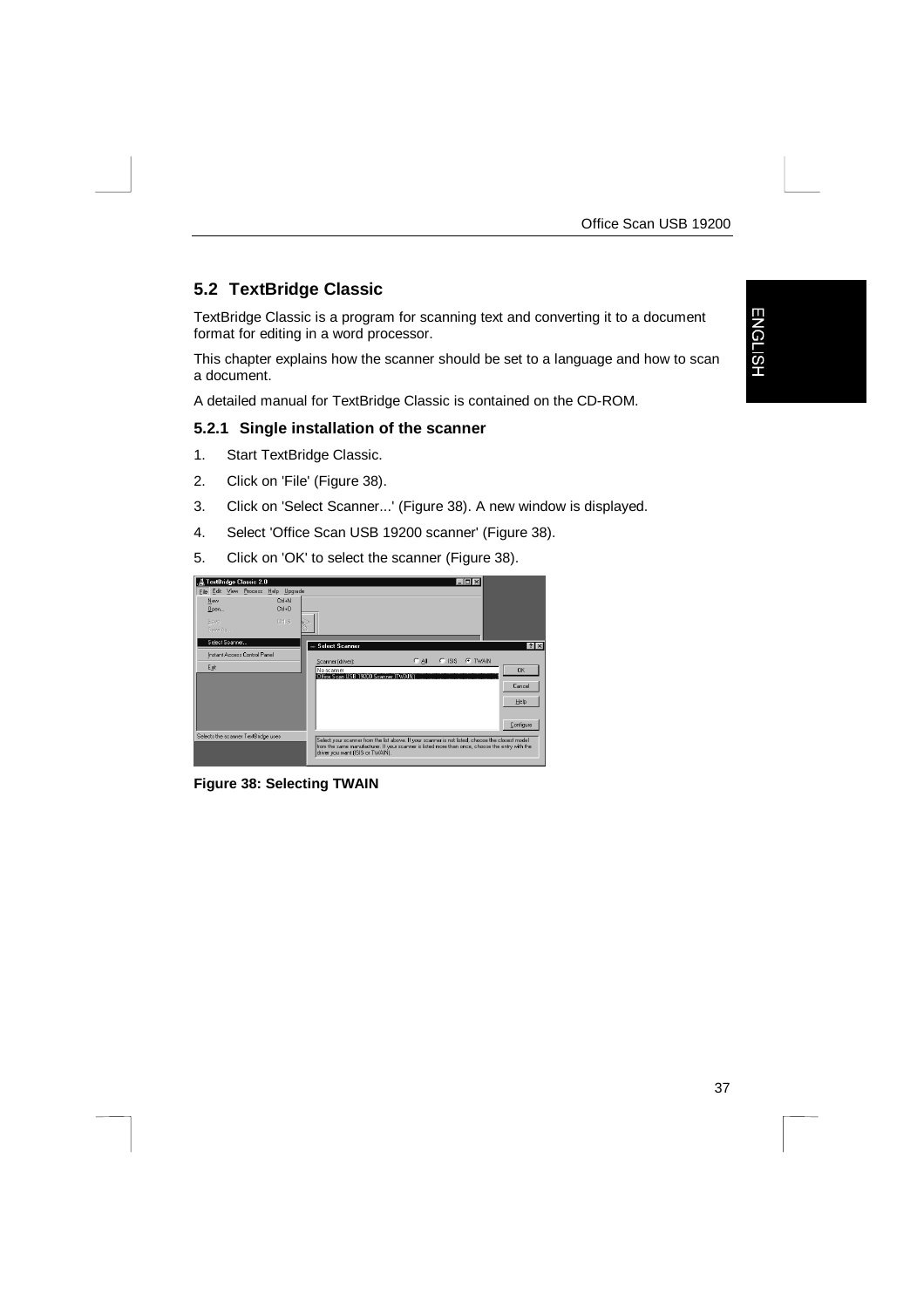## **5.2.2 Installing the language**

A language must now be selected for the document to be scanned.

- 1. Click on 'Process' in the menu bar.
- 2. Click on 'Settings'. Figure 39 is displayed.

| <b>Settings</b>                      |                                                         | $ ?  \times$          |
|--------------------------------------|---------------------------------------------------------|-----------------------|
| Page Type Scanner Processing         |                                                         |                       |
| Process With<br>Language:<br>English | <b>Orientation</b><br>C Any orientation                 | OK.<br>Cancel<br>Load |
|                                      | C Portrait                                              | $S$ ave<br>Reset      |
|                                      | $\vert A^{\scriptscriptstyle\mathtt{D}}$<br>C Landscape | Help                  |
|                                      |                                                         |                       |
|                                      |                                                         |                       |

**Figure 39: TextBridge Classic settings**

- 3. Click on the 'Processing' tab (Figure 39).
- 4. Select the language in the 'Process With' box by clicking on the arrow for the drop-down menu and selecting the language.
- **Note:** All possible languages are given in the list. You can only select a language if you have installed this language. (See Chapter 3.1, number 8)
- 5. Click on 'OK' (Figure 39).

You have now completed the TextBridge Classic settings.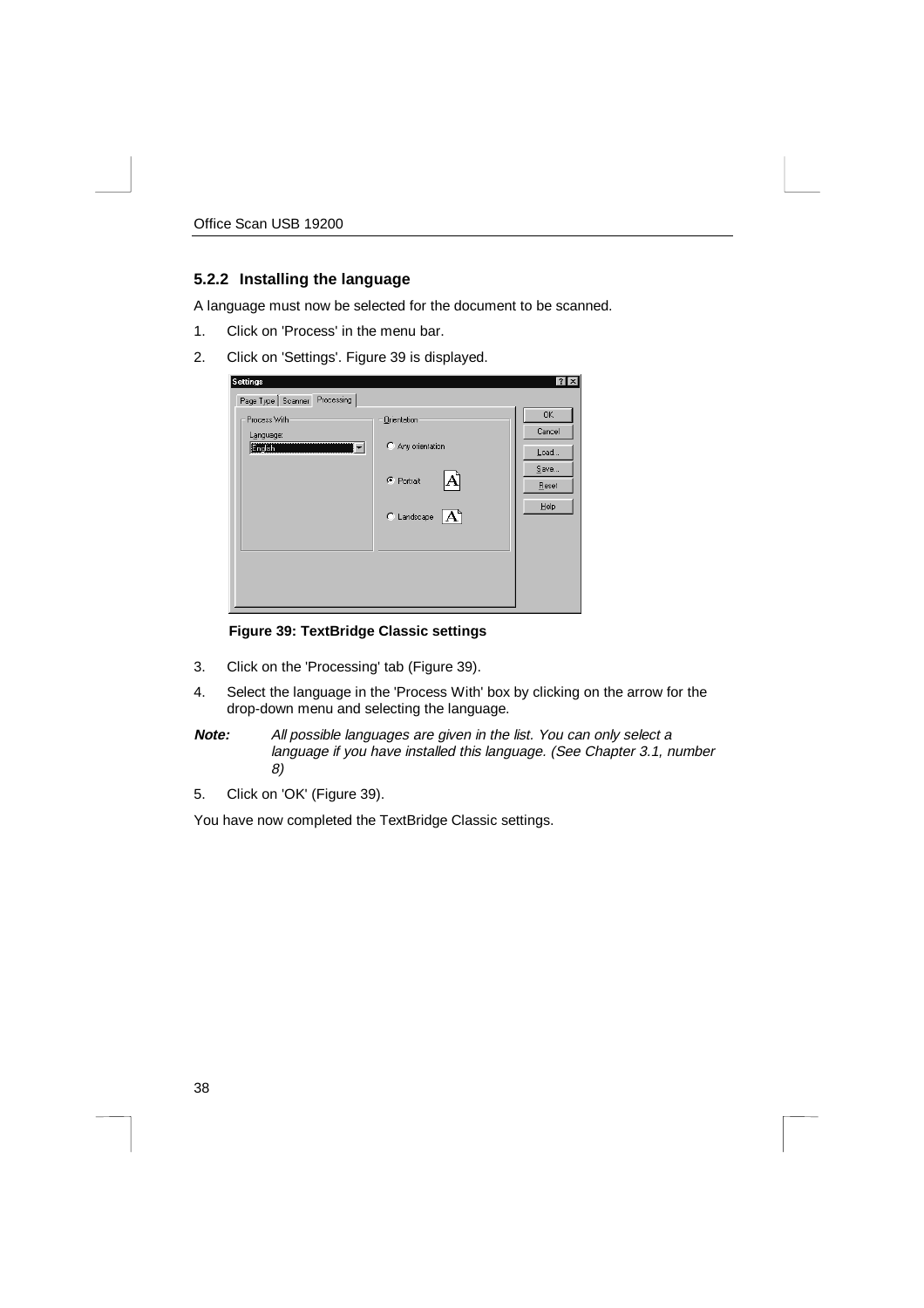**ENGLISH** 

## **5.2.3 Scanning with TextBridge Classic**

- **Note:** To show some non-English characters, e.g. Polish characters, 'Multilanguage Support' should be selected in Windows. See Windows 'Help' feature for more information. You should also make sure your application is capable of showing non-English language characters.
- 1. Position the document to be scanned on the scanner.
- 2. Click on the button marked 'Auto Process' (Figure 40). Figure 41 appears.

| 飍 TextBridge Classic 2.0            |
|-------------------------------------|
| File Edit View Process Help Upgrade |
| oleini<br>$\mathbf{k}$              |
|                                     |
| Auto Process                        |
|                                     |
|                                     |
|                                     |
|                                     |
|                                     |
|                                     |

**Figure 40: Starting the scanning process**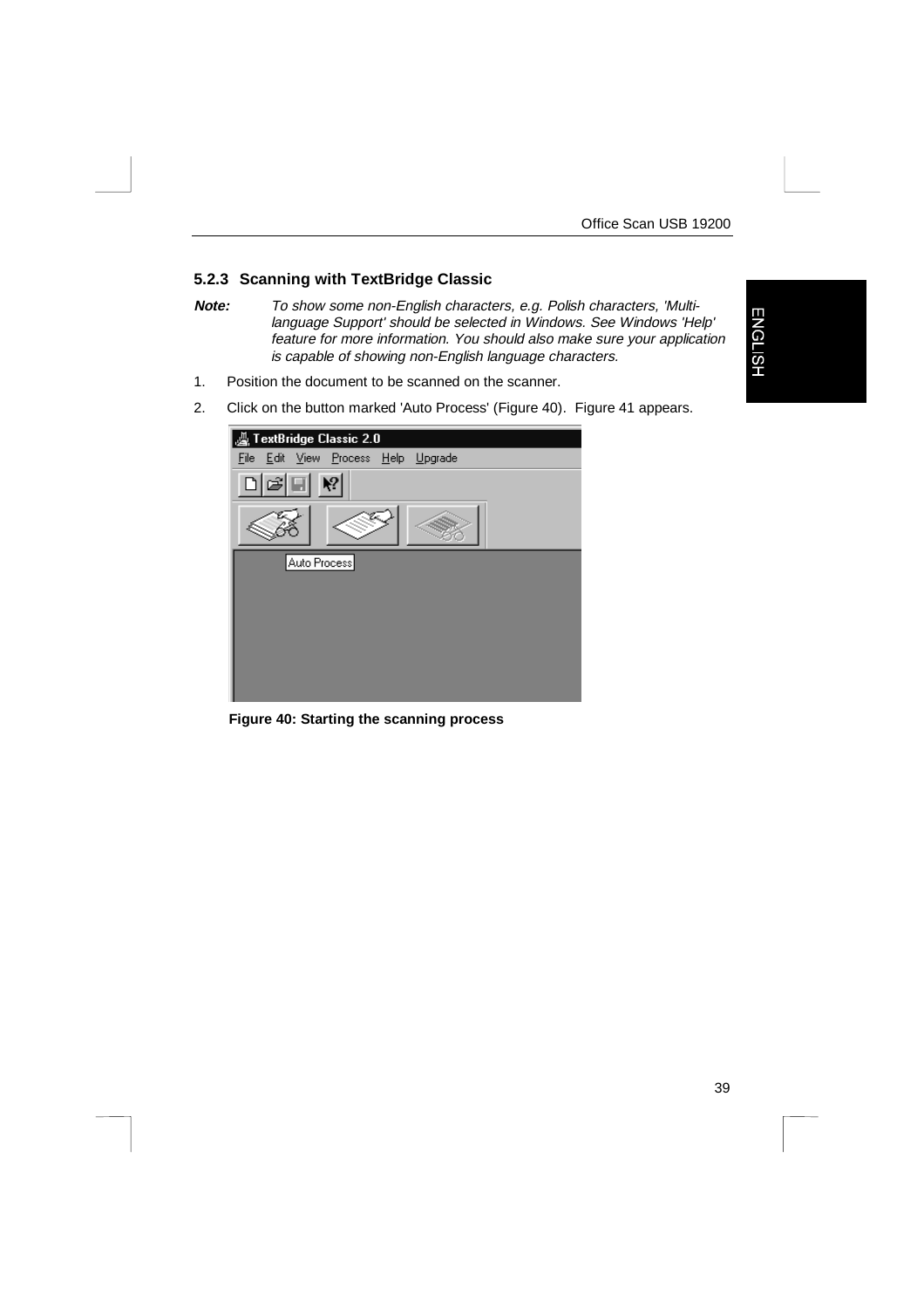| TextBridge - Start               |                           |                             | ?                                                              |
|----------------------------------|---------------------------|-----------------------------|----------------------------------------------------------------|
| Page type:                       |                           |                             |                                                                |
|                                  |                           |                             |                                                                |
| Any Page                         | Any Page<br>(fax quality) | Dual Page                   | Legal<br>Document                                              |
|                                  |                           |                             |                                                                |
| Magazine<br>Page                 | Memo<br>or Letter         | Newspaper<br><b>Article</b> | Spreadsheet<br>or Table                                        |
| Page Source<br>$\bullet$ Scanner |                           |                             | $\rightarrow$ C Image file                                     |
| and adjusts for page quality.    |                           |                             | Processes any type of page. Determines content and page layout |
| 0K                               | Cancel                    |                             | Help                                                           |

## **Figure 41: Settings**

- 3. Select the document type (Figure 41).
- 4. Select 'Scanner' as the Page Source (Figure 41).
- 5. Click on 'OK'. The TWAIN dialog box (Figure 29) is opened.
- 6. Click on 'Prescan' to make a test scan.
- 7. Using the mouse, select the area you wish to scan.
- 8. Set 'Scan Mode' to 'LineArt' (black & white).
- 9. Set 'Paper Type' to 'Text'.
- 10. Set the resolution to 300dpi.
- 11. Click on 'Scan'.
- 12. After completing the scan, TextBridge will start the OCR process of the scanned document and ask you if you wish to scan additional documents.
- 13. Click on 'More Pages' or 'Other Side' to scan more pages. Click on 'No More' to stop scanning.
- 14. A window will then be displayed which will ask you to save the scanned text.
- 15. Under 'File Name', type a name for the text produced.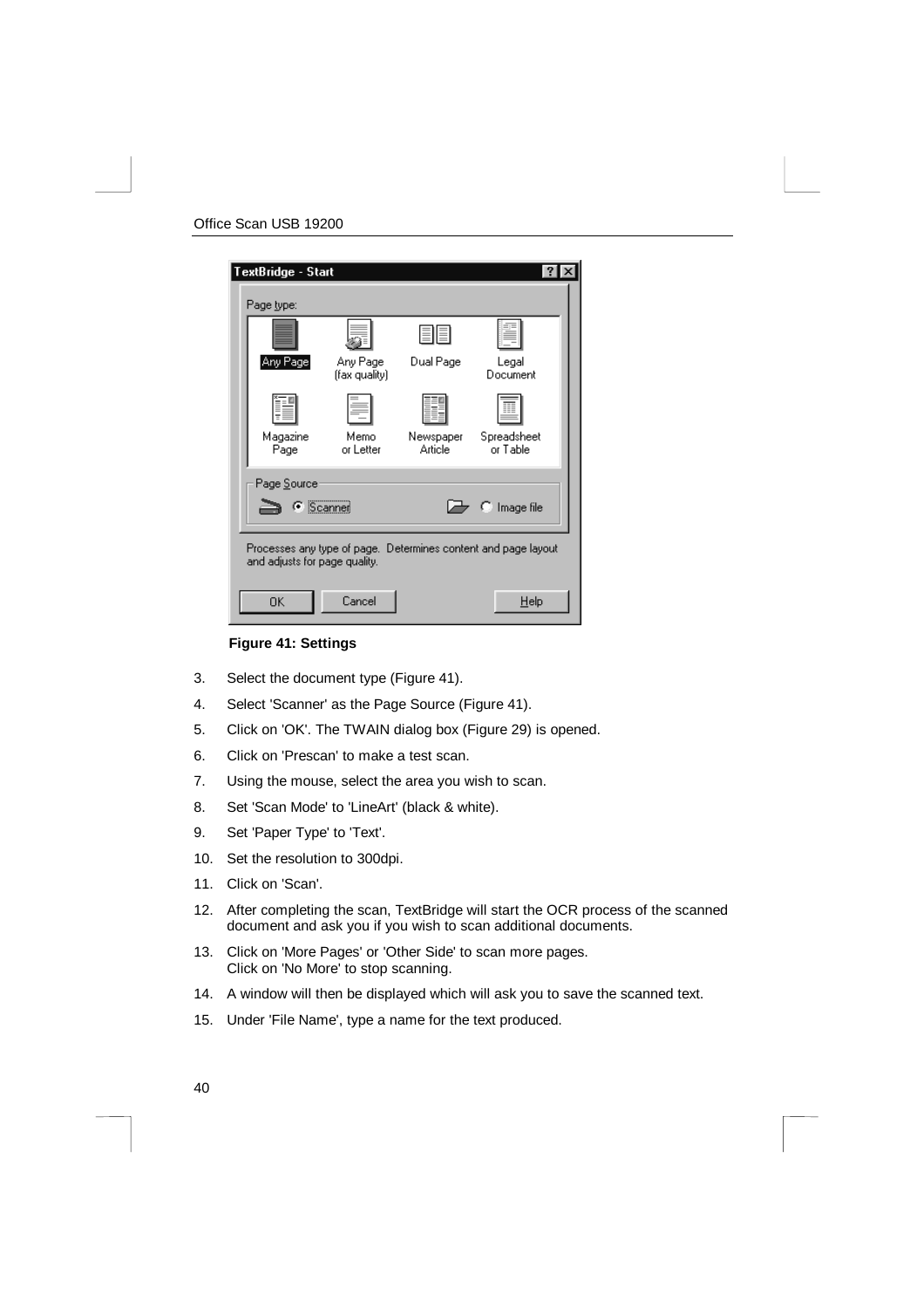- 16. Under 'Save as Type', select the format for the file. Select a file format that will be recognised by your word processor. If in doubt, select 'ASCII Std. (\*.txt)'.
- 17. Click on 'Save' to save the file. This completes the OCR process.
- 18. Close TextBridge Classic.

In order to edit the scanned text you have just saved to disk, you need a word processing program. Start the program and point it to the name you just used to save the file in number 15.

## **5.2.4 More information**

If you would like more information concerning TextBridge Classic, or you have problems with this program, you can consult the Help Function (F1) or the manual. **ENGLISH**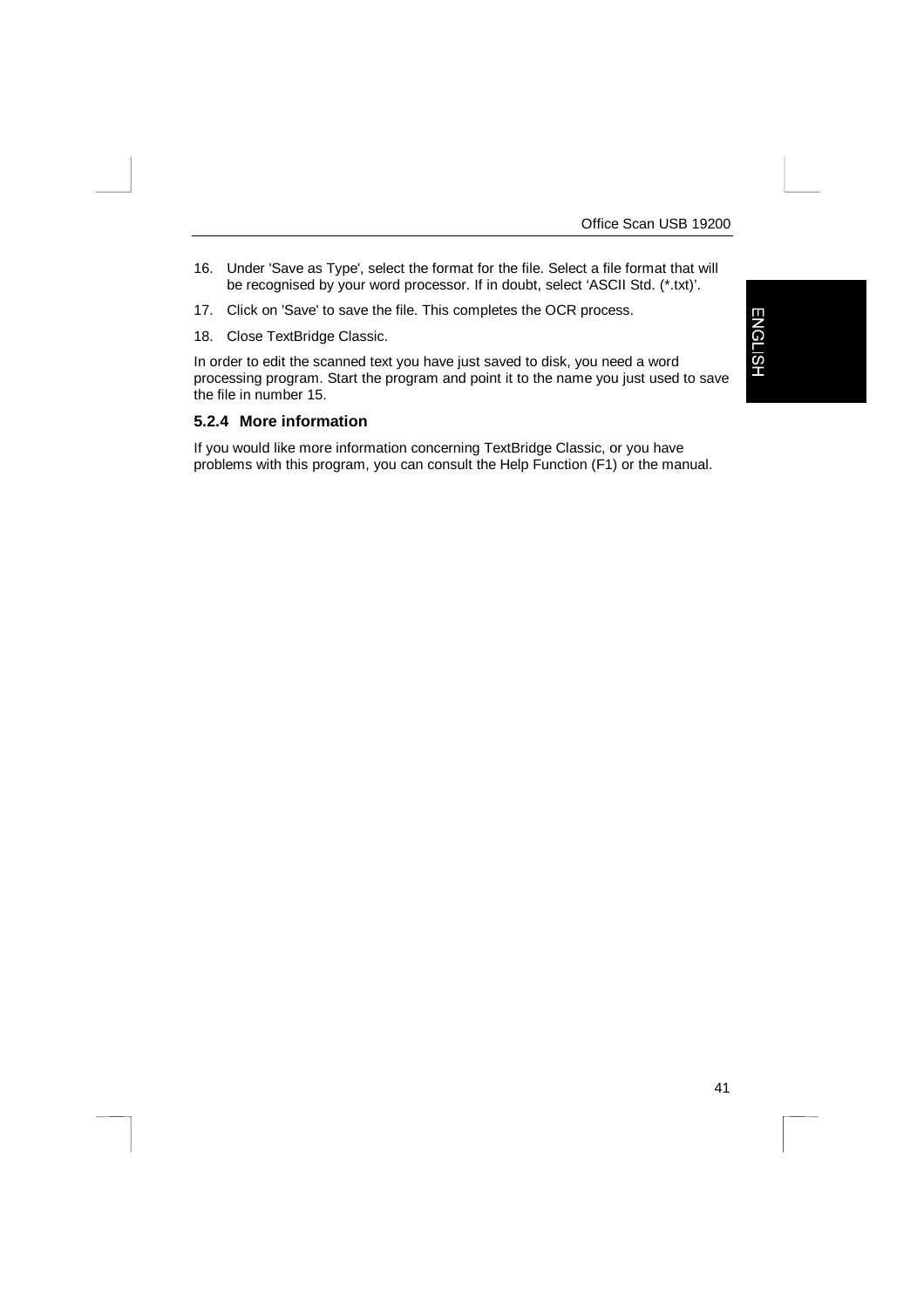## **5.3 Adobe PhotoDeluxe**

Adobe PhotoDeluxe is a drawing and image editing program with a large number of options. You can use this program to edit the scanned images.

#### **5.3.1 Single installation of the scanner**

- 1. Start the 'Adobe PhotoDeluxe' program.
- 2. Go to 'File Open Special Scan Photo...' (Figure 42).
- 3. From the window, select 'Office Scan USB 19200 Scanner' (Figure 42).



**Figure 42: Selecting the scanner**

4. Click on 'OK'. The TWAIN dialog box will appear (Figure 29).

You have now adjusted the scanner settings ready for use. Go to number 5, Chapter 5.3.2, to scan a photograph.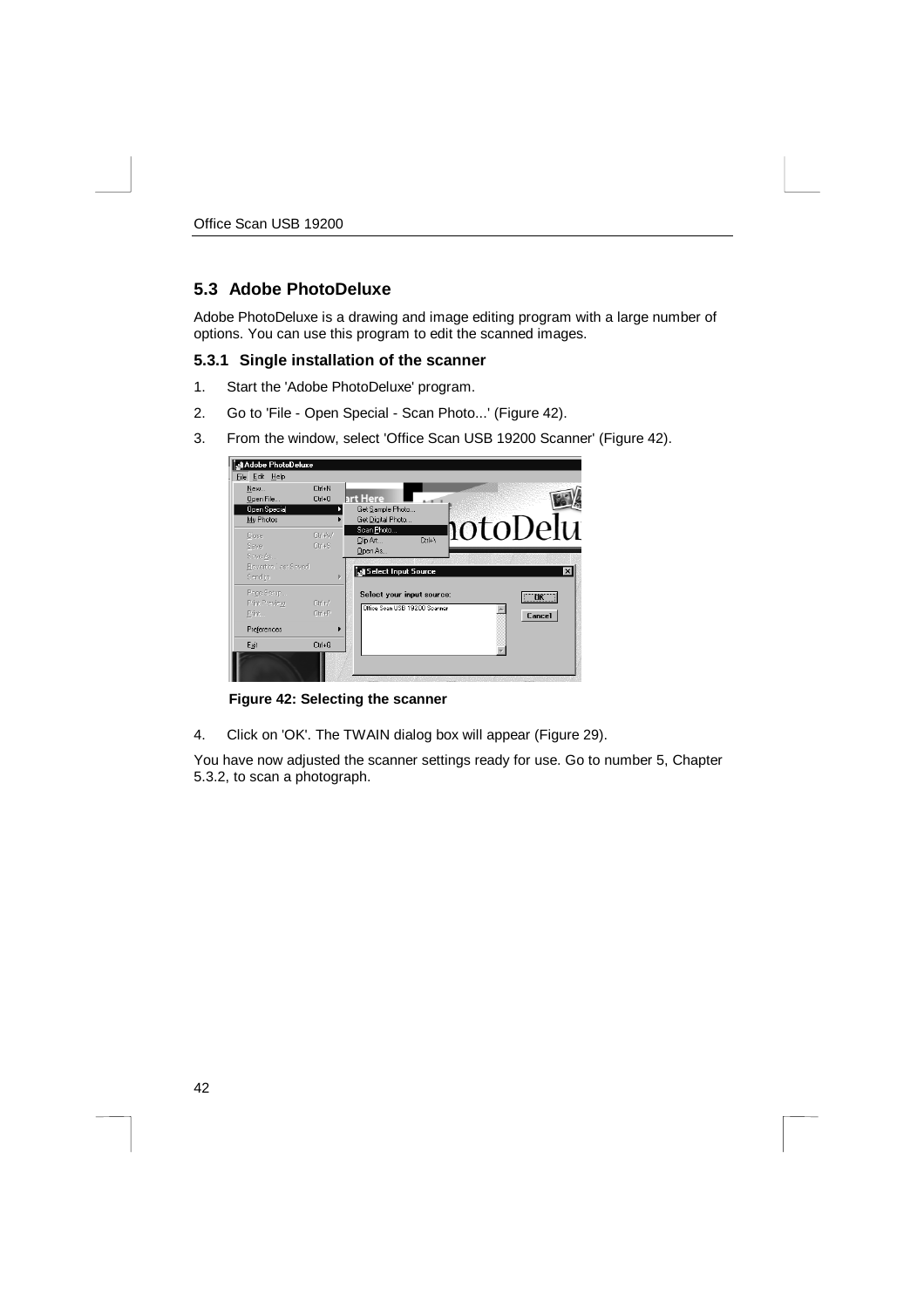## **5.3.2 Scanning with Adobe PhotoDeluxe**

- 1. Position the document to be scanned on the scanner.
- 2. Click on 'Get Photo' (Figure 43).
- 3. Click on the 'Get Photo' tab (Figure 43).



**Figure 43: Scanning a photograph**

- 4. Using the mouse, click on the scanner icon. The Twain window will appear (Figure 29).
- 5. Click on 'Prescan' to make a preview scan.
- 6. Using the mouse, select the area you wish to scan.
- 7. Set the scan mode to 'Color'.
- 8. Set the desired resolution (600 dpi recommended).
- 9. Click on 'Scan'. When the scan process has finished, the image data is transferred to Adobe PhotoDeluxe.
- 10. When the scanner has finished scanning, click on 'Close' to return to Adobe PhotoDeluxe. You can now start editing the image.

This is only a short introduction to the program. Please refer to the program's Help function (F1) for more information. The CD-ROM contains a detailed manual.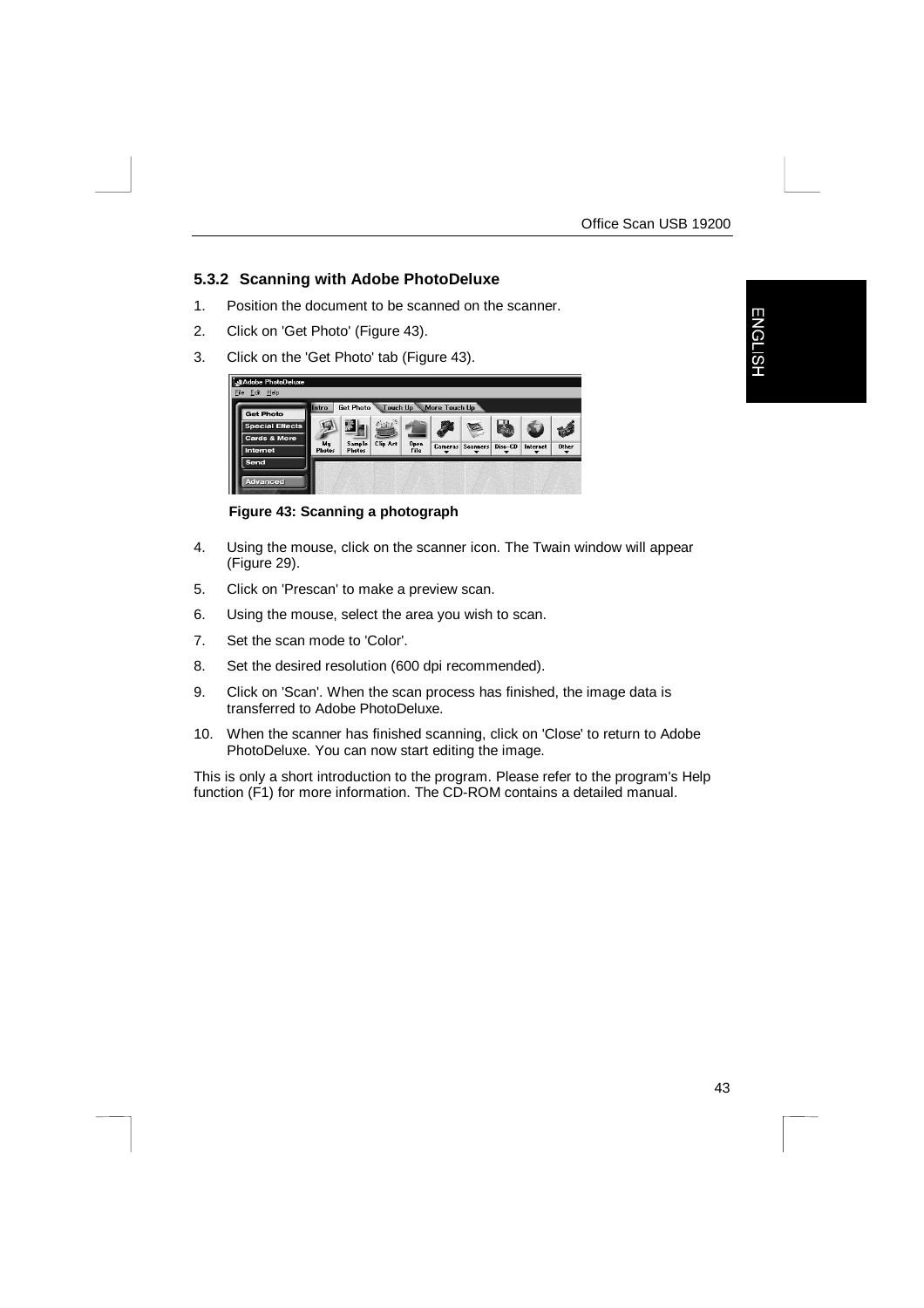# **6. Power Saving**

The light in the scanner will be automatically switched off when the scanner has not been used for approximately 15 minutes. This function only works when the 'One Touch Access' function has been switched off. See Chapter 5.1.

### **Switching on the Power Saving function**

- Using the right mouse button, click on the icon in the taskbar.
- Select 'Disable'

## **Switching off the Power Saving function**

- Using the right mouse button, click on the icon in the taskbar.
- Select 'Enable'.

The scanner also switches to power saving if the USB cable is not connected to an active USB port.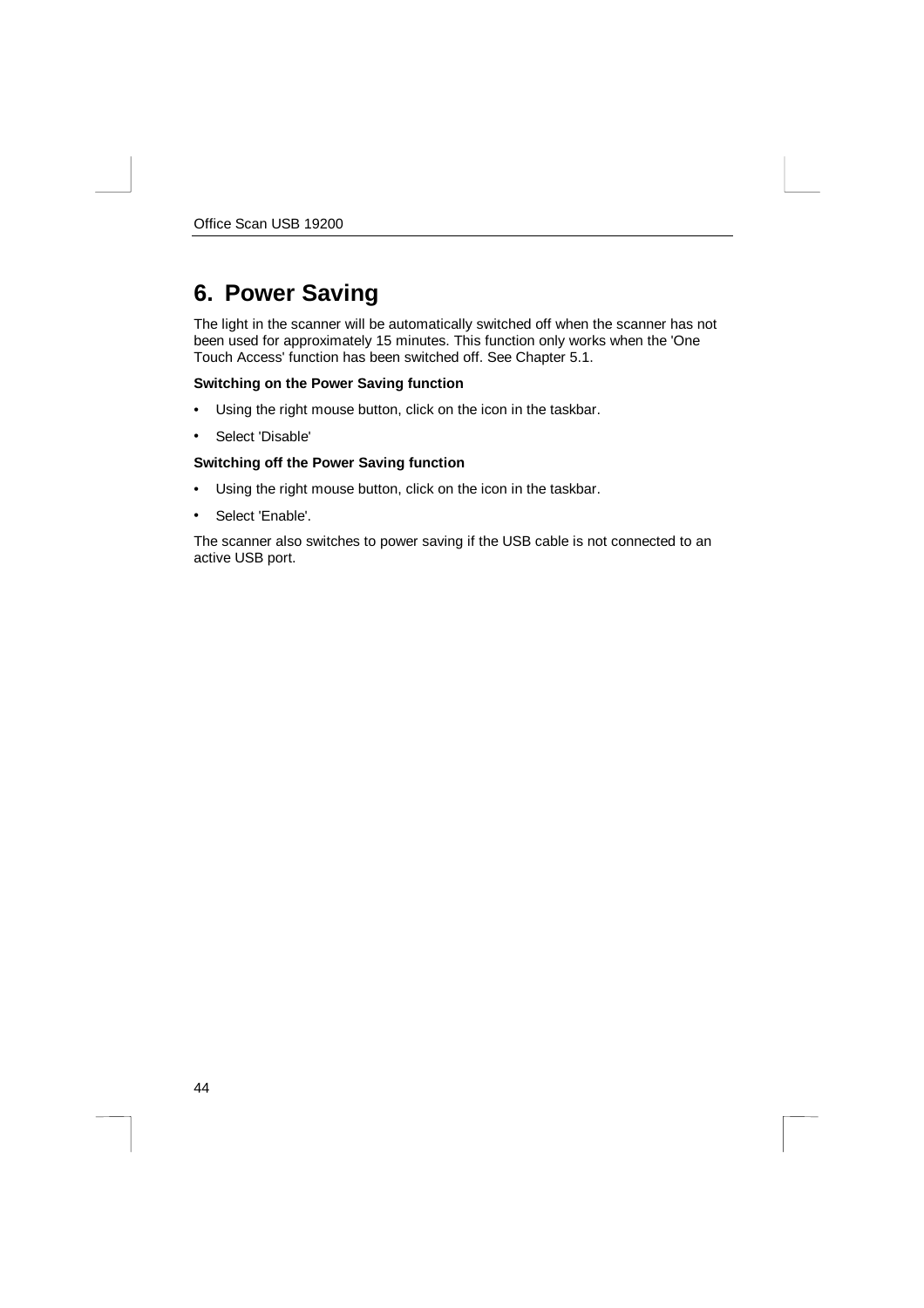# **7. Maintenance**

Clean the glass plate regularly with a soft, clean cloth to remove dust and dirt. A clean glass plate is important since any dirt will show up in the scanned image.

When cleaning the equipment, observe the following safety measures:

- 1. Disconnect the power plug from the mains supply before cleaning the equipment.
- 2. Do not use aggressive cleaning liquids, liquid cleaners or aerosols to clean the scanner or the glass plate.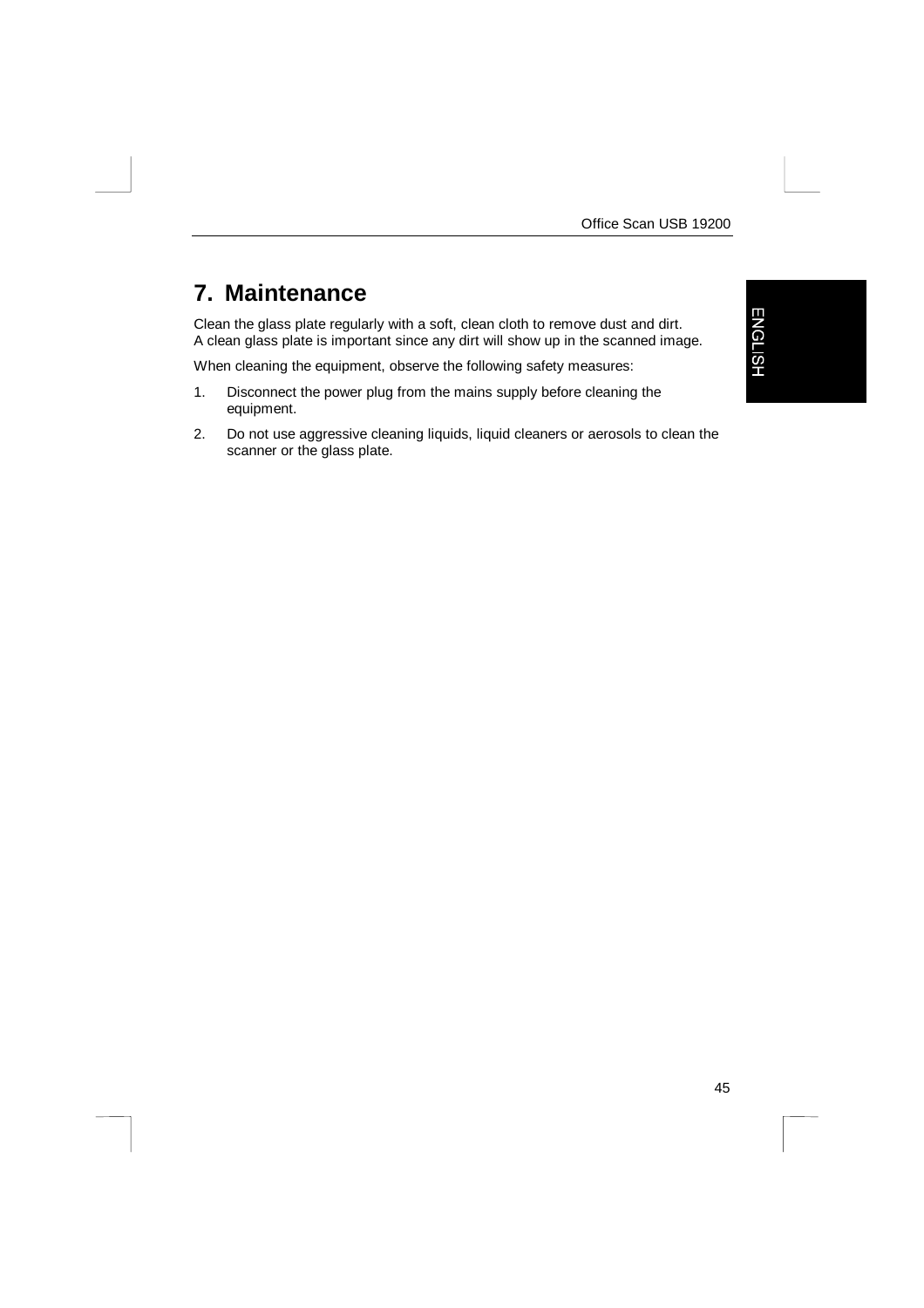# **8. Troubleshooting**

## **8.1 Testing the scanner**

During the installation of the TWAIN driver and the applications, a test program was also installed. The test program provides a simple means of checking the correct operation of the basic features of the scanner.

Start the test program. Figure 44 appears on the screen.

| Test Program Trust Office Scan USB 19200                   |                                                                         |  |
|------------------------------------------------------------|-------------------------------------------------------------------------|--|
| Basic test program for the<br>Trust Office Scan USB 19200. | ww.trust.com                                                            |  |
| <b>TWAIN &amp; USB port</b>                                | Click button to check the connection<br>with USB port and TWAIN driver. |  |
| <b>Test Carrier Movement</b>                               | When pressed, carrier moves<br>one time up and down (light on).         |  |
| F <sub>1</sub><br>F2<br>F3                                 | Hot-Key light up when pressed<br>the Hot-Key on the scanner.            |  |
| Exit program                                               |                                                                         |  |

**Figure 44: Test program**

You can perform a simple test on the scanner using this test program. If one or more of the program's functions do not work, check the points below to solve the problem.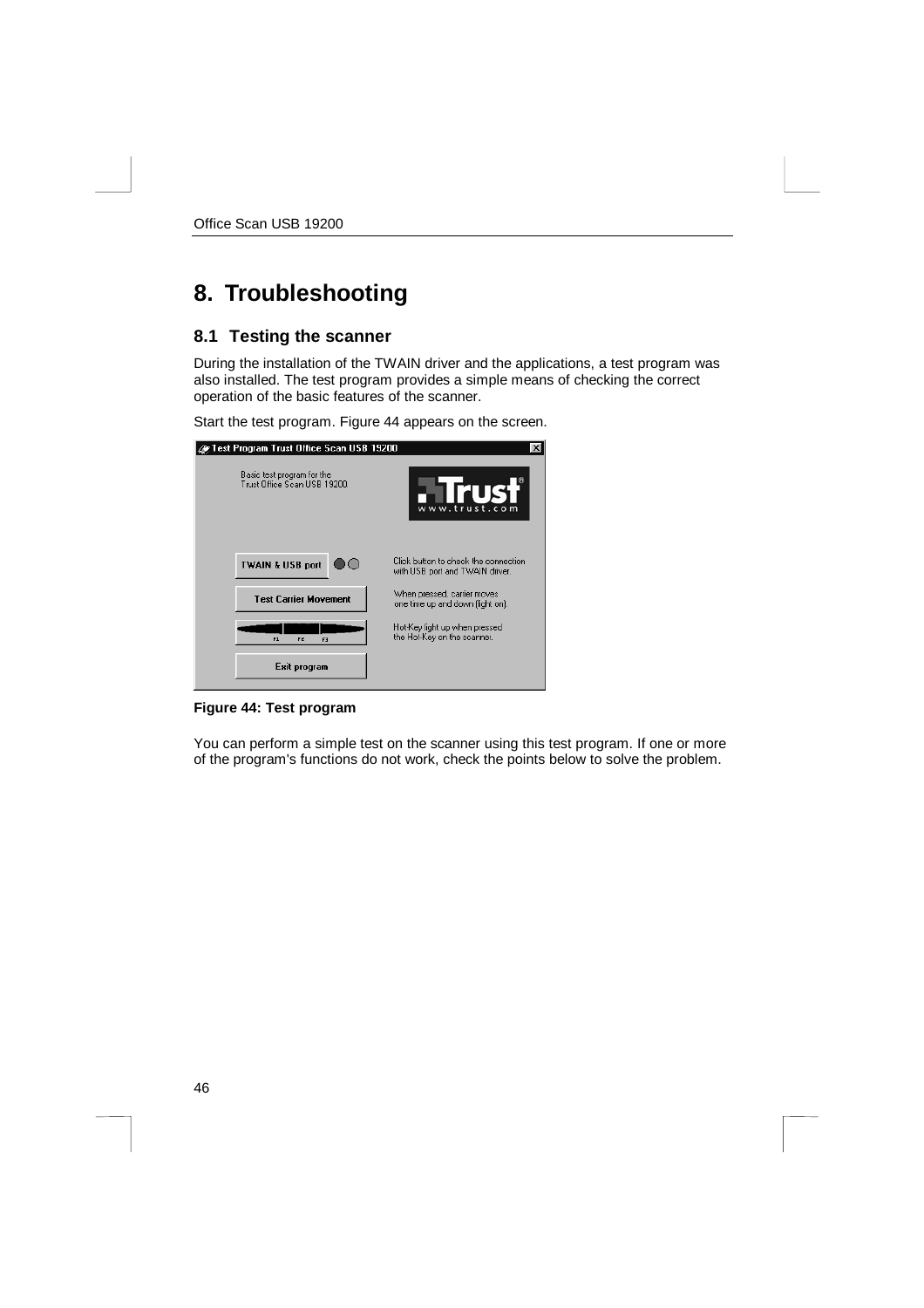**ENGLISH** 

| Problem                                                 | <b>Possible cause</b>                                                | <b>Solution</b>                                                                                                |  |
|---------------------------------------------------------|----------------------------------------------------------------------|----------------------------------------------------------------------------------------------------------------|--|
| The computer does<br>not recognise the<br>scanner.      | The scanner may not be<br>connected to the<br>computer correctly.    | Check whether the scanner is<br>correctly connected to the USB<br>port (Chapter 2.1).                          |  |
| The error message<br>'Scanner Failure' is<br>displayed. | The scanner driver has<br>not been installed<br>correctly.           | Reinstall the TWAIN driver.                                                                                    |  |
|                                                         | The interface cable has<br>not been connected<br>properly.           | Connect the interface cable<br>correctly (Chapter 2.1). Next,<br>restart the computer and<br>scanner.          |  |
|                                                         | The power supply<br>adapter has not been<br>connected properly.      | Connect the power supply<br>adapter correctly (Chapter 2.1).<br>Next, restart the computer and<br>the scanner. |  |
| The scan command<br>is not carried out.                 | The scanner is not<br>connected to the<br>computer properly.         | Check whether the scanner is<br>connected properly (Chapter<br>$2.1$ ).                                        |  |
| Scan is too dark.                                       | Monitor is set too dark.                                             | Adjust the monitor's brightness.                                                                               |  |
|                                                         | The number of colours<br>for your display adapter<br>is set too low. | Adjust your display adapter to a<br>minimum of 65,535 colours (16<br>bit).                                     |  |
|                                                         | Brightness is not set<br>correctly.                                  | Adjust the brightness in the<br>TWAIN window (Chapter 4).                                                      |  |

# **8.2 Troubleshooting**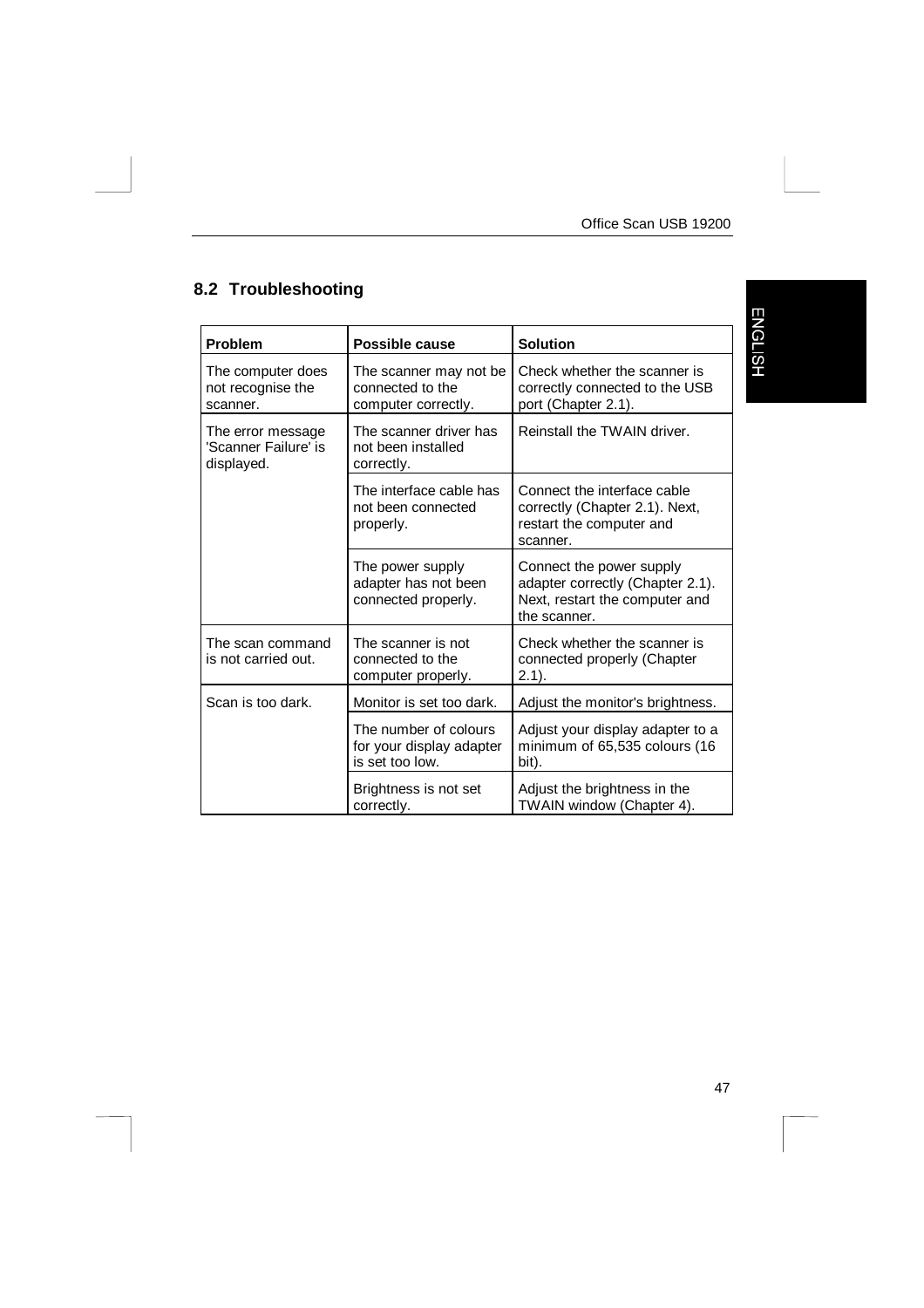| Problem                           | Possible cause                                                                        | <b>Solution</b>                                                                                                                                                              |
|-----------------------------------|---------------------------------------------------------------------------------------|------------------------------------------------------------------------------------------------------------------------------------------------------------------------------|
| Low scan quality.                 | Resolution is set too<br>low.                                                         | Set your resolution to 600 dpi.                                                                                                                                              |
|                                   | The number of colours<br>for your display adapter<br>is set too low.                  | Adjust your monitor adapter to a<br>minimum of 65,535 colours (16<br>bit).                                                                                                   |
|                                   | Glass plate is dirty. Dirt<br>on the glass plate<br>shows up in the<br>scanned image. | Thoroughly clean the scanner<br>glass (Chapter 7).                                                                                                                           |
|                                   | Brightness is not set<br>correctly.                                                   | Adjust the brightness in the<br>TWAIN window (Chapter 4).                                                                                                                    |
|                                   | Contrast is not set<br>correctly.                                                     | Adjust the contrast in the TWAIN<br>window (Chapter 4).                                                                                                                      |
| Scanner operates<br>very slowly.  | A too high resolution<br>setting.                                                     | For normal purposes, a<br>maximum resolution of 600 dpi<br>should be enough. Use higher<br>resolutions for small originals<br>only.                                          |
|                                   | Insufficient memory.                                                                  | You need a minimum of 16MB<br>RAM. Recommended value is<br>64MB.                                                                                                             |
| Error message during<br>scanning. | Hard disk is full.                                                                    | You need 3 times the space<br>required by the scanned image<br>as free space on your hard drive.<br>Make some free space on your<br>hard drive or use a lower<br>resolution. |
|                                   | Resolution is too low.                                                                | For normal purposes, a<br>maximum resolution of 600 dpi<br>should be enough. Use higher<br>resolutions for small originals<br>only.                                          |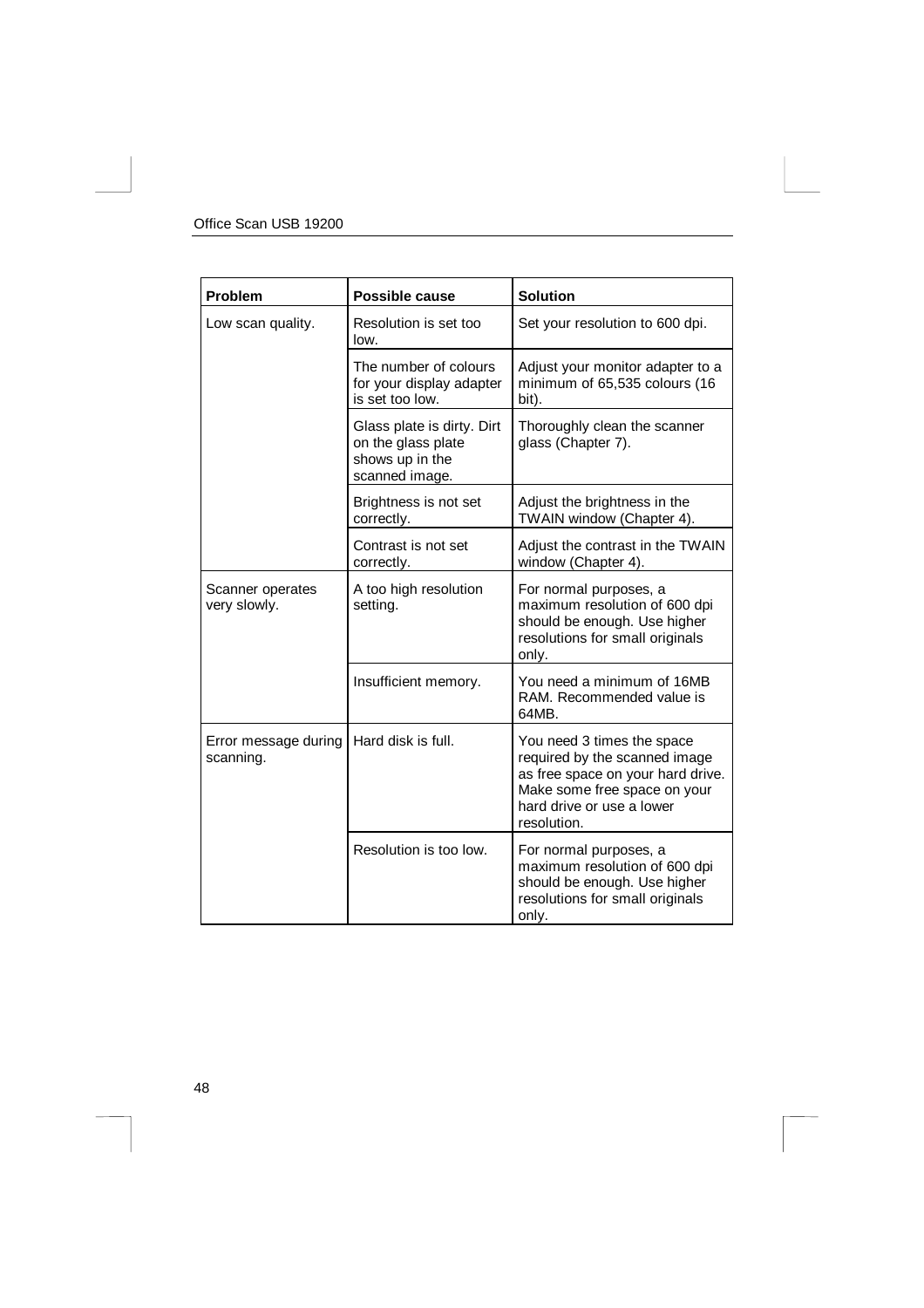| <b>Problem</b>                                             | Possible cause                                                             | <b>Solution</b>                                                                                                |
|------------------------------------------------------------|----------------------------------------------------------------------------|----------------------------------------------------------------------------------------------------------------|
| The buttons do not<br>work.                                | The 'Office Scan USB<br>19200' window is still<br>open after installation. | Close the window.                                                                                              |
|                                                            | The Hotkey function is<br>turned off in the taskbar<br>(Disable)           | Switch on the Hotkey function<br>(Enable).                                                                     |
|                                                            | The interface cable is<br>not connected properly.                          | Connect the interface cable<br>correctly (Chapter 2.1). Next,<br>restart the computer and the<br>scanner.      |
|                                                            | The power supply<br>adapter is not<br>connected properly.                  | Connect the power supply<br>adapter correctly (Chapter 2.1).<br>Next, restart the computer and<br>the scanner. |
| The scanner light<br>does not switch off<br>(Power Saving) | The Hotkey function is<br>not switched off.                                | Switch off the Hotkey function<br>(Chapter 6).                                                                 |

## **Table 7: Troubleshooting**

Visit our Internet site (www.trust.com) to check the FAQs and the latest version of the driver software.

If you still have problems with your scanner after trying these solutions, please contact your dealer.

Please have the following information ready:

- 1. Operating system
- 2. Hardware configuration CPU (MHz) Memory (MB) Free hard disk space (MB) Display adapter: resolution and number of colours
- 3. Scanner settings Scan mode (colour, greyscale, black &white) Resolution (DPI) Destination (application, printer, etc.) Size:
- 4. Version of the TWAIN program (see readme.txt on the CD-ROM)
- 5. Name and version of the application software

**ENGLISH** 

49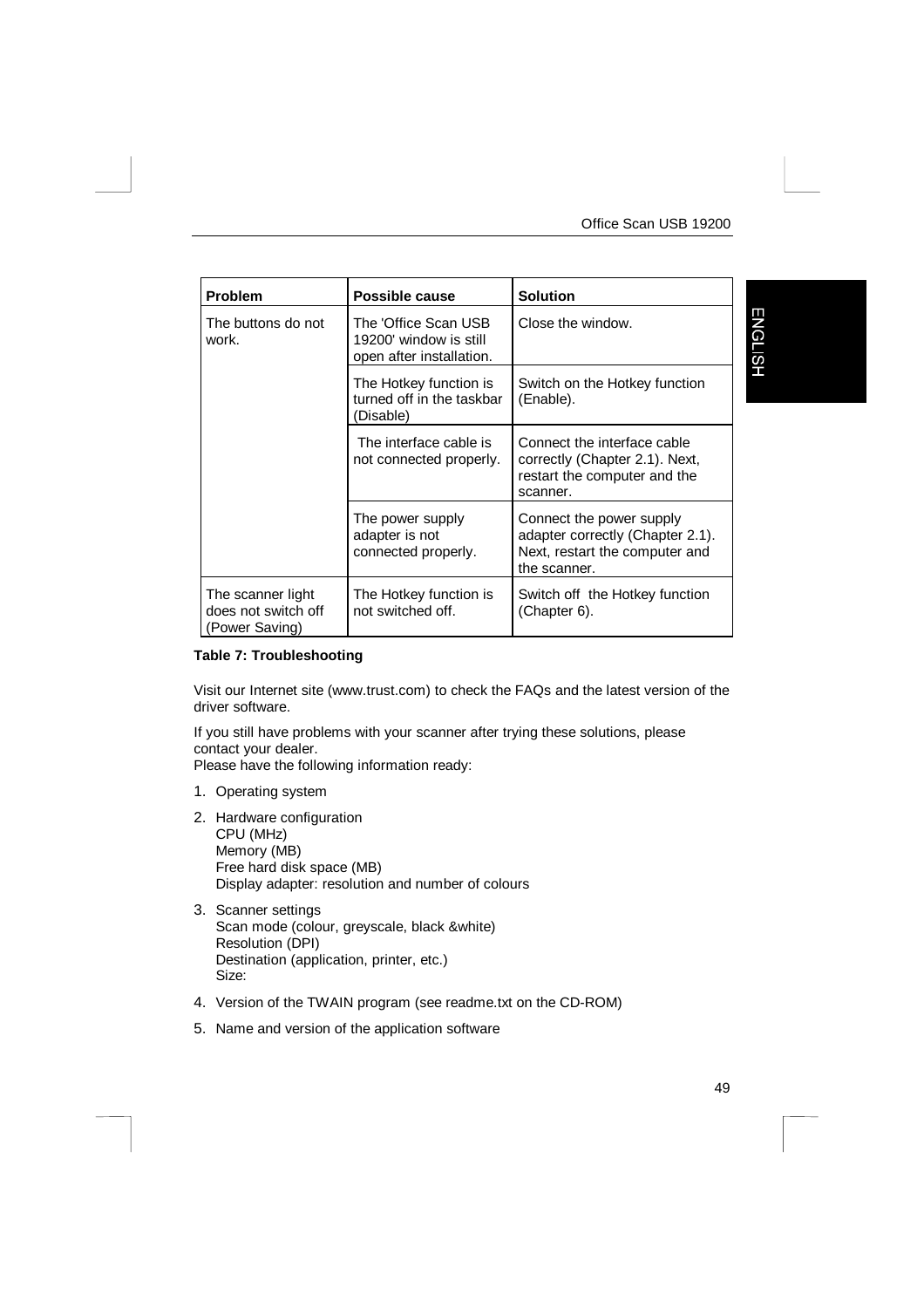# **9. Specifications**

| Type                               | Flatbed, CCD scanner               |
|------------------------------------|------------------------------------|
| Optical resolution                 | 600 x 1.200 DPI                    |
| Maximum resolution (H x<br>V)      | 19.200 x 19.200 DPI                |
| Scan method                        | Single pass                        |
| Scan modes                         | 1-bit black and white<br>$\bullet$ |
|                                    | 12-bit greyscale                   |
|                                    | 36-bit colour                      |
| Document size                      | 216 x 297 mm (A4)                  |
|                                    | 8.5 x 11.7 inch (Letter)           |
| Interface                          | <b>USB</b>                         |
| Power supply adapter               | 12 Volt, 1.25A, max.: 15VA         |
| Dimensions $(B \times H \times D)$ | 288 x 88 x 468                     |
| Weight (excl. packaging)           | 1.9 Kg                             |

Table 8: Specifications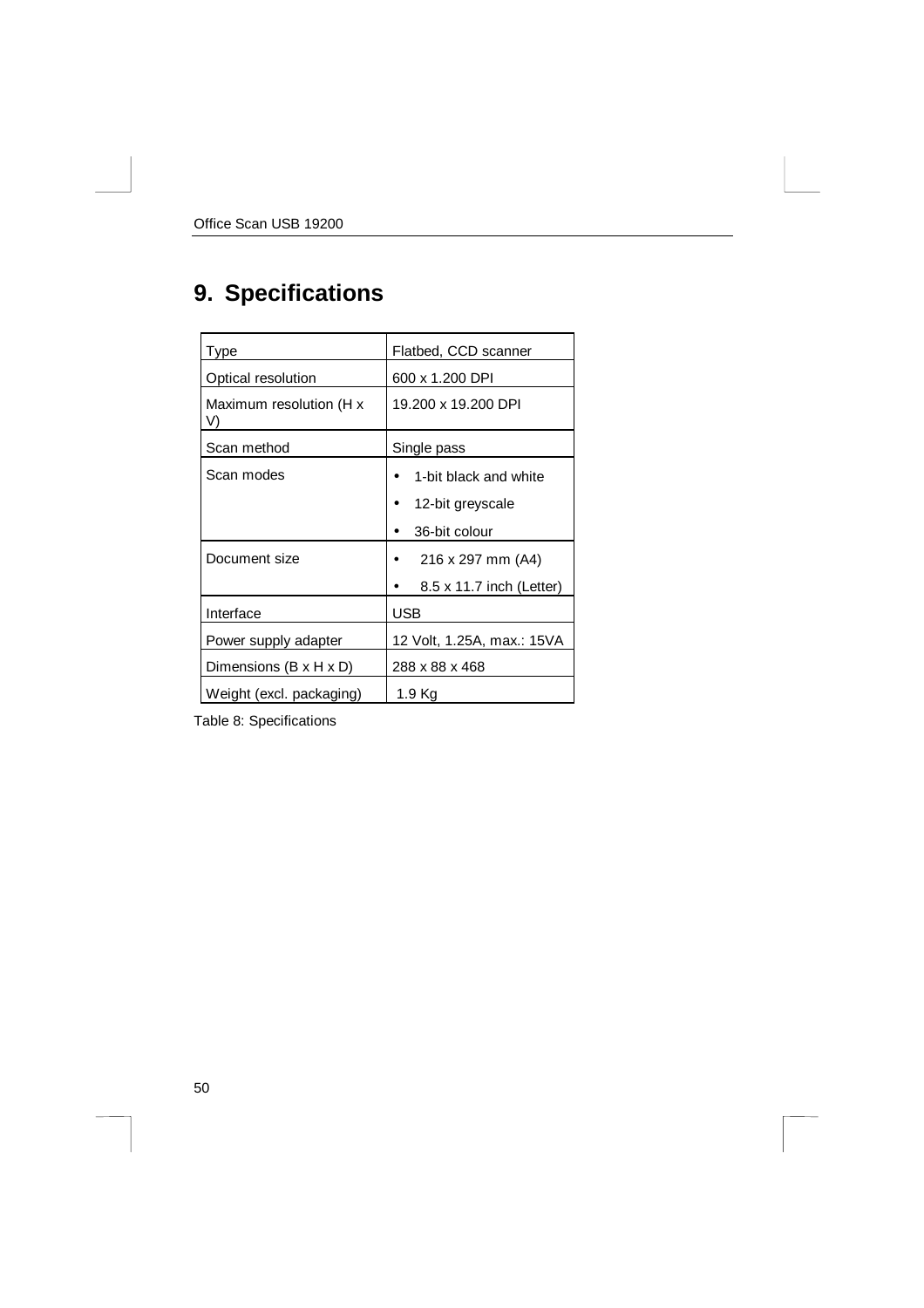# **10. Trust Service Centres**

**If you have any questions after reading this manual, please contact one of the Trust Service Centres.**

**Keep the following in mind, however:**

- **If you have any questions regarding the use of a product or if you are looking for the latest drivers, you can find this information at the Trust web site (www.trust.com). The majority of the FAQ's (Frequently Asked Questions) are listed here. You can also download the latest drivers directly from the site.**
- **If you are unable to find the information you need at the Trust web site or if you are unable to access the site, please contact your nearest Trust Service Centre.**
- **Keep in mind that the waiting time may be longer if you call between 12:00 AM and 2:00 PM.**
- **DO NOT return any products to the Trust Support Centre addresses below. You may return the products via your Trust dealer.**